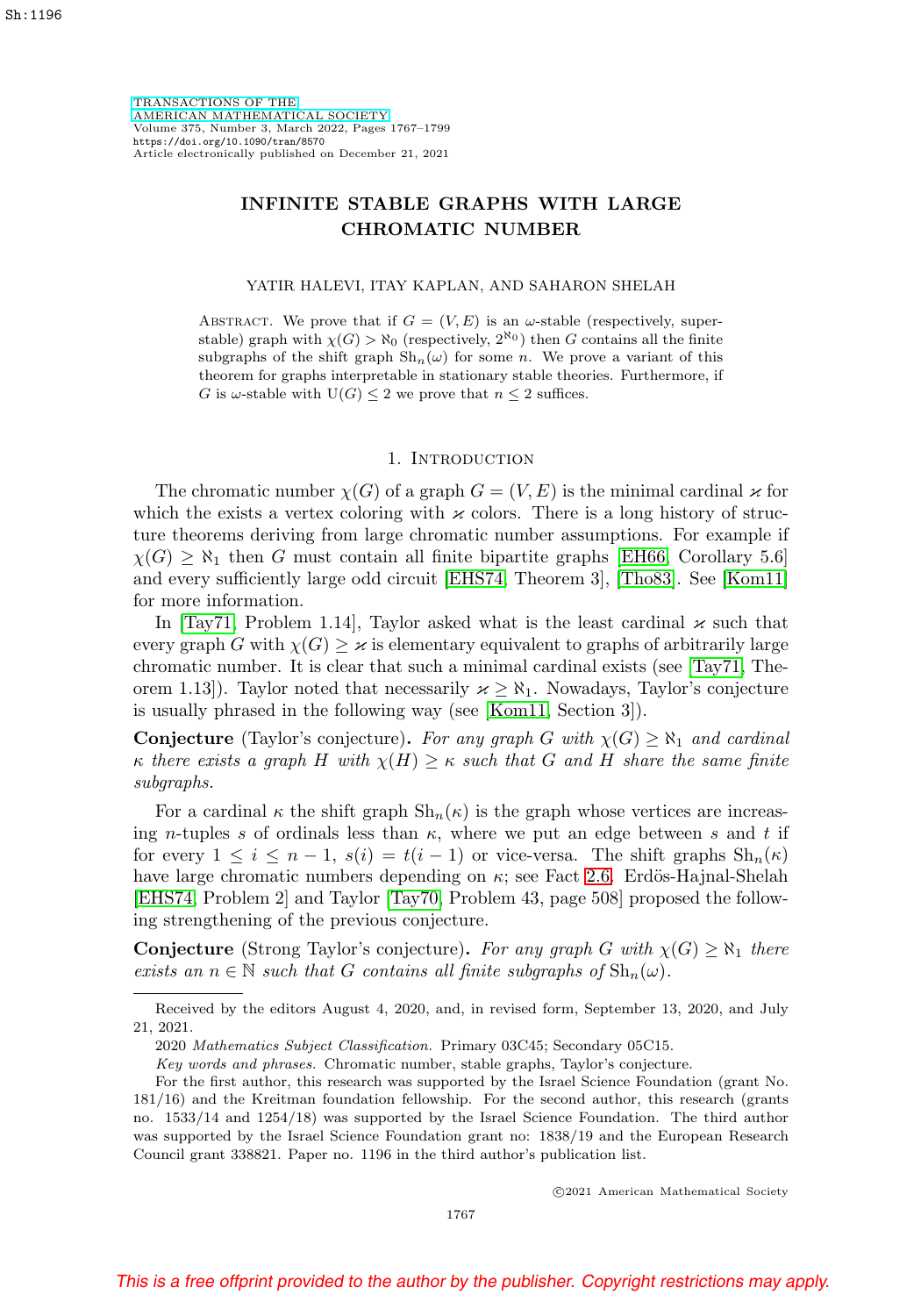Assuming the strong Taylor's conjecture, if  $\chi(G) \geq \aleph_1$  there exists an elementary extension  $G \prec \mathcal{G}$  that has  $\text{Sh}_n(\mathbb{Z}_{n-1}(\kappa)^+)$  as a subgraph, and thus  $\chi(\mathcal{G}) \geq \kappa^+$ ; see Fact [2.6.](#page-3-0) So the strong Taylor's conjecture implies Taylor's conjecture. It is known that Taylor's conjecture is consistently false and that a relaxation of Taylor's conjecture is consistently true, namely assuming that  $\chi(G) \geq \aleph_2$  [\[KS05\]](#page-31-6). The strong Taylor's conjecture was refuted in [\[HK84,](#page-31-7) Theorem 4].

Since the (strong) Taylor's conjecture fails in general, one may wonder if it holds for a "tame" class of graphs. Classification theory provides "dividing lines" separating "tame" and "wild" classes of structures (and theories). These dividing lines are usually defined by requiring that a structure omits a certain class of (definable) combinatorial patterns. It is thus not surprising that restricting to such graphs will yield better combinatorial results.

An important instance of this phenomena is when tame=stable. Stable theories, which originated in the work of the third author in the 60s and 70s, is the most extensively studied class. Examples of stable theories include abelian groups, modules, algebraically closed fields, graph theoretic trees, or more generally superflat graphs [\[PZ78\]](#page-31-8). Stablility also had an impact in combinatorics, e.g. [\[MS14\]](#page-31-9) and [\[CPT20\]](#page-30-0) to name a few.

In this paper we prove variants of the strong Taylor's conjecture for some classes of stable graphs.

**Theorem.** Let  $G = (V, E)$  be a graph. If

- (1) G is  $\omega$ -stable and  $\chi(G) > \aleph_0$  or
- (2) G is superstable and  $\chi(G) > 2^{\aleph_0}$  or
- (3) G is interpretable in a stable structure, in which every type (over any set) is stationary, and  $\chi(G) > \mathbb{Z}_2(\aleph_0)$

then G contains all finite subgraphs of  $\mathrm{Sh}_n(\omega)$  for some  $n \in \mathbb{N}$ . Furthermore, if G is  $\omega$ -stable with  $\chi(G) > \aleph_0$  and  $U(G) \leq 2$  then  $n \leq 2$  suffices.

Items (1) and (2) are Corollary [4.5,](#page-16-0) (3) is Corollary [5.21](#page-24-0) and the furthermore is Theorem [6.9.](#page-29-0)

The following remains open.

## **Question.**

- (1) What is the situation with general stable graphs?
- (2) Is it enough to assume  $\chi(G) > \aleph_0$  in the above theorem?
- (3) What about other tameness assumptions, e.g. NIP or simplicity?

## 2. Notation and preliminaries

We use fairly standard model theoretic terminology and notation, see for example [\[TZ12\]](#page-31-10). We use small latin letters  $a, b, c$  for tuples and capital letters  $A, B, C$  for sets. We also employ the standard model theoretic abuse of notation and write  $a \in A$  even for tuples when the length of the tuple is immaterial or understood from context. When we write  $a \equiv_A b$  we mean that  $\text{tp}(a/A) = \text{tp}(b/A)$ .

For any two sets A and J, let  $A^{\perp}$  be the set of injective functions from J to A (where the notation is taken from the falling factorial notation), and if  $(A, \leq)$  and  $(J,<)$  are both linearly ordered sets, let  $(A^J)<$  be the subset of  $A^J$  consisting of strictly increasing functions. If we want to emphasize the order on  $J$  we will write  $(A^{(J,<)}_{\sim})_{\sim}$ . For an ordinal  $\gamma$ , we set  $A^{\leq \gamma} := \bigcup_{\alpha \leq \gamma} A^{\underline{\alpha}}$ . Throughout this paper,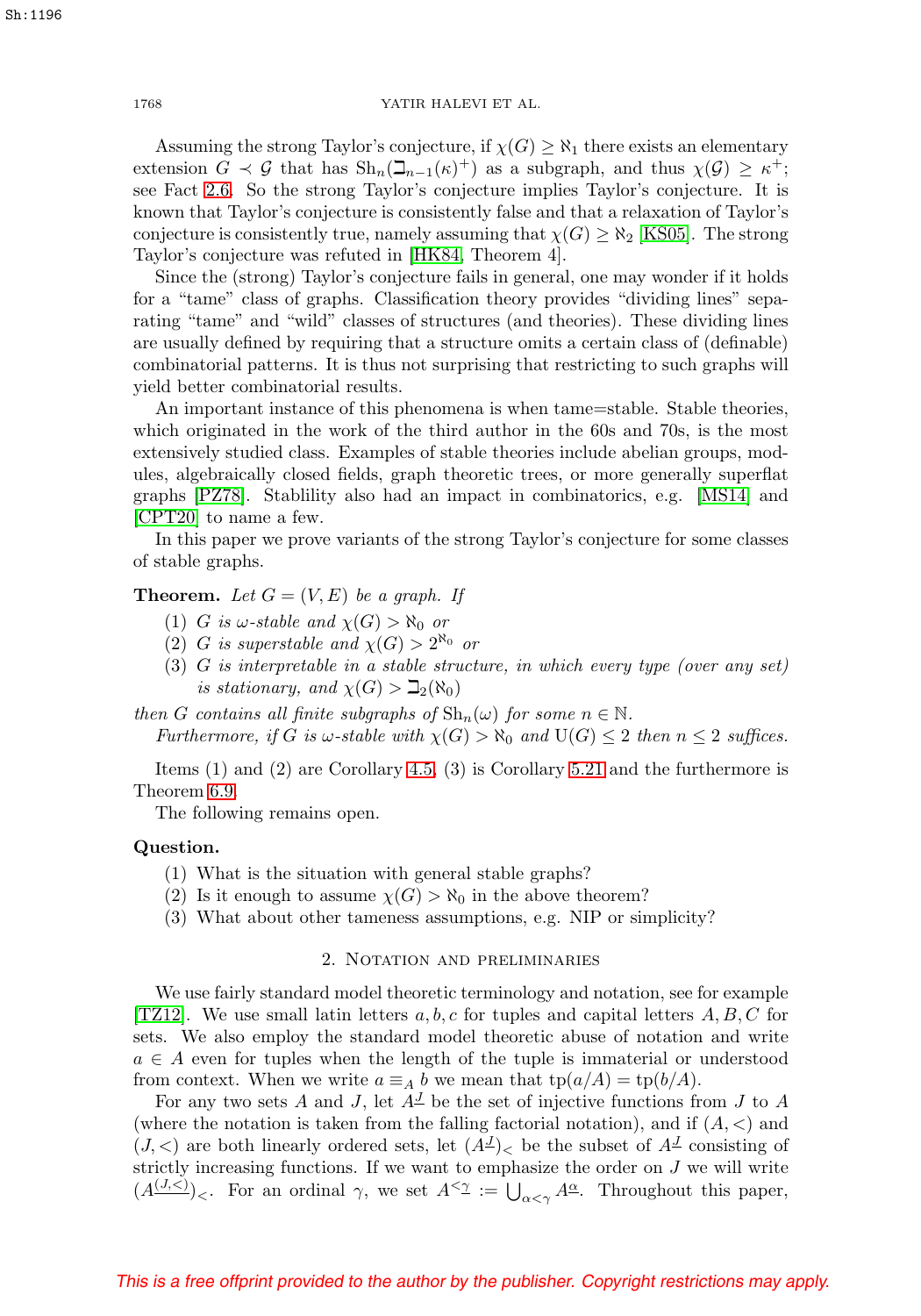we interchangeably use sequence notation and function notation for elements of  $A^{\underline{J}}$ , e.g. for  $f \in A^{\underline{J}}$ ,  $f(i) = f_i$ . For any sequence  $\eta$  we denote by Range $(\eta)$  the underlying set of the sequence (i.e. its image). If  $(A, \langle A \rangle)$  and  $(B, \langle B \rangle)$  are linearly ordered sets, then the most significant coordinate of the lexicographic order on  $A \times B$  is the first one.

By a graph we mean a pair  $G = (V, E)$  where  $E \subseteq V^2$  is symmetric and irreflexive. A graph homomorphism between  $G_1 = (V_1, E_1)$  and  $G_2 = (V_2, E_2)$  is a map  $f: V_1 \to V_2$  such that  $f(e) \in E_2$  for every  $e \in E_1$ . If f is injective we will say that f embeds  $G_1$  into  $G_2$  a subgraph. If in addition we require that  $f(e) \in E_2$  if and only if  $e \in E_1$  we will say that f embeds  $G_1$  into  $G_2$  as an induced subgraph.

**Definition 2.1.** Let  $G = (V, E)$  be a graph.

- (1) For a cardinal  $\varkappa$ , a vertex coloring (or just coloring) of size  $\varkappa$  is a function  $c: V \to \varkappa$  such that  $x \to y$  implies  $c(x) \neq c(y)$  for all  $x, y \in V$ .
- (2) The *chromatic number*  $\chi(G)$  is the minimal cardinality of a vertex coloring of G.

*Remark* 2.2. Note that for a graph  $G = (V, E)$  with  $|V| \geq 2$ ,  $\chi(G) = 1$  if and only if  $|E| = \emptyset$ .

Here are some useful easy and well known properties of the chromatic number function of graphs (we provide proofs for the convenience of the reader).

## <span id="page-2-0"></span>**Lemma 2.3.** Let  $G = (V, E)$  be a graph.

- (1) If  $V = \bigcup_{i \in I} V_i$  then  $\chi(G) \leq \sum_{i \in I} \chi(V_i, E \restriction V_i)$ .
- (2) If  $E = \bigcup_{i \in I} E_i$  (with the  $E_i$  being symmetric) then  $\chi(G) \leq \prod_{i \in I} \chi(V, E_i)$ .
- (3) If  $\varphi: H \to G$  is a graph homomorphism then  $\chi(H) \leq \chi(G)$ .
- (4) If  $\varphi : (H, E^H) \to (G, E^G)$  is a surjective graph homomorphism with  $e \in$  $E^H \iff \varphi(e) \in E^G$  then  $\chi(H) = \chi(G)$ .

*Proof.* (1) Let  $c_i : V_i \to \kappa_i$  be a coloring of  $(V_i, E \restriction V_i)$ . Define a coloring  $c : V \to$  $\bigcup \{\varkappa_i \times \{i\} : i \in I\}$  by choosing for any  $v \in V$  an  $i_v \in I$  such that  $v \in V_{i_v}$  and setting  $c(v)=(c_{i_v}(v), i_v)$ .

(2) Let  $c_i : V_i \to \kappa_i$  be a coloring of  $(V, E_i)$ . Define a coloring  $c : V \to \prod_{i \in I} \kappa_i$ by  $c(v)(i) = c_i(v)$ .

(3) Write  $G = (V^G, E^G)$  and  $H = (V^H, E^H)$  and let  $c: V^G \to \kappa$  be a coloring of G. Define a coloring  $c': V^H \to \kappa$  of H by  $c'(v) = c(f(v))$ .

(4) Let  $c: V^H \to \kappa$  be a coloring. We define a coloring  $c': V^G \to \kappa$  by choosing for any element  $v \in V^G$  an element  $w \in \varphi^{-1}(v)$  and setting  $c'(v) = c(w)$ . It is a legal coloring since if  $v_1 E^G v_2$  then  $w_1 E^H w_2$  for any  $w_1 \in \varphi^{-1}(v_1)$  and  $w_2 \in \varphi^{-1}(v_2).$ 

We will mainly be interested with the following so called "Shift Graphs", first defined by Erdös-Hajnal in [\[EH68\]](#page-31-11).

**Example 2.4** (Shift Graph). For any finite number  $1 \leq r$  and any linearly ordered set  $(A, \leq)$ , let  $\mathrm{Sh}_r(A)$ , or  $\mathrm{Sh}_r(A, \leq)$  if we want to emphasize the order, (the shift graph on A) be the following graph: its set of vertices is the set  $(A<sup>r</sup>)<sub>0</sub>$  of increasing r-tuples,  $s_0, \ldots, s_{r-1}$ , and we put an edge between s and t if for every  $1 \leq i \leq r-1$ ,  $s(i) = t(i-1)$ , or vice-versa. It is an easy exercise to show that  $\text{Sh}_{r}(A)$  is a connected graph. If  $r = 1$  this gives  $K_A$ , the complete graph on A.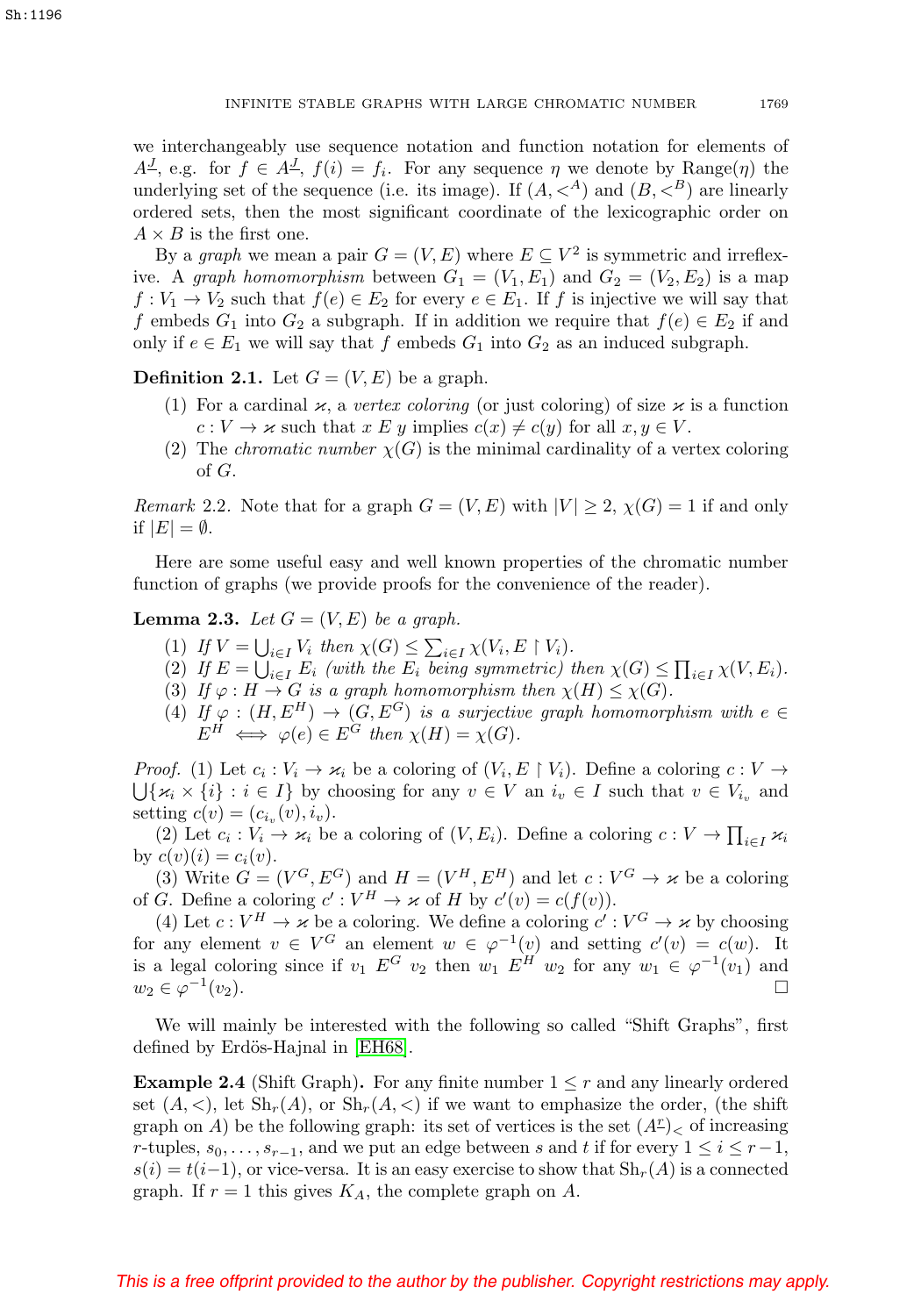**Example 2.5** (Symmetric Shift Graph). Let  $1 \leq r$  be any natural number and A any set. The *symmetric shift graph*  $\text{Sh}_r^{sym}(A)$  is defined similarly as the shift graph but with set of vertices  $A^{\mathcal{I}}$  (set of distinct r-tuples). Note that  $\text{Sh}_{r}(A)$  is an induced subgraph of  $\text{Sh}_r^{sym}(A)$  (and that for  $r = 1$  they are both the complete graph on A). Recall that  $\mathbb{I}_0(\varkappa) := \varkappa$  and  $\mathbb{I}_{k+1}(\varkappa) := 2^{\mathbb{I}_{k}(\varkappa)}$ .

<span id="page-3-0"></span>**Fact 2.6** ([\[EH68,](#page-31-11) Proof of Theorem 2]). Let  $2 \le r < \omega$  be a natural number and  $\varkappa$  be an infinite cardinal,

$$
\chi\left(\mathrm{Sh}^{sym}_r(\beth_{r-1}\left(\varkappa\right)\right)\right)\leq\varkappa
$$

and

$$
\chi\left(\mathrm{Sh}_r\big(\beth_{r-1}\left(\varkappa\right)^+\right)\right)\geq\varkappa^+.
$$

*Proof.* We first show that  $\chi(\text{Sh}_r^{sym}(\mathcal{I}_{r-1}(\varkappa))) \leq \varkappa$ . The proof is by induction on  $r \geq 2$ . Suppose  $r = 2$ . Let  $\lt$  be the lexicographical order on  $2^*$ . Let  $Y_1 = \left( (2^*)^2 \right)$  $\,<$ be the set of increasing pairs, let  $Y_2$  be the complement. By Lemma [2.3\(](#page-2-0)1) it is enough to show that  $\chi(\mathrm{Sh}_2^{sym}(2^{\varkappa}) \restriction Y_1) \leq \varkappa$ ,  $\chi(\mathrm{Sh}_2^{sym}(2^{\varkappa}) \restriction Y_2) \leq \varkappa$ . The proofs for  $Y_1$  and  $Y_2$  are similar so we prove it just for  $Y_1$ .

Given  $(x, y) \in Y_1$ , let  $c(x, y) = \min\{i \leq x : x(i) \neq y(i)\}\$ . Suppose that  $x < y < z \in 2^{\infty}$  are such that  $c(x, y) = c(y, z)$ . Then  $x \wedge y = y \wedge z$  (where  $x \wedge y = x \upharpoonright c(x, y)$ . As  $x < y$  it must be that  $x (c(x, y)) = 0$  and  $y (c(x, y)) = 1$ , but then there is no room for  $z(c(x, y))$  — contradiction.

Now suppose that the claim is true for r and  $\varkappa$ . By induction, there is a coloring  $d : Sh_r^{sym}(\mathcal{L}_r(\varkappa)) \to 2^\varkappa$ . Let  $\psi : Sh_{r+1}^{sym}(\mathcal{L}_r(\varkappa)) \to Sh_2^{sym}(2^\varkappa)$  be the following homomorphism. Given  $u = (u_0, \ldots, u_r) \in Sh^{sym}_{r+1}(\mathcal{L}_r(\varkappa))$ , let  $\psi(u) =$  $(d (u_0, \ldots, u_{r-1}), d (u_1, \ldots, u_r)).$  Note that by choice of d,

$$
d(u_0,\ldots,u_{r-1})\neq d(u_1,\ldots,u_r).
$$

In addition, if u and v are connected in  $\text{Sh}_{r+1}^{sym}(\mathbb{L}_r (\varkappa))$ , then easily  $\psi(u)$  and  $\psi(v)$ are distinct (because if not, then  $\psi(u)_0 = \psi(v)_0 = \psi(u)_1$  contradiction) and connected in  $\text{Sh}_2^{\text{sym}}(2^\varkappa)$ . Hence we are done by Lemma [2.3\(](#page-2-0)3).

As for the second inequality, assume towards a contradiction that there exists a coloring  $c : \mathrm{Sh}_r(\mathbb{L}_{r-1} (\varkappa)^{\mathbb{+}}) \to \varkappa$  be a coloring. The coloring c induces a coloring on  $[\mathcal{L}_{r-1}(\varkappa)^+]^r$ . By Erdös-Rado, there is a subset  $U \subseteq \mathcal{L}_{r-1}(\varkappa)^+$  of cardinality  $\varkappa^+$ such that  $c \restriction [U]^r$  is constant, i.e. after identifying  $[U]^r$  with  $(U^{\mathcal{L}})_{\leq}$ , every r-tuple of increasing elements from U is colored by the same color. Let  $u \in [U]^r$  be any element and let  $v \in [U]^r$  be defined by  $v(i) = u(i+1)$  for  $0 \le i < r-1$  and  $v(r-1)$ is any element in U larger than  $v(r-2)$ . They are obviously connected by an edge, contradicting the fact that c is a coloring.  $\square$ 

## 3. Embedding a shift graph

The aim of this section is to present some general assumptions on a graph  $G$ that will imply that G contains the finite subgraphs of some shift graph.

3.1. **Reducing injective homomorphisms to homomorphisms.** As a first result we prove the following, probably well known, proposition. By Lemma [2.3\(](#page-2-0)3), if there is a homomorphism  $\varphi : H \to G$  then  $\chi(H) \leq \chi(G)$ . In particular, if  $H$  is a shift graph then there are elementary extensions of  $G$  with arbitrary large chromatic numbers. Indeed, one may take elementary extensions of the structure  $(H, G, \varphi)$  and apply Fact [2.6.](#page-3-0)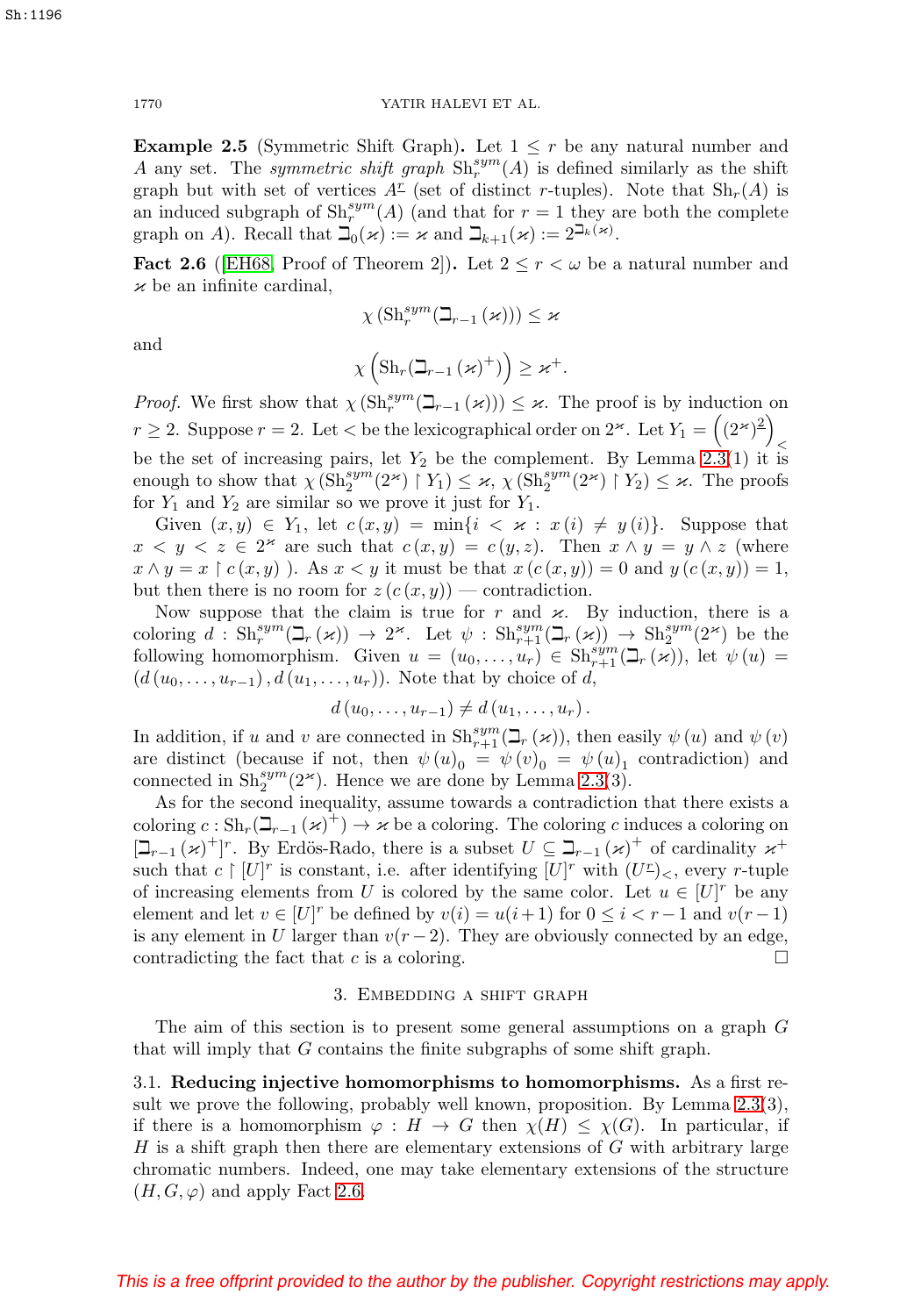<span id="page-4-0"></span>**Fact 3.1** ([\[ER50,](#page-31-12) Theorem 1]). Let R be an equivalence relation on  $(\omega^n)_{\leq}$ . Then there exists an infinite subset  $N \subseteq \omega$  and  $0 \leq i_1 < \cdots < i_m \leq n-1$  such that for  $\bar{a}, \bar{b} \in (N^{\underline{n}})_{\leq},$ 

$$
\bar{a} \; R \; \bar{b} \; \Longleftrightarrow \; \bigwedge_{j=1}^{m} a_{i_j} = b_{i_j}.
$$

<span id="page-4-1"></span>**Proposition 3.2.** Let  $G = (V, E)$  be a graph and assume there exists a homomorphism of graphs  $t : Sh_k(\omega) \to G$ . Then there exists  $n \leq k$ , such that

(†) G contains all finite subgraphs of  $\mathrm{Sh}_n(\omega)$ .

Consequently, if H is a graph that contains all finite subgraphs of  $\text{Sh}_k(\omega)$ , for some k, and  $t : H \to G$  is a homomorphism of graphs, then there exists some  $n \leq k$ such that  $G$  satisfies  $(†)$ .

*Proof.* Assume that  $t = t(x_0, \ldots, x_{k-1})$ . The relation  $t(\bar{a}) = t(\bar{b})$  for  $\bar{a}, \bar{b} \in (\omega^{\underline{k}})_{\leq}$ , is an equivalence relation on  $(\omega^k)_{\leq}$ . By Fact [3.1,](#page-4-0) there exists an infinite subset  $N \subseteq \omega$  and  $0 \leq i_1 < \cdots < i_m \leq k-1$  such that for  $\bar{a}, b \in (N^{\underline{k}})_{\leq k}$ 

$$
(†\dagger) \t t(\bar{a}) = t(\bar{b}) \iff \bigwedge_{j=1}^{m} a_{i_j} = b_{i_j}.
$$

Note that  $m \ge 1$  since otherwise  $t(\bar{a}) = t(\bar{b})$  for any  $\bar{a}$  and  $\bar{b}$ , but this is impossible since there are  $\bar{a}, \bar{b} \in (N^{\underline{k}})_{\leq}$  that are connected by an edge.

Let  $S = \{i_1, \ldots, i_m\}$ . There exists a unique set  $I \subseteq \{1, \ldots, m\}$  and a unique sequence of natural numbers  $\bar{n} = \langle n_j : j \in I \rangle$  such that  $S = \bigcup_{j \in I} [i_j, i_j + n_j]$  and each interval  $[i_j, i_j + n_j]$  is maximal with respect to containment.

Consider the first-order structure  $M = ((N, <), G = (V, E), t : (N^{\underline{k}})_{<} \to G).$ Since  $(\dagger)$  and  $(\dagger)$  are elementary properties, replacing M by an elementary extension, we may assume that  $(I \times \mathbb{Z}, \leq_{\text{lex}}) \subseteq (N, <)$ .

We define an injective homomorphism  $\text{Sh}_{n+1}(\omega) \to G$ , where  $n = \max_{j \in I} \{n_j\}.$ For any  $f \in (\omega^{n+1})<sub>0</sub>$  we associate  $\psi_f \in V$ . For that we first define  $\eta_f \in ((I \times \mathbb{Z})^{\underline{k}})<sub>0</sub>$ and then set  $\psi_f = t(\eta_f)$ . For any  $j \in I$  and  $0 \le r \le n_j$  we define

$$
\eta_f(i_j + r) = (j, f(r)).
$$

For  $0 \le i \le k-1$  with  $i \notin S$ , set  $\eta_f(i)$  any way we want provided  $\eta_f$  is increasing, which we can since we have copies of Z. Note that the choice of  $\eta_f(i)$  for  $i \notin S$ does not influence  $t(\eta_f)$  by (††).

We check that  $f \mapsto \psi_f$  is an injective homomorphism. Injectivity: if  $t(\eta_f) = t(\eta_g)$ then by  $(\dagger\dagger), \eta_f(i) = \eta_q(i)$  for all  $i \in S$ . In particular for  $j \in I$  with  $n_j = n$  and for any  $0 \leq r \leq n$ ,  $f(r) = g(r)$ , as needed.

Homomorphism: let  $f, g \in Sh_{n+1}(\omega)$  be two vertices connected by an edge and assume without loss of generality that for every  $1 \le r \le n$ ,  $f(r) = g(r-1)$  and in case  $n = 0$  assume that  $f(0) < g(0)$ .

Define  $\eta'_{g} \in ((I \times \mathbb{Z})^{\underline{k}})_{\leq}$  as follows. For every  $j \in I$  and  $0 \leq r \leq n_{j}$  let  $\eta'_g(i_j + r) = \eta_g(i_j + r)$  and if  $i_j > 0$  then set

$$
\eta'_g(i_j - 1) = (j, f(0)).
$$

Note that if  $n \neq 0$  then

$$
\eta'_g(i_j - 1) = (j, f(0)) < (j, f(1)) = (j, g(0)) = \eta'_g(i_j)
$$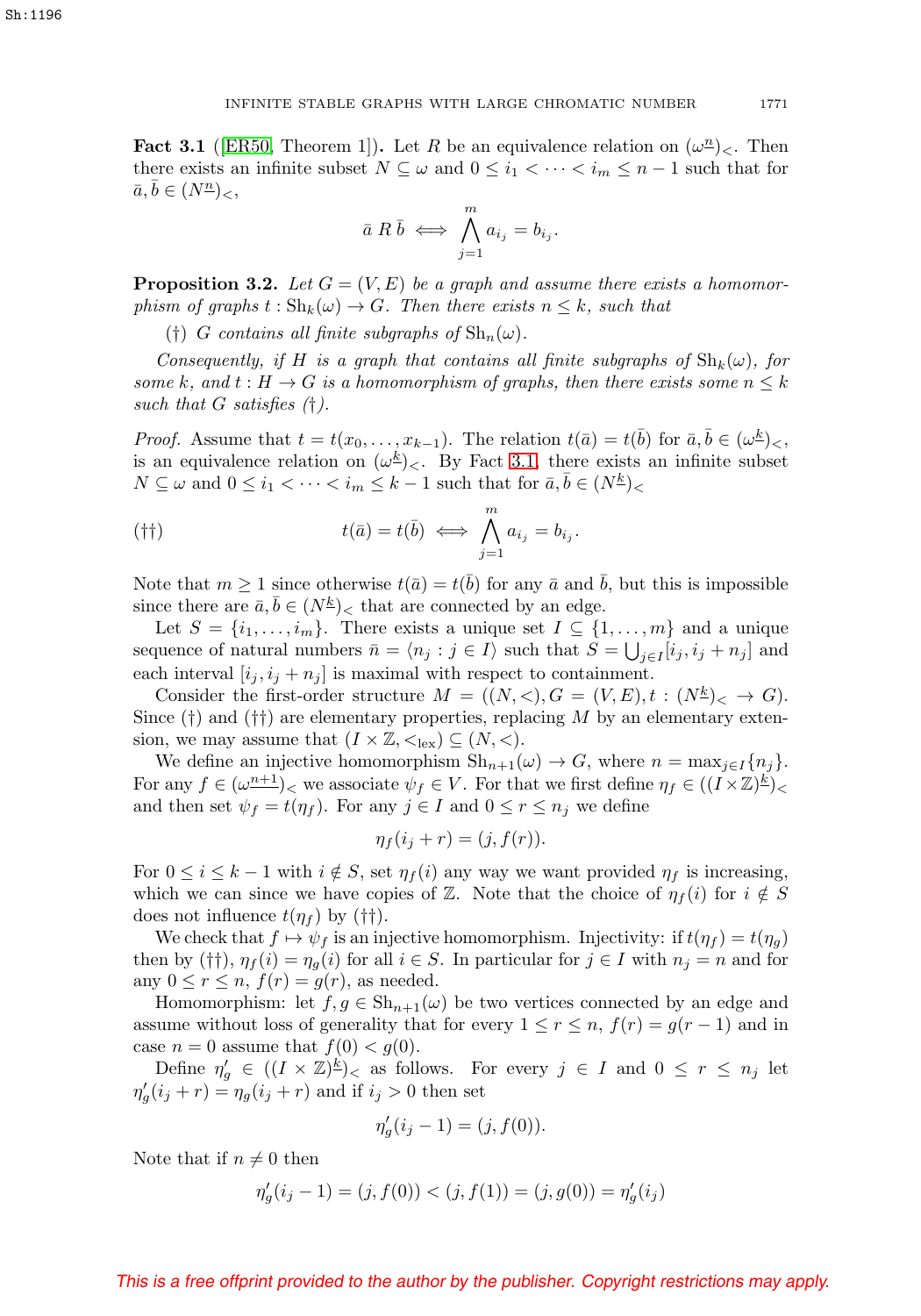and if  $n = 0$  then

$$
\eta'_g(i_j - 1) = (j, f(0)) < (j, g(0)) = \eta'_g(i_j).
$$

Hence  $\eta'_{g}$  restricted to  $S \cup \{i_j - 1 : j \in I, i_j > 0\}$  is increasing. For any other  $i \in I$  set  $\eta'_{g}(i)$  any way we want provided  $\eta'_{g}$  is increasing. Note that  $\eta'_{g}(i) = \eta_{g}(i)$ for any  $i \in S$ .

Define  $\eta'_f \in ((I \times \mathbb{Z})^{\underline{k}})_<$  by

$$
\eta'_f(i) = \eta'_g(i-1)
$$

for all  $1 \leq i \leq k-1$ .

If  $i_1 = 0$  define  $\eta'_f(0) = (1, f(0))$ . Note that then if  $n \neq 0$  then  $\eta'_f(0) =$  $(1, f(0))$  <  $(1, f(1)) = (1, g(0)) = \eta_g'(0) = \eta_f'(1)$  and if  $n = 0$  then  $\eta_f'(0) =$  $(1, f(0)) < (1, g(0)) = \eta'_g(0) = \eta'_f(1).$ 

Otherwise, i.e.  $i_1 \neq 0$ , define  $\eta'_f(0)$  to be any element smaller than  $\eta'_g(0)$ .

If we show that  $\eta'_f(i) = \eta_f(i)$  for all  $i \in S$  then this would imply that  $t(\eta'_f) =$  $t(\eta_f)$ . Since  $\eta'_f$  and  $\eta'_g$  are connected by an edge and t is a homomorphism it follows that  $\psi_f = t(\eta_f) = t(\eta'_f)$  and  $\psi_g = t(\eta_g) = t(\eta'_g)$  are connected by an edge, as required.

So we show that  $\eta'_f(i) = \eta_f(i)$  for all  $i \in S$ . Let  $j \in I$  and  $0 \le r \le n_j$ . If  $r \ge 1$ (and so  $n > 0$ ) then

$$
\eta_f(i_j + r) = (j, f(r)) = (j, g(r - 1)) = \eta'_g(i_j + r - 1) = \eta'_f(i_j + r).
$$

If  $r = 0$  and  $i_j > 0$  then

$$
\eta_f(i_j) = (j, f(0)) = \eta'_g(i_j - 1) = \eta'_f(i_j).
$$

Finally, if  $r = 0$  and  $i_j = 0$  (so  $j = 1$ ) then

$$
\eta_f(0) = (1, f(0)) = \eta'_f(0).
$$

As for the "consequently" part, consider  $(H, t, G)$  as a first order structure. In an elementary extension  $(H, t, G) \prec (\mathcal{H}, t, \mathcal{G})$ ,  $\mathcal{H}$  contains  $\text{Sh}_n(\omega)$  as a subgraph. Restricting t to  $\text{Sh}_n(\omega)$  and applying the above, G contains all finite subgraphs of  $\text{Sh}_n(\omega)$  for some  $n \leq k$ . As a result, so does G.

3.2. **Variants of the shift graph.** Let A and J be two (possibly linearly ordered) sets.

<span id="page-5-1"></span>**Definition 3.3.** For any  $\bar{a}, \bar{b} \in A^{\underline{J}}$  (respectively,  $(A^{\underline{J}})_{\leq}$ ), let  $f_{\bar{a}, \bar{b}} = \{(i, j) \in J \times J :$  $a_i = b_j$ .

Since the tuples  $\bar{a}$  and  $\bar{b}$  are without repetitions,  $f_{\bar{a}, \bar{b}}$  is a (possibly empty) injective partial function. If  $\bar{a}, \bar{b} \in (A^{\underline{J}})_{\leq}$  then  $f_{\bar{a}, \bar{b}}$  is order-preserving, i.e. for all  $i < j \in \text{Dom}(f), f(i) < f(j).$ 

<span id="page-5-0"></span>**Definition 3.4.** Let  $Id \neq f \subseteq J \times J$  be a partial function. We define a graph  $E_f^A$ and a directed graph  $D_f^A$  on  $A^J$ :

- $\bullet\;\; \bar{a}\;E_{f}^{A}\;\bar{b}\iff f_{\bar{a},\bar{b}}=f\vee f_{\bar{b},\bar{a}}=f$
- $\bar{a} D_f^{\dot{A}} \bar{b} \iff f_{\bar{a},\bar{b}} = f.$

Similarly for  $(A^{\mathcal{I}})<.$  We omit A from  $E_f^A$  and  $D_f^A$  when it is clear from the context.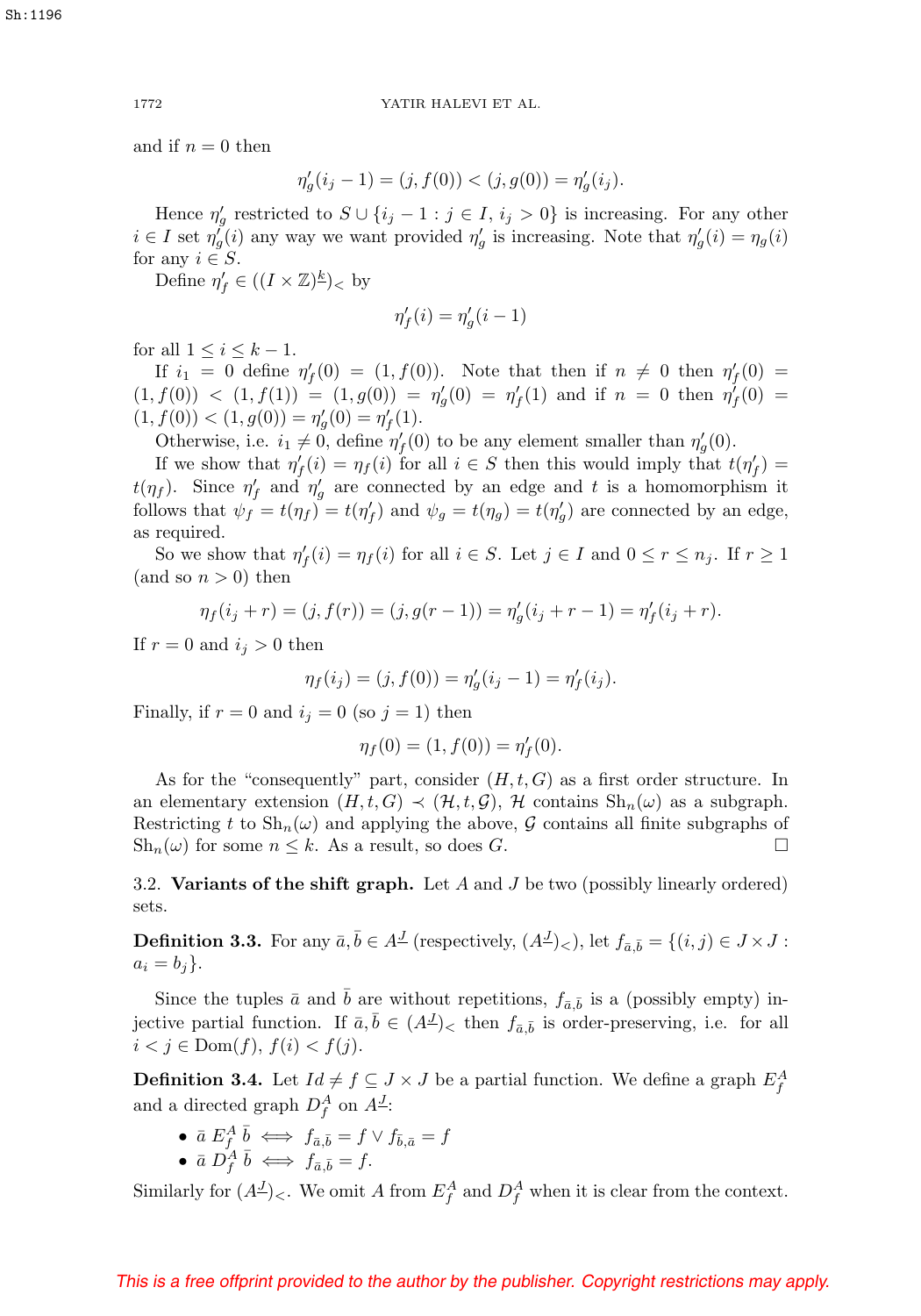*Remark* 3.5. We required  $f \neq Id$  in order to ensure irreflexivity.

A homomomorphism between directed graphs is a map preserving the directed graph relation.

Since the symmetric closure of the relation  $D_f$  is exactly  $E_f$ , any homomorphism of directed graphs  $(A_1^{J_1}, D_{f_1}) \rightarrow (A_2^{J_2}, D_{f_2})$  is also a homomorphism of graphs  $(A_1^{J_1}, E_{f_1}) \rightarrow (A_2^{J_2}, E_{f_2})$ , and similarly in the ordered case.

**Example 3.6.** When  $J = n$  and  $f = \{(i, i - 1) : 1 \le i \le n - 1\}$ ,  $((A<sup>n</sup>)<sub>*k*</sub>, E<sub>f</sub>)$  is exactly  $\mathrm{Sh}_n(A)$ .

**Definition 3.7.** Let  $\text{LSh}_n(A) = ((A^n)_{<}, D_f)$ , where  $f = \{(i, i-1) : 1 \leq i \leq n-1\}$ , and  $\text{RSh}_n(A) = ((A^n)_{<}, D_f)$ , where  $f = \{(i-1, i): 1 \leq i \leq n-1\}$ .

<span id="page-6-1"></span>**Lemma 3.8.** Let  $(J, <)$  be a finite linearly ordered set and  $Id \neq f \subseteq J \times J$  a non-empty partial function. Assume that

- (1) f is order preserving, i.e. for all  $i < j \in Dom(f)$ ,  $f(i) < f(j)$ ,
- (2) all orbits in f are increasing, i.e. for all  $i \in \text{Dom}(f)$ ,  $i < f(i)$ .

Then for any countable dense linear order  $(Q, \leq)$  and large enough  $k \in \mathbb{N}$  there exists a homomorphism of directed graphs  $\varphi : \text{RSh}_k(\omega) \to ((Q^{\underline{J}})_{\leq}, D_f)$ .

*Proof.* We may assume that  $(Q, \langle \rangle) = (\mathbb{Q}, \langle \rangle)^1$  $(Q, \langle \rangle) = (\mathbb{Q}, \langle \rangle)^1$ . Let A be the ordinal  $\omega^{\omega}$ , seen as a substructure of  $\mathbb{Q}$ . As J is finite, we may assume that  $(J, \langle \rangle)$  is a substructure of  $(\mathbb{Q},<).$ 

*Claim.* There is no harm in replacing J by  $Dom(f) \cup Range(f)$  and Q by A.

*Proof.* Inductively, for every  $u \in \text{RSh}_k(\omega)$  choose a dense subset  $Q_u \subseteq \mathbb{Q}$  such that for every  $u \neq v \in \text{RSh}_k(\omega)$ ,  $Q_u \cap Q_v = \emptyset$  and  $Q_u \cap \omega^{\omega} = \emptyset$ .

Now, let  $J = \text{Dom}(f) \cup \text{Range}(f)$  and assume we have a homomorphism  $\varphi$ :  $R\mathrm{Sh}_k(\omega) \to ((\omega^\omega)^{\underline{J}})_{\leq}, D_f)$ . For each  $u \in \mathrm{RSh}_k(\omega)$ , extending  $\varphi(u)$  to an increasing J-tuple of elements from  $\mathbb Q$  by adding elements from  $Q_u$ , defines a map  $\varphi'$ :  $RSh_k(\omega) \to ((\mathbb{Q}^{\underline{J}})_{<}, D_f)$ . Since  $\widehat{J} = \text{Dom}(f) \cup \text{Range}(f)$  and passing from  $\varphi(u)$  to  $\varphi'(u)$  adds only new elements,  $\varphi'$  is a homomorphism of directed graphs.  $\Box$  (claim)

Let  $I = \text{Dom}(f) \setminus \text{Range}(f)$ . We prove by induction on |I| that for any large enough k there exists a homomorphism  $g : \text{RSh}_k(\omega) \to ((A^{\underline{J}})_{\leq}, D_f)$ , where  $J =$  $Dom(f) \cup Range(f)$  is non-empty.

For any  $\beta \in I$  let  $n_\beta$  be the maximal natural number  $n \geq 1$  such that  $f^{n-1}(\beta) \in$  $Dom(f)$ . Note that

$$
\text{Dom}(f) = \bigcup_{\beta \in I} \{ \beta, \dots, f^{n_{\beta}-1}(\beta) \}
$$

and that

$$
J = \text{Dom}(f) \cup \text{Range}(f) = \bigcup_{\beta \in I} \{\beta, \dots, f^{n_{\beta}}(\beta)\}.
$$

Let  $\beta_0$  be the minimal element of I. Note that  $\beta_0$  is also the minimal element of J. *Claim.* There exist  $J \subseteq J \subseteq \mathbb{Q}$  and  $f \subseteq f \subseteq J \times J$  such that

- (1), (2) of the lemma hold for  $J$  and  $f$ ,
- $f \cap (J \times J) = f$ ,

<span id="page-6-0"></span><sup>&</sup>lt;sup>1</sup>Since then the isomorphism to  $\mathbb Q$  induces an isomorphism between the digraphs.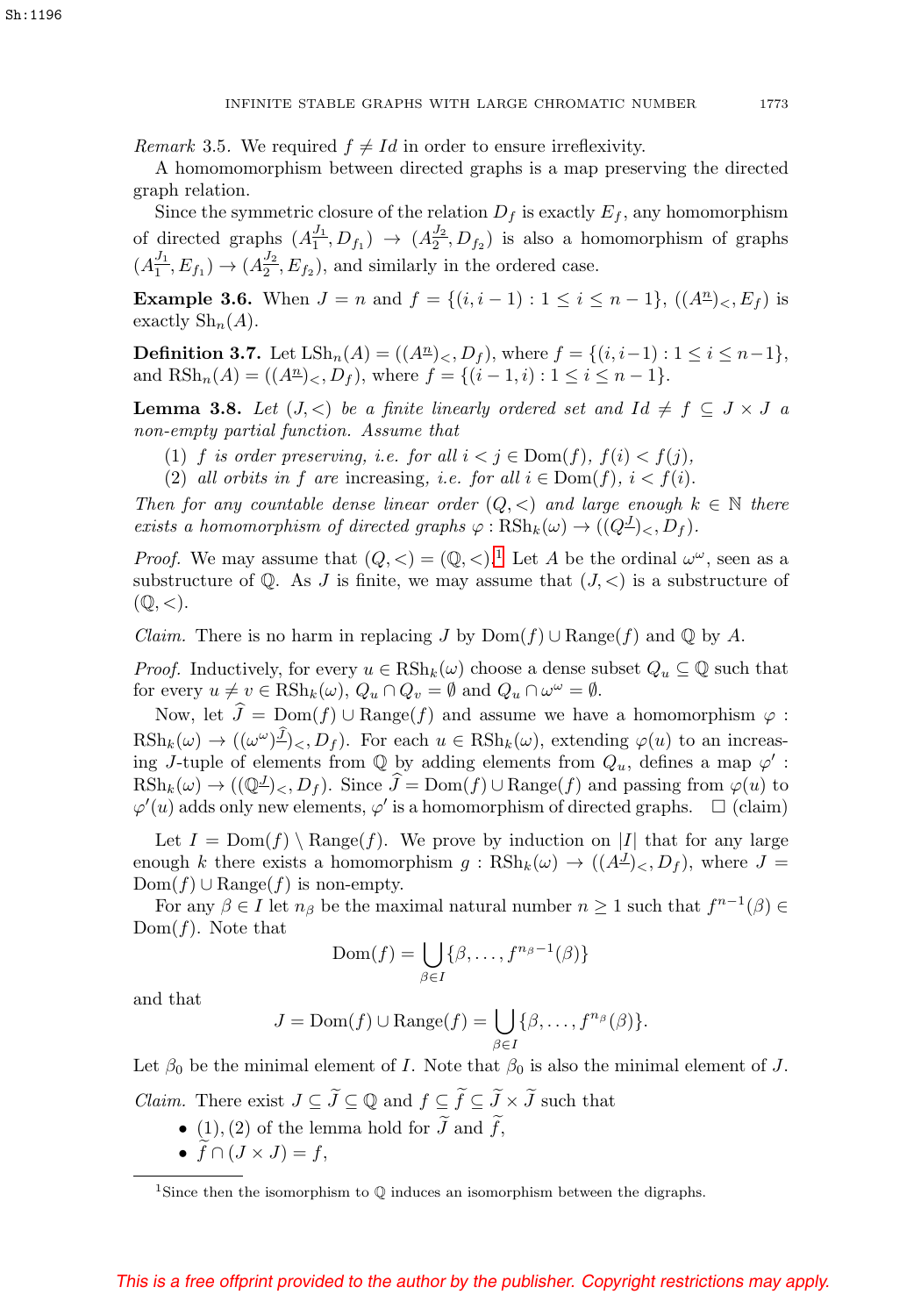- Dom $(f) \setminus \text{Range}(f) = I$ ,
- min  $J = \beta_0$  and
- ( $\star$ ) letting  $\widetilde{n}_{\beta_0}$  be the maximal natural number  $n \geq 1$  such that  $f^{n-1}(\beta_0) \in$ Dom $(f)$ ,  $f^{n_{\beta_0}}(\beta_0) = \max J$ .  $\begin{aligned} \text{and} \ \text{ing}\ \widetilde{n}_{\beta_0} \text{ be the } \text{max} \text{.} \ \text{inj}\ \widetilde{n}_{\beta_0}(\beta_0) = \text{max}\ \widetilde{J} \end{aligned}$

*Proof.* If  $(\star)$  holds for f and J, we are done. Otherwise, let  $i \in \text{Range}(f)$  be minimal such that  $f^{n_{\beta_0}}(\beta_0) < i$  and let j be such that  $f(j) = i$ . Either  $j < f^{n_{\beta_0}}(\beta_0)$  or  $f^{n_{\beta_0}}(\beta_0) < j$ . If the former happens let  $f' = f$ , so assume it is the latter, i.e. that  $f^{n_{\beta_0}}(\beta_0) < j < i$  (so  $j \in \text{Dom}(f) \setminus \text{Range}(f)$ ). Let  $f' = f \cup \{(f^{n_{\beta_0}}(\beta_0), y)\}$  for some  $j < y \in \mathbb{Q} \setminus J$  which satisfies  $y < x$  for all  $j < x \in J$  and  $J' = J \cup \{y\}$ . It is still order preserving and still has increasing orbits. Let  $n'_{\beta_0}$  be as in  $(\star)$  with respect to  $f'$ .

In either case, we have that  $j < (f')^{n'_{\beta_0}}(\beta_0) < i$ . Since f' is order preserving we may extend it to an automorphism  $\sigma$  of  $\mathbb Q$  and thus  $i = \sigma(j) < \sigma((f')^{n'_{\beta_0}}(\beta_0)).$ By careful adjustments we may assume that  $\sigma((f')^{n'_{\beta_0}}(\beta_0)) \notin J'$ . Let  $f'' = f' \cup$  ${((f')^{n'_{\beta_0}}(\beta_0), \sigma((f')^{n'_{\beta_0}}(\beta_0)))}$  and let  $J'' = J \cup {\sigma((f')^{n'_{\beta_0}}(\beta_0))}$ . It is still order preserving and still has increasing orbits.

Note that,

$$
|\{i \in \text{Range}(f'') : i > (f'')^{n_{\beta_0}''}(\beta_0)\}| < |\{i \in \text{Range}(f) : i > f^{n_{\beta_0}}(\beta_0)\}|,
$$

where  $n_{\beta_0}''$  is defined as in  $(\star)$  with respect to  $f''$ .

Continue doing this until this set is empty. Let  $f$  be the end function and let  $J = J \cup \text{Dom}(f) \cup \text{Range}(f)$  $\Box$  (claim)

As a consequence of the claim we may assume that  $(\star)$  holds for f and J. Indeed, assume we found a homomorphism  $\varphi : \text{RSh}_k(\omega) \to ((A^{\underline{J}})_{\leq}, D_{\tilde{f}})$ , for some k. Since the projection map  $\pi:((A^{\underline{J}})_{\leq},D_{\tilde{f}}) \to ((A^{\underline{J}})_{\leq},D_f)$  is a graph homomorphism (this Ų. uses the second bullet in the claim above),  $\pi \circ \varphi$  is the desired map.

Let  $J' = J \setminus {\beta_0, \ldots, f^{n_{\beta_0}}(\beta_0)}$ . If  $J' = \emptyset$  let  $g_k$  be the empty function for all  $k \in \mathbb{N}$ . Otherwise, by induction there exists  $l \in \mathbb{N}$  such that for all  $k \geq l$  there is a homomorphism  $g_k : \text{RSh}_k(\omega) \to ((A^{\underline{J'}})_{\leq}, D_{f \cap (J' \times J')})$ . Let  $k > \max\{n_\beta + 1 : \beta \in$ I}  $\cup$  {l} and set some order isomorphism  $\phi : \omega \times (A \cup \{-1\}) \rightarrow A$ , where −1 is a new element which is smaller than any element of A (recall that  $A = \omega^{\omega}$ ).

We construct a homomorphism mapping  $\mu \in \text{RSh}_k(\omega)$  to  $\psi_\mu \in ((A^{\underline{J}})_{\leq}, D_f)$ . Let  $\mu \in \text{RSh}_k(\omega)$ . For any  $0 \leq h \leq n_{\beta_0}$  we define

$$
\psi_{\mu}(f^h(\beta_0)) = \phi(\mu(h), -1).
$$

For any  $\beta \in I$ , with  $\beta \neq \beta_0$ , and  $0 \leq h \leq n_\beta$  we define

$$
\psi_{\mu}(f^h(\beta)) = \phi(\mu(\tilde{h}), g_k(\mu)(f^h(\beta))),
$$

 $\psi_{\mu}(f^h(\beta)) = \phi(\mu(\tilde{h}), g_k(\mu)(f^h(\beta))),$ <br>for  $0 \leq \tilde{h} \leq n_{\beta_0}$  maximal satisfying  $f^h(\beta) > f^{\tilde{h}}(\beta_0)$ , which exists by minimality of  $\beta_0$ .

We check that  $\psi_{\mu}$  is increasing and that  $\mu \mapsto \psi_{\mu}$  is a homomorphism.

To show that  $\psi_{\mu}$  is increasing, suppose  $f^{h_1}(\beta_1) < f^{h_2}(\beta_2) \in J$  and go over the different possibilities. Note that we use  $-1$  in the case when  $\beta_1 = \beta_0, \beta_2 \neq \beta_0$  and  $h_2 = h_1.$ 

## This is a free offprint provided to the author by the publisher. Copyright restrictions may apply.

Sh:1196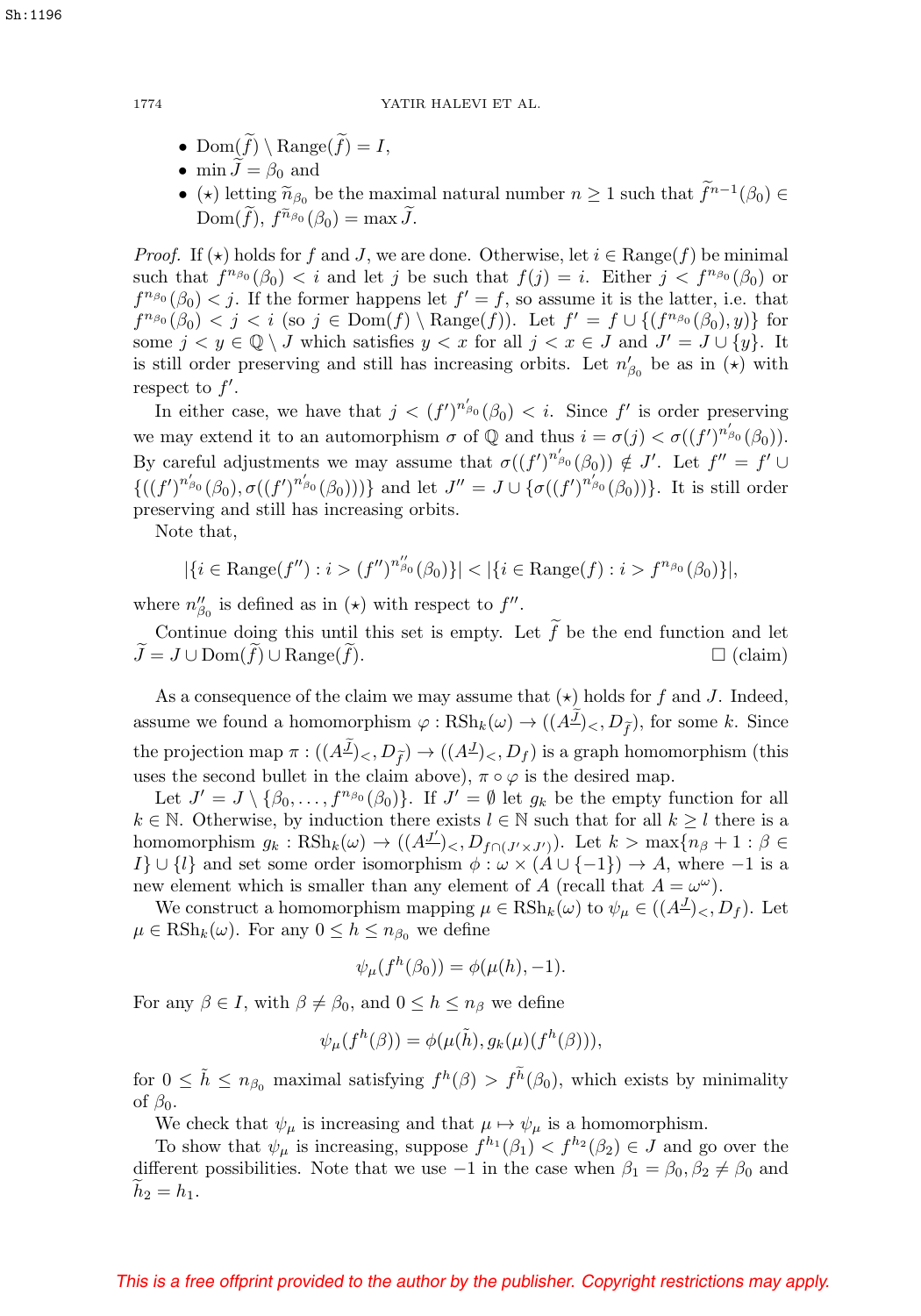We show that  $\mu \mapsto \psi_{\mu}$  is a homomorphism. Suppose that  $\mu, \nu \in \text{RSh}_k(\omega)$  are such that  $\mu(n) = \nu(n+1)$  for all  $0 \leq n < k-1$ . We need to check that  $f(i) = j$  if and only if  $\psi_{\mu}(i) = \psi_{\nu}(j)$ .

Assume that  $f(i) = j$  (so  $i \in Dom(f)$ ). Suppose that  $i = f^h(\beta_0)$  for some  $0 \leq h < n_{\beta_0}$ , so  $j = f^{h+1}(\hat{\beta_0})$ . Then

$$
\psi_{\mu}(i) = \phi(\mu(h), -1) = \phi(\nu(h+1), -1) = \psi_{\nu}(f^{h+1}(\beta_0)).
$$

Now suppose that  $i = f^h(\beta)$  for some  $\beta \neq \beta_0$  and  $0 \leq h < n_\beta$ , so  $j = f^{h+1}(\beta)$ . Now suppose that  $i = f^h(\beta)$  for some  $\beta \neq \beta_0$  and  $0 \leq h < n_\beta$ , so  $j = f^{h+1}(\beta)$ .<br>Let  $\tilde{h}$  be maximal such that  $f^{\tilde{h}}(\beta_0) < f^h(\beta)$ . Note that by  $(\star), \tilde{h} < n_{\beta_0}$ . It follows Now suppose that  $i = f^{\pi}(\beta)$  for some  $\beta \neq \beta_0$  and  $0 \leq n < n_{\beta}$ , so  $j = f^{\pi+1}(\beta)$ .<br>Let  $\tilde{h}$  be maximal such that  $f^{\tilde{h}}(\beta_0) < f^h(\beta)$ . Note that by  $(\star)$ ,  $\tilde{h} < n_{\beta_0}$ . It follows that  $f^{\tilde{h}+1}(\beta_0)$  i Let *h* be maximal such that  $f^{\tilde{h}+1}(\beta_0)$  is defined and  $f^{\tilde{h}+1}(\beta_0)$ <br>be that  $f^{\tilde{h}+2}(\beta_0) < f^{h+1}(\beta)$  (again,  $f^{\tilde{h}}$  $h+2(\beta_0)$  is defined by the claim) for then we that  $f^{n+1}(\beta_0)$ <br>be that  $f^{\tilde{h}+2}(\beta_0)$ <br>would have  $f^{\tilde{h}}$  $h+1(\beta_0) < f^h(\beta)$ , contradicting the maximality of  $\tilde{h}$ . It follows that  $\widetilde{h} + 1 = \widetilde{h+1}$ . Since  $g_k$  is a homomorphism,

$$
\psi_{\mu}(i) = \phi(\mu(\widetilde{h}), g_k(\mu)(f^h(\beta))) = \phi(\nu(\widetilde{h}+1), g_k(\nu)(f^{h+1}(\beta)) = \psi_{\nu}(j).
$$

Now assume that  $\psi_{\mu}(i) = \psi_{\nu}(j)$ . If  $i = f^h(\beta_0)$  for some  $0 \leq h \leq n_{\beta_0}$  then  $j = f^{h'}(\beta_0)$  for some h' (since  $\psi_{\mu}(j)$  has the form  $\phi(-,-1)$ ) and so  $\mu(h) = \nu(h')$ . By the choice of the k,  $h + 1 < k$  and consequently  $\mu(h) = \nu(h + 1) = \nu(h')$  so  $h' = h + 1$  and  $f(i) = j$  (note that it follows that  $h < n<sub>\beta</sub>$ ).

Suppose  $i = f^h(\beta)$  for some  $\beta \neq \beta_0$  and  $0 \leq h \leq n_\beta$ . As this is encoded by  $\phi$ , by the assumption necessarily  $j = f^{h'}(\beta')$  for some  $\beta' \neq \beta_0$  and  $0 \leq h' \leq n_{\beta'}$ . Suppose  $i = f^{\prime\prime}(\beta)$  for some  $\beta \neq \beta_0$  and  $0 \leq h \leq n_\beta$ . As this is encoded by  $\phi$ , by the assumption necessarily  $j = f^{h'}(\beta')$  for some  $\beta' \neq \beta_0$  and  $0 \leq h' \leq n_{\beta'}$ .<br>Let  $\tilde{h}$  be maximal such that  $f^{\tilde{h}}(\$  $\psi_{\mu}(i) = \phi(\mu(\tilde{h}), g_k(\mu)(i))$  and  $\psi_{\nu}(j) = \phi(\nu(\tilde{h}'), g_k(\nu)(j))$ . It follows that  $g_k(\nu)(j) =$  $g_k(\mu)(i)$  and we are done by the choice of  $g_k$  since  $i, j \in J'$ . . — Процессиональные продаже на продаже на продаже на продаже на продаже на продаже на продаже на продаже на п<br>В сервисов с продаже на продаже на продаже на продаже на продаже на продаже на продаже на продаже на продаже н

Before continuing to the main proposition, as auxiliary results, we calculate the chromatic number of some (well known) graphs.

**Example 3.9** (Symmetric cyclic graph). Let  $r > 1$  be a natural number. Let  $Cyc_r^{sym}(A)$  be the graph on  $A^r$  with an edge between  $(a_0, \ldots, a_{r-1})$  and  $(b_0, \ldots,$  $(b_{r-1})$  if  $a_0 = b_1, \ldots, a_{r-2} = b_{r-1}, a_{r-1} = b_0$  (or vice-versa). We thus have an injective graph homomorphism  $Cyc_r^{sym}(A) \to Sh_r^{sym}(A)$  (but not an embedding).

<span id="page-8-0"></span>**Lemma 3.10.** For every natural number  $r > 1$  and any set A,

$$
\chi\left(\text{Cyc}_r^{sym}(A)\right) = \begin{cases} 2 & r \text{ is even} \\ 3 & r \text{ is odd.} \end{cases}
$$

*Proof.* The graph  $Cyc_r^{sym}(A)$  partitions into connected components, each one of them a cycle graph on  $r$  vertices. It is well known and easy to see that you need  $2$ colors to color even cycle graphs and 3 colors to color odd cycle graphs.

The next two examples are somewhat similar and they both have very small chromatic number. We define them and prove that their chromatic number is 2.

**Example 3.11** (Denumerable tuples symmetric shift graph). Let A be an infinite set. The *denumerable tuples symmetric shift graph*  $\text{Sh}^{sym}_{\omega}(A)$  is defined similarly as the symmetric shift graph but with vertices  $A^{\underline{\omega}}$ . There is an edge between two vertices f and g if  $f(n) = g(n + 1)$  for all  $n < \omega$  (or vice-versa).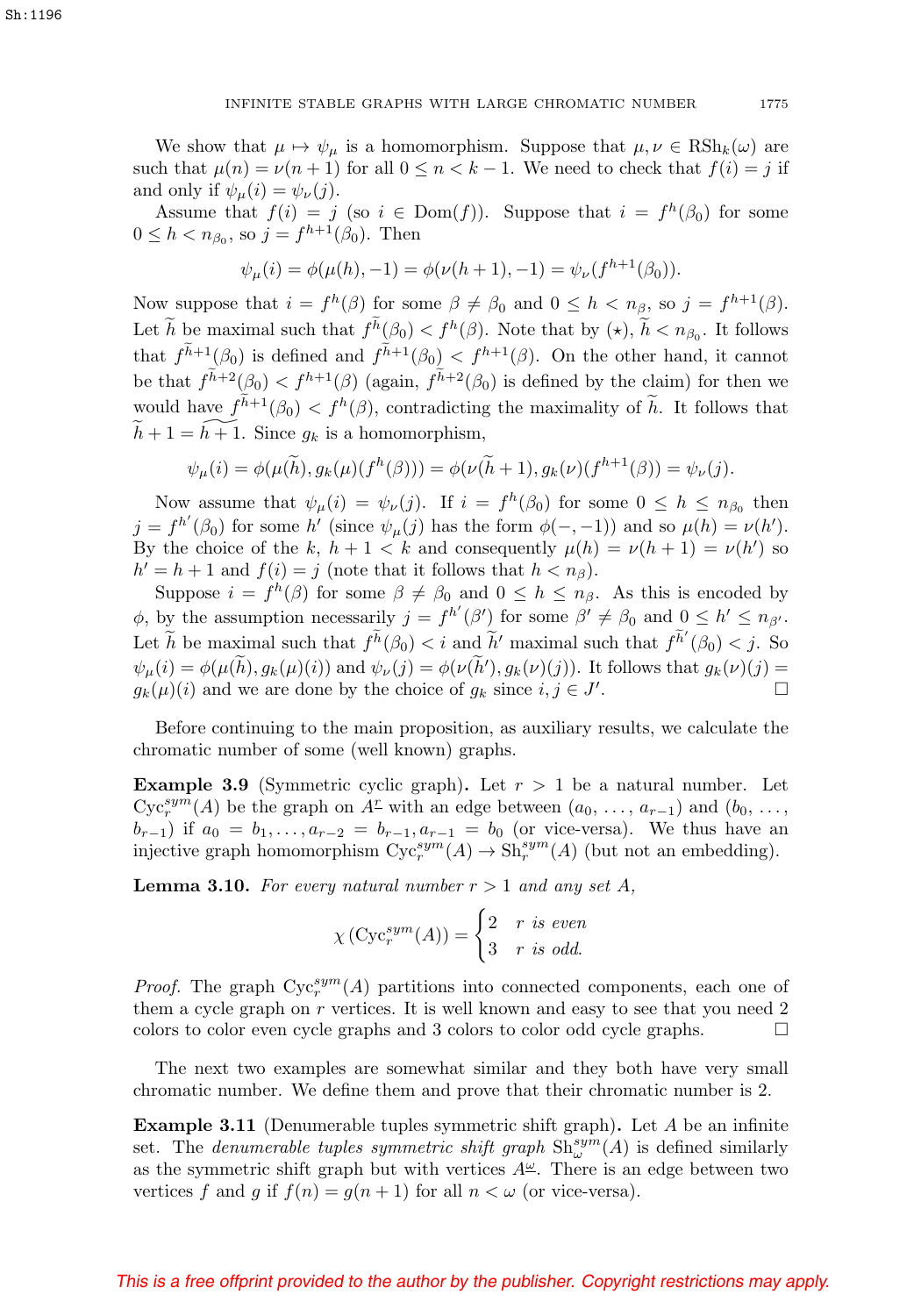**Example 3.12** (Glued increasing symmetric shift graphs). Let  $\bar{n} = \langle n_i : i < \omega \rangle$  be a strictly increasing sequence of natural numbers. We define the graph  $\text{Sh}_{\bar{n},u}^{sym}(A)$ , for an infinite set A. The vertices are injective functions  $\prod_{i<\omega}[0,n_i]\to A$ . Thus every vertex can be written as  $f = \coprod_{i<\omega} f_i$ . We will say that there is an edge between two vertices f and g if

$$
f_i(m) = g_i(m+1)
$$

for every  $0 \leq m < n_i$ ,  $i < \omega$  or

$$
g_i(m) = f_i(m+1)
$$

for every  $0 \leq m < n_i, i < \omega$ .

<span id="page-9-0"></span>**Lemma 3.13.** Let X be a set. Suppose  $(n, x) \mapsto n + x$  is a free action of Z on X. We define a graph relation E on X by setting that  $x \to y$  if either  $1 + x = y$  or  $1 + y = x$ . Then  $\chi(X, E) = 2$ .

*Proof.* Since  $(X, E)$  is a disjoint union of pairwise unconnected Z-paths, the result follows.  $\Box$ 

<span id="page-9-1"></span>**Lemma 3.14.** For any infinite set A and a strictly increasing sequence of natural numbers  $\bar{n}$ ,  $\chi\left(\text{Sh}^{sym}_{\omega}(A)\right) = \chi\left(\text{Sh}^{sym}_{\bar{n},u}(A)\right) = 2.$ 

Proof. The proofs for these two graphs are the same, albeit the definitions are slightly different. We prove for  $\text{Sh}^{sym}_{\omega}(A)$  and present the appropriate definitions for  $\mathrm{Sh}_{\bar{n},u}^{sym}(A)$  at the end.

Let  $X \subseteq A^{\omega}$  be the set of all functions f which are eventually injective, i.e. there exists an *n* such that  $f \restriction [n, \infty)$  is injective.

Fix some element  $e \in A$ . The integers  $\mathbb Z$  acts on X by translation: if  $z \in \mathbb Z$  and  $f \in X$  then we define

$$
(z+f)(m) = \begin{cases} f(m-z) & 0 \le m-z\\ e & \text{otherwise.} \end{cases}
$$

We define an equivalence relation  $R$  on  $X$ :

 $f R g \iff \exists n (f \upharpoonright [n, \infty) = g \upharpoonright [n, \infty)).$ 

Note that if f R g and  $z \in \mathbb{Z}$  then  $z + f R z + g$ , so the Z-action induces an action on X/R. We note that if  $z + [f] = [f]$  for  $f \in X$  (and  $[f]$  being the class of f in  $X/R$ ) then  $z = 0$  by eventual injectivity of f. Or in other words, the Z-action on  $X/R$  is free.

Since if  $f, g \in \mathrm{Sh}^{sym}_{\omega}(A)$  are connected by an edge then either  $[f] = 1 + [g]$  or  $[g] = 1 + [f]$ , by Lemma [3.13](#page-9-0) and Lemma [2.3\(](#page-2-0)3),  $\chi(\text{Sh}^{sym}_{\omega}(A)) = 2$ .

For  $\text{Sh}_{\bar{n},u}^{\overline{sym}}(A)$  we define:

Let X be the set of all functions  $f: \coprod_{i<\omega} \to [0, n_i]$  satisfying the property that there exists an *n* such that for all  $i < \omega$ ,  $f_i \restriction [n, n_i - n]$  is injective.

For every  $z \in \mathbb{Z}$  and  $f \in X$  we define for  $i < \omega$ 

$$
(z+f)_i(m) = \begin{cases} f_i(m-z) & 0 \le m-z \le n_i \\ e & \text{otherwise.} \end{cases}
$$

We define an equivalence relation  $R$  on  $X$ :

$$
f R g \iff \exists n \forall i < \omega (f_i \upharpoonright [n, n_i - n] = g_i \upharpoonright [n, n_i - n]).
$$

 $\Box$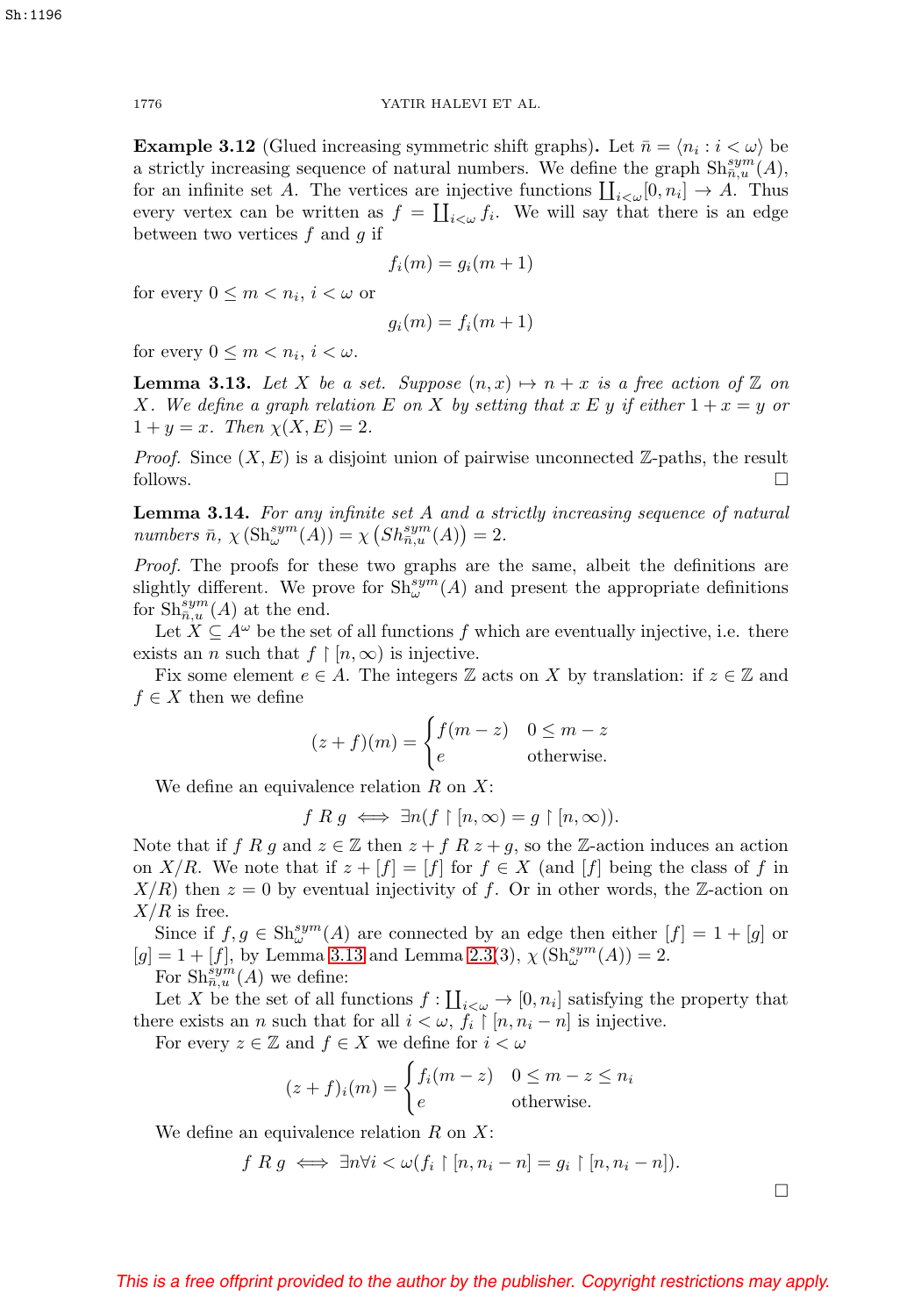On the other hand if the glued shift graphs are bounded the picture is different.

**Example 3.15** (A sequence of bounded shift graphs). Let n be a natural number, I a set and  $\bar{n} = \langle n_i : i \in I \rangle$  a sequence of natural numbers satisfying  $0 < n_i \leq n$ for all  $i \in I$ . We define  $\text{Sh}_{\bar{n},b}(A)$  for an infinite linearly ordered set  $(A, \leq)$ . The vertices are sequences of functions  $f = (f_i)_{i \in I}$ , where each  $f_i : [0, n_i] \to A$  is order preserving. We will say that there is an edge between two vertices  $f$  and  $g$  if  $f_i(m) = g_i(m+1)$  for every  $0 \leq m < n_i$ ,  $i \in I$  (or vice-versa).

<span id="page-10-0"></span>**Lemma 3.16.** Let  $(A, \leq)$  be an infinite linearly ordered set,  $\bar{n} = \langle n_i : i \in I \rangle$  a uniformly bounded sequence of natural numbers with  $n_i \geq 1$  and let  $n = \max_{i \in I} \{n_i\}$ . Then there exists an injective homomorphism  $\text{Sh}_{n+1}(A) \to \text{Sh}_{\bar{n},b}(A)$ .

*Proof.* For any tuple  $u \in (A^{n+1})$ , we define a vertex  $f_u \in Sh_{\bar{n},b}(A)$ . For every  $0 \leq$  $h \leq n_i, i \in I$ , we set  $(f_u)_i(h) = u(h)$ . Set  $f = (f_i)_{i \in I}$ . Note that if  $0 \leq h < h' \leq n_i$ then  $u(h) < u(h')$  so  $(f_u)_i(h) < (f_u)_i(h')$ . By the choice of  $n, u \mapsto f_u$  is injective as well.

We show that  $u \mapsto f_u$  is a homomorphism. Assume that, without loss of generality,  $u(h) = v(h + 1)$  for every  $0 \leq h < n$ . For every  $i \in I$  and for every  $0 \leq h < n_i$ 

$$
(f_u)_i(h) = u(h) = v(h+1) = (f_v)_i(h+1).
$$

As needed.  $\Box$ 

The following propositions will be the backbone behind the main results.

<span id="page-10-1"></span>**Proposition 3.17.** Let A be an infinite set,  $\lambda$  a cardinal with  $2^{\lambda} \leq |A|$  and  $G =$  $(A^{\underline{\lambda}}, E)$  a graph on  $A^{\underline{\lambda}}$ . If  $\chi(G) \geq \mathbb{Z}_2(\lambda)^+ + \aleph_0$  and

$$
(\star) \ \ \textit{for all} \ \bar{a}, \bar{b}, \bar{c}, \bar{d} \in A^{\underline{\lambda}} \ \ \textit{if} \ \bar{a} \ E \ \bar{b} \ \ \textit{and} \ \ f_{\bar{a},\bar{b}} = f_{\bar{c},\bar{d}} \ \ \textit{then} \ \ \bar{c} \ E \ \bar{d}
$$

then there exists an  $n \in \mathbb{N}$  and an injective homomorphism from  $\text{Sh}_n(\omega)$  to G.

*Proof.* Let  $F = \{f_{\bar{a},\bar{b}} : \bar{a} \not\in \bar{b}\}$  be the collection of all functions arising as  $f_{\bar{a},\bar{b}}$  for some  $\bar{a}$  and  $\bar{b}$  sharing an edge. If we set  $E_f = \{(\bar{a}, \bar{b}) : f = f_{\bar{a}, \bar{b}} \vee f = f_{\bar{b}, \bar{a}}\}$  (see also Definition [3.4\)](#page-5-0) then, since by ( $\star$ ),  $E = \bigcup_{f \in F} E_f$ , then by Lemma [2.3\(](#page-2-0)2)

$$
\beth_2(\lambda)^+ + \aleph_0 \leq \chi(G) \leq \prod_{f \in F} \chi(V, E_f).
$$

If  $\lambda$  is infinite then, since  $|F| \leq 2^{\lambda}$ , there exists  $f \in F$  with  $\chi(V, E_f) > 2^{\lambda} \geq \aleph_0$ . If  $\lambda$  is finite then the same conclusion holds since  $|F|$  is finite. Replace G by  $(V, E_f)$ . Note that although now we only have that  $\chi(V,E) \geq \aleph_0$ , we gained that  $\bar{a}$  and b are connected by an edge if and only if  $f_{\bar{a}, \bar{b}} = f$  or  $f_{\bar{b}, \bar{a}} = f$ .

For any  $\beta \in \text{Dom}(f) \subseteq \lambda$ , we distinguish between four possibilities:

- (1) " $\beta$  is a fixed point":  $f(\beta) = \beta$ ;
- (2) "β generates a finite cycle": there exists a natural number  $1 < n \in \mathbb{N}$  such that  $f^{n}(\beta) = \beta$  and  $f^{n-1}(\beta) \neq \beta$ ;
- (3) "β generates a finite shift": there exists a natural number  $0 < n \in \mathbb{N}$  such that  $f^n(\beta) \notin \text{Dom}(f);$
- (4) "β generates an infinite shift": the set  $\{f^{(n)}(\beta): n < \omega\}$  is infinite.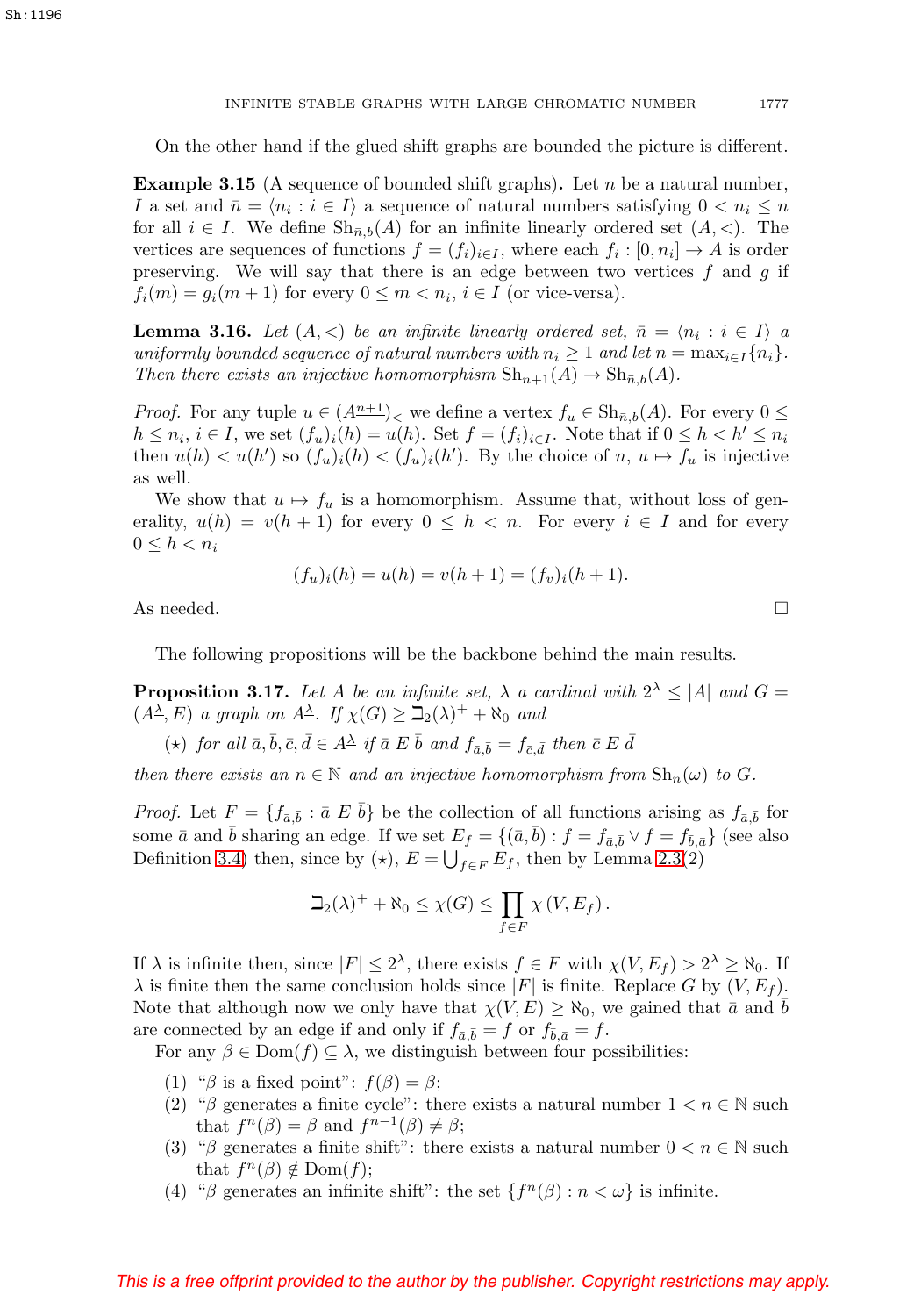We first note the following observations, which will allow us to cross out some of the possibilities:

- No  $\beta \in \text{Dom}(f)$  generates a finite cycle. Assume there exists  $\beta \in \text{Dom}(f)$ and  $1 < n < \omega$  such that  $f^n(\beta) = \beta$  and  $f^{n-1}(\beta) \neq \beta$ . Define a homomorphism  $G \to \mathrm{Cyc}_n^{sym}(A)$  which maps  $\bar{a}$  to  $(a_\beta, a_{f(\beta)}, \ldots a_{f^{n-1}(\beta)})$ . It is a homomorphism because if there is an edge between  $\bar{a}$  and  $b$  then by definition of f,  $a_{\beta} = b_{f(\beta)}, \ldots, a_{f^{n-1}(\beta)} = b_{\beta}$ . By Lemma [3.10](#page-8-0) and Lemma [2.3\(](#page-2-0)3),  $\chi(G) \leq \chi(\text{Cyc}_n^{\text{sym}}(A)) \leq 3$ , contradiction.
- No  $\beta \in \text{Dom}(f)$  generates an infinite shift. Assume there exists  $\beta < \lambda$  with  ${f^n(\beta) : n < \omega}$  infinite. Define a homomorphism  $G \to \text{Sh}^{sym}_{\omega}(A)$  which maps  $\bar{a}$  to  $n \mapsto a_{f^{n}(\beta)}$ . By definition this is a homomorphism of graphs. By Lemma [3.14](#page-9-1) and Lemma [2.3\(](#page-2-0)3),  $\chi(G) \leq \chi(\text{Sh}^{sym}_{\omega}(A)) = 2$ , contradiction.

Let  $I = \text{Dom}(f) \setminus \text{Range}(f)$ . For any  $\beta \in I$  let  $n_{\beta}$  be the maximal natural number  $n \geq 1$  such that  $f^{n-1}(\beta) \in \text{Dom}(f)$ . Note that

$$
Dom(f) = \bigcup_{\beta \in I} \{\beta, \dots, f^{n_{\beta}-1}(\beta)\} \cup \{\beta < \lambda : f(\beta) = \beta\}
$$

and that

$$
Dom(f) \cup Range(f) = \bigcup_{\beta \in I} \{\beta, \dots, f^{n_{\beta}}(\beta)\} \cup \{\beta < \lambda : f(\beta) = \beta\}.
$$

We are thus left with two cases:

Case 1.  $I = \emptyset$ . Thus f is the identity on  $Dom(f)$ . If  $Dom(f) = \lambda$  then G is an anticlique and can thus can be colored by only one color, contradiction. Hence  $Dom(f) \subsetneq \lambda$ . Since  $\lambda \times \aleph_0 \leq |A|$ , we may find  $G_0 = {\overline{a}_i \in G : i < \omega}$ , such that for any  $i, j < \omega$ ,  $(\bar{a}_i)_k = (\bar{a}_j)_l \iff k = l \in \text{Dom}(f)$ . By the definition of the edge relation  $G_0$  is a complete graph of size  $|A|$ . In particular we may embed the complete graph on  $\omega$  as a subgraph.

Case 2.  $I \neq \emptyset$ .

*Claim.* There exists a uniform bound on  $\{n_\beta : \beta \in I\}.$ 

*Proof.* Otherwise, assume there are  $\langle \beta_i : i \langle \omega \rangle$  such that the sequence  $\bar{n} := \langle n_{\beta_i} : i \rangle$  $i < \omega$  is strictly increasing. We define a homomorphism from G to  $\text{Sh}_{\bar{n},u}^{sym}(A)$ similarly as before. Consequently,  $\chi(G) \leq 2$  (by using Lemma [3.14,](#page-9-1) Lemma [2.3\(](#page-2-0)3) and the relevant homomorphisms), contradiction.  $\square$  (claim)

Let  $n = \max_{\beta \in I} \{n_{\beta}\}, \bar{n} = \langle n_{\beta} : \beta \in I \rangle$  and let  $\phi : \lambda \times \omega \times (\mathrm{Sh}_{\bar{n},b}(\omega) \cup \{0,1\}) \to A$ be an injective function, which exists since  $(\aleph_0)^{\lambda} + \aleph_0 + \lambda \leq |A|$ .

We define an injective homomorphism from  $\mathrm{Sh}_{\bar{n},b}(\omega)$  into G. For every function  $\mu = (\mu_{\beta})_{\beta \in I}$ , where  $\mu_{\beta} : [0, n_{\beta}] \to \omega$  is order preserving, we associate an injective function  $\psi_{\mu} : \lambda \to A$  as follows. For every  $\beta \in I$  and  $h \in [0, n_{\beta}]$  we define

$$
\psi_{\mu}(f^h(\beta)) = \phi(\beta, \mu_{\beta}(h), 0),
$$

note that this is well defined. For every  $\alpha \notin \bigcup_{\beta \in I} \{\beta, \ldots, f^{n_{\beta}}(\beta)\}\$  such that  $f(\alpha) =$  $\alpha$  we define

$$
\psi_{\mu}(\alpha) = \phi(\alpha, 0, 1)
$$

## This is a free offprint provided to the author by the publisher. Copyright restrictions may apply.

Sh:1196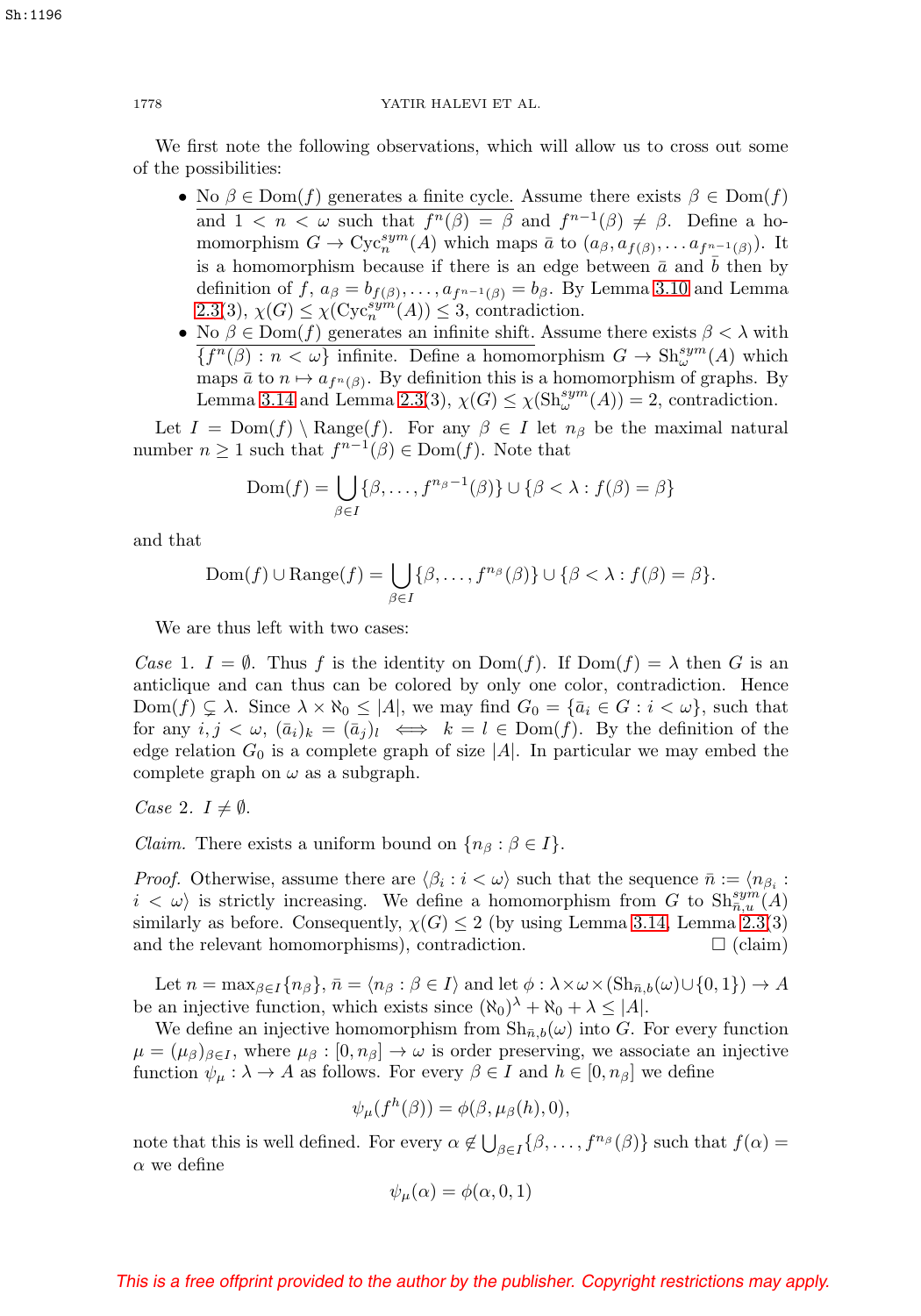and otherwise we define

$$
\psi_{\mu}(\alpha) = \phi(\alpha, 0, \mu).
$$

We claim that the map  $\mu \mapsto \psi_{\mu}$  is an injective homomorphism.

Injectivity: Let  $\mu, \nu \in \mathrm{Sh}_{\bar{n},b}(\omega)$  with  $\psi_{\mu} = \psi_{\nu}$ . Let  $\beta \in I$  and  $h \in [0, n_{\beta}]$ . Since  $\psi_{\mu}(f^h(\beta)) = \psi_{\nu}(f^h(\beta))$  and  $\phi$  is injective,  $\mu_{\beta}(h) = \nu_{\beta}(h)$ .

Homomorphism: Assume that  $\mu$  and  $\nu$  are connected by an edge, i.e. without loss of generality for every  $\beta \in I$  and  $h \in [0, n_\beta)$ ,  $\mu_\beta(h) = \nu_\beta(h+1)$ . We need to show that for every  $i, j < \lambda$ ,  $\psi_{\mu}(i) = \psi_{\nu}(j)$  if and only  $f(i) = j$ .

Assume that  $f(i) = j$ . In particular,  $i \in Dom(f)$ . If  $i = \beta = f(\beta) = j$  then  $\psi_{\mu}(\beta) = \phi(\beta, 0, 1) = \psi_{\nu}(\beta)$ . Otherwise,  $i = f^h(\beta)$  for some  $\beta \in I$  and  $h \in [0, n_\beta)$ . Thus

$$
\psi_{\mu}(i) = \psi_{\mu}(f^{h}(\beta)) = \phi(\beta, \mu_{\beta}(h), 0) = \phi(\beta, \nu_{\beta}(h+1), 0) = \psi_{\nu}(f^{h+1}(\beta)) = \psi_{\nu}(j).
$$

Assume that  $\psi_{\mu}(i) = \psi_{\nu}(j) = e$ . Since  $\mu \neq \nu$ , by the injectivity of  $\phi$  we have only two possibilities: either  $e = \phi(\cdots, 1)$  or  $e = \phi(\cdots, 0)$ . If the former happens, necessarily  $f(i) = i$ ,  $f(j) = j$  and  $i = j$ .

Otherwise,  $i = f^h(\beta)$  and  $j = f^{h'}(\beta')$  for some  $\beta, \beta' \in I$ ,  $h \in [0, n_\beta]$  and  $h' \in [0, n_{\beta'}].$  Also, since

$$
\phi(\beta, \mu_{\beta}(h), 0) = \phi(\beta', \nu_{\beta'}(h'), 0),
$$

 $\beta = \beta'$  and  $\mu_{\beta}(h) = \nu_{\beta}(h')$ . If  $h \in [0, n_{\beta})$  then  $\mu_{\beta}(h) = \nu_{\beta}(h + 1)$  since  $\mu$  and  $\nu$  are connected by an edge, so since  $\nu_\beta$  is injective  $h' = h + 1$ . Hence  $f(i) = j$ . Otherwise,  $h = n_{\beta}$ . If  $h' > 0$  then since  $\mu_{\beta}(h) = \nu_{\beta}(h') = \mu_{\beta}(h' - 1)$  we get a contradiction to the injectivity of  $\mu_{\beta}$ . Consequently it must be that  $h' = 0$  and thus

$$
\mu_{\beta}(n_{\beta})=\nu_{\beta}(0)<\nu_{\beta}(1)=\mu_{\beta}(0)<\mu_{\beta}(n_{\beta}),
$$

contradiction.

Applying Lemma [3.16](#page-10-0) we may conclude that there exists an injective homomorphism from  $\mathrm{Sh}_{n+1}(\omega)$  into  $\mathrm{Sh}_{n,b}(\omega)$ , and thus into G as well.

<span id="page-12-0"></span>**Proposition 3.18.** Let  $(A, \leq)$  be an infinite linearly ordered set,  $m < \omega$  and  $G = ((A^{\underline{m}})_{\leq}, E)$  a graph on  $(A^{\underline{m}})_{\leq}$ . Assume  $\chi(G) \geq \aleph_0$  and that for all  $\bar{a}, \bar{b}, \bar{c}, \bar{d} \in$  $(A^{\underline{m}})_\leq$  if  $\overline{a} \ E \ \overline{b}$  and  $f_{\overline{a},\overline{b}} = f_{\overline{c},\overline{d}}$  then  $\overline{c} \ E \ \overline{d}$ . Then there exists  $n \lt \omega$  such that  $G$ contains all finite subgraphs of  $\mathrm{Sh}_n(\omega)$ .

*Proof.* As was done in the proof of Proposition [3.17,](#page-10-1) letting  $F = \{f_{\bar{a},\bar{b}} : \bar{a} \not\in \bar{b}\},\$ since  $|F| < \aleph_0$ , we may assume that  $E = E_f$  for some  $f \in F$  (see Definition [3.4\)](#page-5-0).

Since the tuples are increasing,  $f$  is necessarily an order preserving function  $(i < j \in \text{Dom}(f) \implies f(i) < f(j))$ . Thus, as m is finite, for any  $\beta \in \text{Dom}(f) \subseteq m$ with  $f(\beta) \neq \beta$ , " $\beta$  generates a finite shift" (in the context of Proposition [3.17\)](#page-10-1), i.e. there exists a natural number  $0 < n \in \mathbb{N}$  such that  $f^{n}(\beta) \notin \text{Dom}(f)$ .

Let  $I = \text{Dom}(f) \setminus \text{Range}(f)$ . For any  $\beta \in I$  let  $n_{\beta}$  be the maximal natural number  $n \geq 1$  such that  $f^{n-1}(\beta) \in \text{Dom}(f)$ . Note that

$$
Dom(f) = \bigcup_{\beta \in I} \{\beta, \dots, f^{n_{\beta}-1}(\beta)\} \cup \{\beta < m : f(\beta) = \beta\}
$$

and that

$$
Dom(f) \cup Range(f) = \bigcup_{\beta \in I} \{\beta, \dots, f^{n_{\beta}}(\beta)\} \cup \{\beta < m : f(\beta) = \beta\}.
$$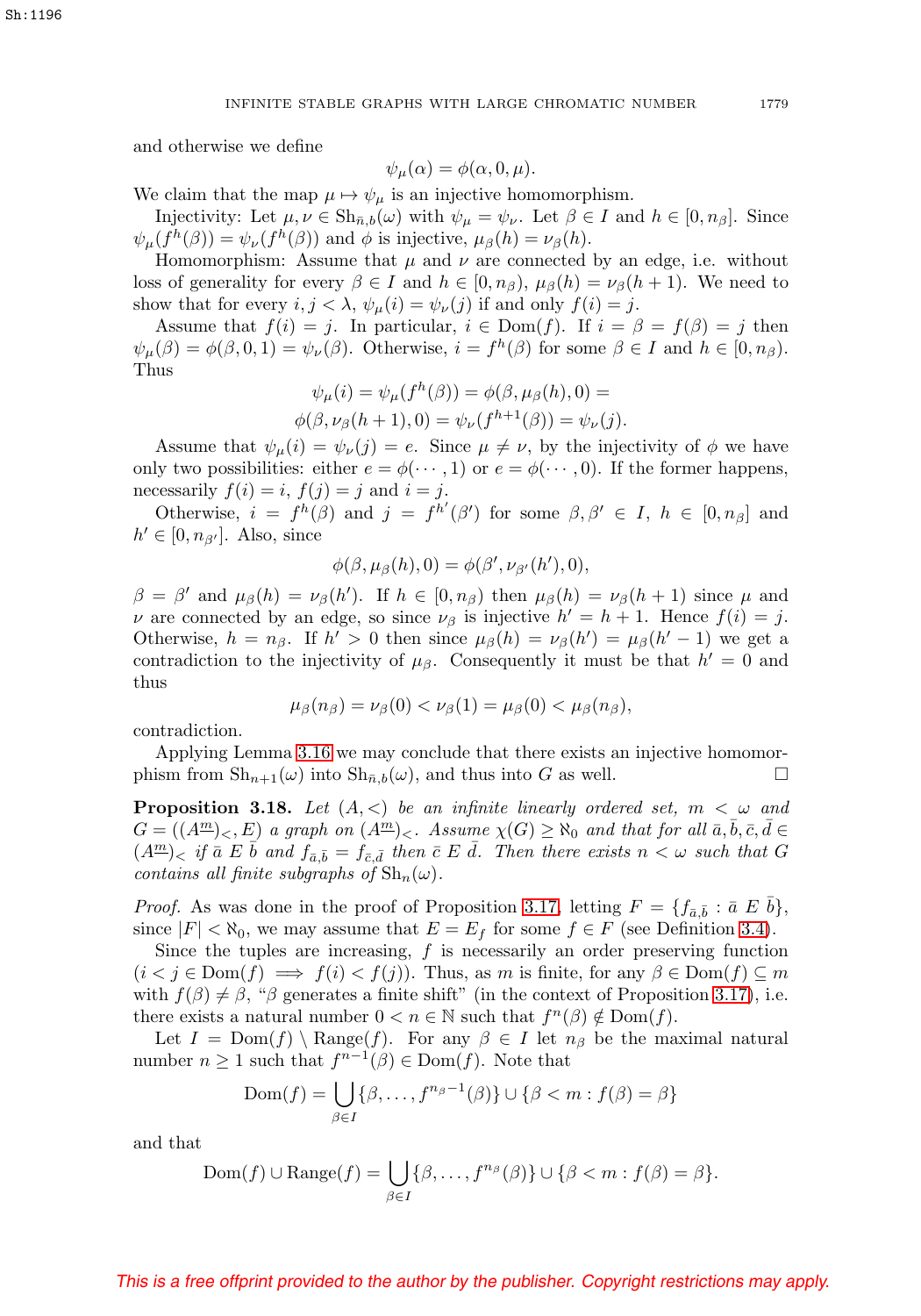As in the proof of Proposition [3.17\(](#page-10-1)Case 1) we can disregard the case  $I = \emptyset$ , because then in this case G contains any finite complete graph. Say that  $\beta \in I$ is increasing if  $\beta < f(\beta)$  and decreasing otherwise (equivalently,  $f(\beta) < \beta$ ). Also, as  $f$  is order preserving and the tuples are increasing, we may find a partition  $m = J_1 \cup \cdots \cup J_N$  satisfying that

- each of the  $J_i$  are convex and  $J_1 < \cdots < J_N$ ;
- if  $\beta \in J_i \cap \text{Dom}(f)$  then  $f(\beta) \in J_i$ ;
- if  $\beta \in I \cap J_i$  is increasing then every  $\beta' \in I \cap J_i$  is increasing;
- if  $\beta \in I \cap J_i$  is decreasing then every  $\beta' \in I \cap J_i$  is decreasing and
- if for  $\beta \in J_i$ ,  $f(\beta) = \beta$  then for every  $\beta' \in (Dom(f) \cup Range(f)) \cap J_i$ ,  $\beta = \beta'.$

For every  $1 \leq i \leq N$ , set  $f_i = f \cap (J_i \times J_i)$ .

For any  $1 \leq i \leq N$  if  $J_i$  is of increasing type, by applying Lemma [3.8,](#page-6-1) with  $(Q, \langle )=(\mathbb{Q}, \langle ),$  there is a homomorphism  $g_{i,k} : \text{RSh}_k(\omega) \to ((\mathbb{Q}^{\underline{J_i}})_{\langle \langle }, D_{f_i} \rangle)$  for any large enough k.

For any  $1 \leq i \leq N$  if  $J_i$  is of decreasing type, by applying Lemma [3.8](#page-6-1) to  $(J_i, \langle \rangle^*)$ (the reverse order on  $J_i$ ) with  $(Q, \langle \rangle = (Q, \langle \rangle^*)$  (the reverse order on Q) there is a homomorphism  $g_{i,k}^* : \text{RSh}_k(\omega) \to ((\mathbb{Q}^{(J_i, \lt^*)})_{\lt^*}, D_{f_i})$  for any large enough k. Since the identity function is an isomorphism of directed graphs

$$
((\mathbb{Q}^{(J_i,<^*)})_{<^*}, D_{f_i}) \cong ((\mathbb{Q}^{J_i})_{<}, D_{f_i}),
$$

we may compose and get a homomorphism  $g_{i,k} : \text{RSh}_k(\omega) \to ((\mathbb{Q}^{\underline{J_i}})_{\leq}, D_{f_i}).$ 

Let k be large enough so that  $g_{i,k}$  are defined for all i and set  $g_i = g_{i,k}$ .

For any  $1 \leq i \leq N$ , if  $J_i$  is of constant type fix some embedding  $g_i : (J_i, \leq) \to$  $(Q, \leq).$ 

Let  $(A, \leq) \prec (A, \leq)$  be a sufficiently saturated extension with  $(A, \leq)$  containing  $(Q, \langle)=({1,\ldots,N}\times\mathbb{Q}\times(\text{RSh}_k(\omega)\cup\{0\}), \langle_{\text{lex}}\rangle)$  as a substructure, where we may choose any linear order on  $R\text{Sh}_k(\omega) \cup \{0\}$ . Note that the inclusion  $(Q, \langle \rangle \subseteq (\mathcal{A}, \langle \rangle))$ induces an injective homomorphism

$$
((Q^{\underline{m}})_{<} D_f) \to ((\mathcal{A}^{\underline{m}})_{<} D_f).
$$

We will now construct a homomorphism  $R\mathrm{Sh}_k(\omega) \to ((Q^{\underline{m}})_{\leq}, D_f)$ .

Let  $\mu \in \text{RSh}_k(\omega)$ . We define  $\psi_\mu \in (Q^{\underline{m}})_\leq$  as follows. If  $\alpha \in J_i$ , with  $J_i$  increasing or decreasing then

$$
\psi_{\mu}(\alpha) = (i, g_i(\mu)(\alpha), 0).
$$

If  $\alpha \in J_i$ , with  $J_i$  of constant type, and  $f(\alpha) = \alpha$  then

$$
\psi_{\mu}(\alpha) = (i, g_i(\alpha), 0).
$$

If  $\alpha \in J_i$ , with  $J_i$  of constant type, and  $f(\alpha) \neq \alpha$  then

$$
\psi_{\mu}(\alpha) = (i, g_i(\alpha), \mu).
$$

Since  $J_1 < \cdots < J_N$  then by definition,  $\psi_\mu$  is increasing. We claim that  $\mu \mapsto \psi_\mu$  is a homomorphism.

Assume that  $\mu, \nu \in \text{RSh}_k(\omega)$  are such that  $\mu(h) = \nu(h+1)$  for  $0 \leq h < k-1$ . We will show that for every  $\alpha, \beta < m$ :  $f(\alpha) = \beta$  if and only if  $\psi_{\mu}(\alpha) = \psi_{\nu}(\beta)$ .

If  $f(\alpha) = \beta$  then  $\alpha, \beta \in J_i$  for some  $1 \leq i \leq N$ . If  $J_i$  is not of constant type then since  $g_i$  is a homomorphism,  $g_i(\mu)(\alpha) = g_i(\nu)(\beta)$ , so

$$
\psi_{\mu}(\alpha) = (i, g_i(\mu)(\alpha), 0) = (i, g_i(\nu)(\beta), 0) = \psi_{\nu}(\beta).
$$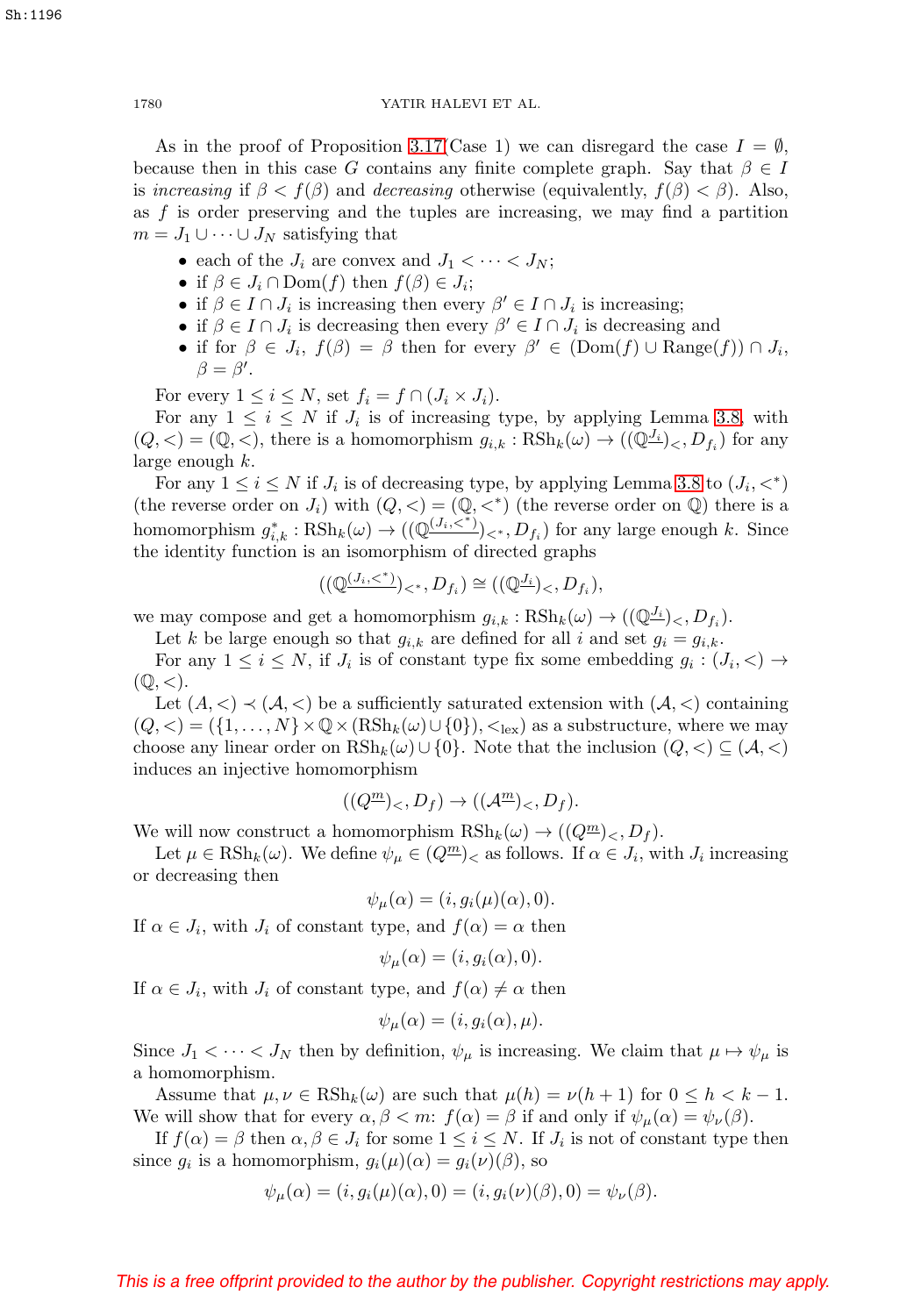If  $J_i$  is of constant type then  $\beta = f(\alpha) = \alpha$  and

$$
\psi_{\mu}(\alpha) = (i, g_i(\alpha), 0) = (i, g_i(\beta), 0) = \psi_{\nu}(\beta).
$$

Now assume that  $\psi_{\mu}(\alpha) = \psi_{\nu}(\beta)$ . By definition,  $\alpha, \beta \in J_i$  for some  $1 \leq i \leq N$ . If  $J_i$  is of constant type then since  $\mu \neq \nu$  (and both are not 0) by the definition of  $\psi$ ,  $f(\alpha) = \alpha$ ,  $f(\beta) = \beta$  and  $g_i(\alpha) = g_i(\beta)$ . Consequently,  $\alpha = \beta$  and as a result  $\alpha = \beta = f(\alpha)$ .

If  $J_i$  is not of constant type then  $g_i(\mu)(\alpha) = g_i(\nu)(\beta)$ . By the fact that  $g_i$  is a homomorphism,  $f(\alpha) = \beta$ .

We have constructed a homomorphism  $RSh_k(\omega) \to ((Q^{\underline{m}})_{\leq}, D_f) \subseteq ((\mathcal{A}^{\underline{m}})_{\leq}, D_f),$ which also gives a graph homomorphism  $\text{Sh}_k(\omega) \to ((\mathcal{A}^{\underline{m}})_{\leq}, E_f)$ . By Proposition [3.2,](#page-4-1)  $((\mathcal{A}^{\underline{m}})_{<}, E_f)$  contains all finite subgraphs of  $\mathrm{Sh}_n(\omega)$  for some  $n \leq k$  and since  $((A^{\underline{m}})_{<}, E_f) \prec ((A^{\underline{m}})_{<}, E_f)$  and  $E_f \subseteq E$  so does G.

# 4. SUPERSTABLE AND  $\omega$ -STABLE GRAPHS

We use the main result of the previous section in order to prove the strong form of Taylor's conjecture for  $\omega$ -graphs and a suitable variant for superstable graphs.

The following result is somewhat reminiscent (in flavor) of [\[ER50,](#page-31-12) Theorem III]. It is a local version of the the well known fact that, in stable theories, every indiscernible sequence is an indiscernible set [\[TZ12,](#page-31-10) Lemma 9.1.1] (it is possibly known, but we could not find a reference).

Generalizing the notation from Definition [3.3,](#page-5-1) for two tuples, possibly of different length,  $\bar{a}$  and  $b$ , we denote  $f_{\bar{a}, \bar{b}} = \{(i, j) : a_i = b_j\}.$ 

Recall that for a set of formulas  $\Delta$ , a  $\Delta$ -indiscernible sequence is a sequence of elements that are indiscernible only with respect to formulas from  $\Delta$ . For a formula  $\varphi(x_0,\ldots,x_{n-1})$  let  $\Delta_{\varphi} := \{\varphi(x_{\pi(0)},\ldots,x_{\pi(n-1)}): \pi \text{ is a function from } n \text{ to } n\}.$ 

<span id="page-14-1"></span>**Proposition 4.1.** Let T be a complete theory and  $\varphi(x, y)$  a partitioned stable formula, with x and y possibly of different lengths. Let I be a  $\Delta_{\varphi}$ -indiscernible<sup>[2](#page-14-0)</sup> sequence indexed by an infinite linearly ordered set  $(Q, \leq)$ .

If  $\bar{a}, \bar{c} \in (I^{|\underline{x}|})_<$  and  $\bar{b}, \bar{d} \in (I^{|\underline{y}|})_<$  are increasing tuples then  $(\star) \varphi(\bar{a}, \bar{b}) \wedge f_{\bar{a}, \bar{b}} = f_{\bar{c}, \bar{d}} \implies \varphi(\bar{c}, \bar{d}).$ 

*Remark* 4.2. In particular, if there exist  $\bar{a} \in (I^{|\underline{x}|})_{\leq}$  and  $\bar{b} \in (I^{|\underline{y}|})_{\leq}$  disjoint increasing tuples such that  $\varphi(\bar a, \bar b)$  holds then for every disjoint increasing tuples  $\bar c \in (I^{|\underline{x}|})_{\leq \bar c}$ and  $\bar{d} \in (I^{|\underline{y}|})_<, \varphi(\bar{c}, \bar{d})$  holds.

*Proof.* Let  $I'$  be an indiscernible sequence with the same EM-type as  $I$ . Suppose (\*) is not true as witnessed by  $\bar{a}, \bar{b}, \bar{c}, \bar{d},$  then let  $\bar{a}', \bar{b}', \bar{c}', \bar{d}'$  in I' be such that  $\bar{a}'\bar{b}'$  as the same order type as  $\bar{a}\bar{b}$ , and  $\bar{c}'\bar{d}'$  has the same order type as  $\bar{c}\bar{d}$ . It follows by the choice of  $\Delta_{\varphi}$  that  $(\star)$  is not true for  $\bar{a}', \bar{b}', \bar{c}', \bar{d}'$ . We may thus assume that I is an indiscernible sequence. Similarly, we may assume that  $(Q, \langle)$  is  $(\mathbb{Q}, \langle)$ . Also, we endow I with the order induced by Q, i.e. we write  $a_i < a_j$  but mean  $i < j \in Q$ .

We prove by induction on  $n < \omega$  that for any set A, stable formula  $\varphi(x, y)$  over A and an A-indiscernible sequence I indexed by  $(\mathbb{Q}, <)$ ,  $(\star)$  holds for  $\bar{a}, \bar{c} \in (I^{|\underline{x}|})_{< \infty}$ and  $\bar{b}, \bar{d} \in (I^{\underline{|y|}})_{<}$  with  $|\text{Dom}(f_{\bar{a},\bar{b}})| \leq n$ .

Assume that  $n = 0$ . Let  $\varphi(x, y)$ ,  $\bar{a}$ ,  $\bar{b}$ ,  $\bar{c}$ ,  $\bar{d}$  and I be as in the induction hypothesis. For simplicity assume that  $A = \emptyset$ . Since  $n = 0$ ,  $\bar{a}$  and  $\bar{b}$  are disjoint (it follows that  $\bar{c}$ 

<span id="page-14-0"></span><sup>&</sup>lt;sup>2</sup>For partitioned formulas, we define  $\Delta_{\varphi}$  as above forgetting the partition.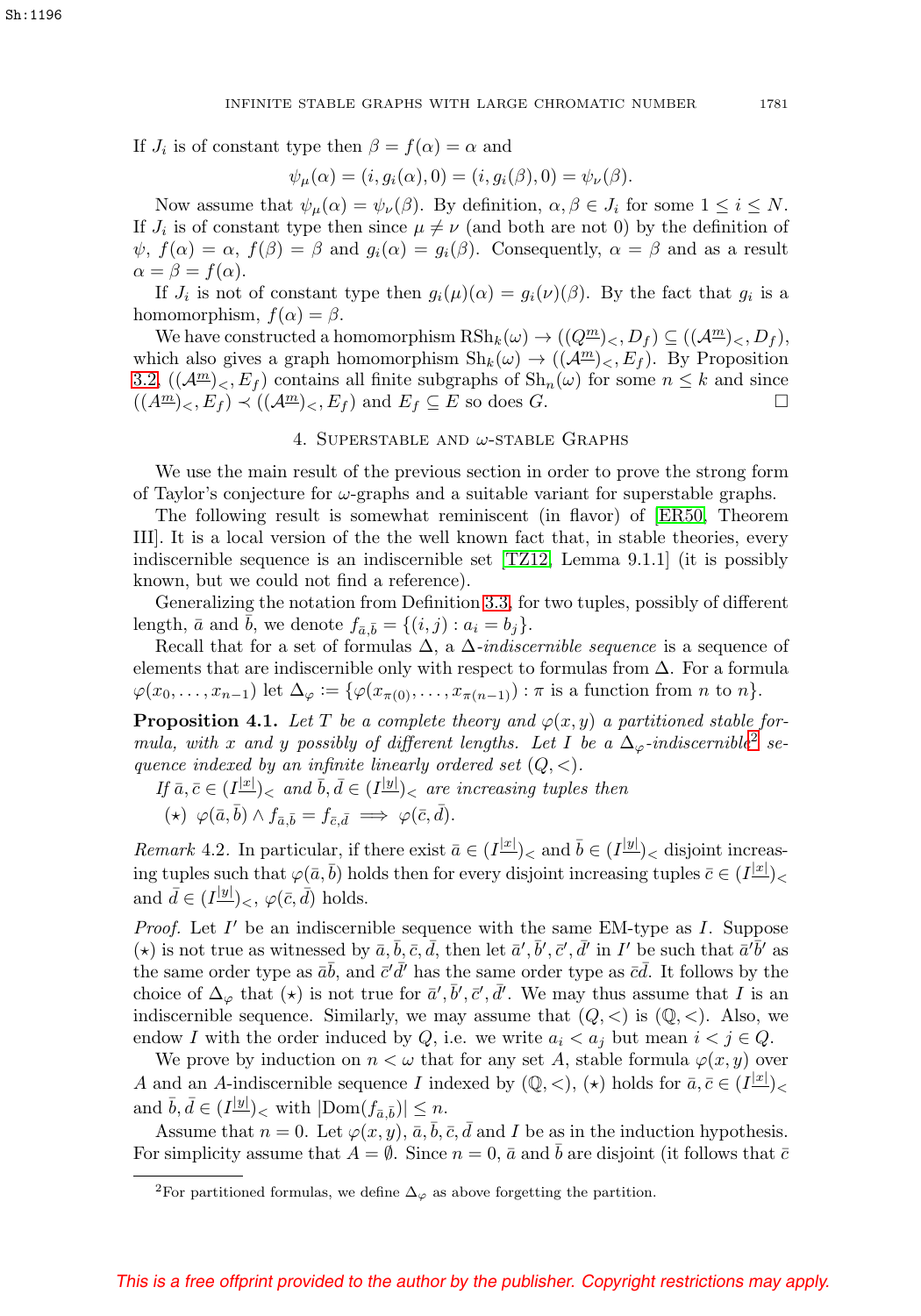and  $\bar{d}$  are disjoint as well). By applying an automorphism we may assume that  $\bar{c} = \bar{a}$ (which exists since the index set of I is  $\mathbb{Q}$ ). Let  $X = {\bar{c} \in (I \setminus \bar{a})^{|y|} : \varphi(\bar{a}, \bar{c}) \text{ holds}}.$ Note that  $b \in X$ .

By stability the  $\varphi$ -type tp<sub>ω</sub>( $\bar{a}/I \setminus \bar{a}$ ) is definable, i.e. there is some formula  $\psi(y, \bar{e})$ with  $\bar{e} \in I \setminus \bar{a}$  such that

$$
\bar{c} \in X \iff \bar{c} \models \psi(y, \bar{e}).
$$

Let  $\bar{h} \in I \setminus \bar{a}\bar{e}$  have the same order type as  $\bar{e}$  over  $\bar{a}$ , which exists by density. Let  $\sigma$  be an automorphism of  $(I, \leq)$  which fixes  $\bar{a}$  and maps  $\bar{e}$  to h. By indiscernibility it follows that  $\sigma(X) = X$ .

We claim that X is definable over both  $\bar{e}$  and h in the structure  $(I \setminus \bar{a}, <)$ . Indeed if  $\bar{c}_1, \bar{c}_2$  have the same order type over  $\bar{e}$  then  $\bar{c}_1 \in X \iff \bar{c}_2 \in X$ . Since there only finitely many order types over  $\bar{e}$ , this shows the claim for  $\bar{e}$ . As  $\sigma(X) = X$ , we have it also for  $h$ .

As DLO eliminates imaginaries [\[TZ12,](#page-31-10) Exercise 8.4.3], X has a code  $\ulcorner X \urcorner \in$  $\text{dcl}(\bar{e}) \cap \text{dcl}(\bar{h})$ . As dcl is trivial in DLO and  $\bar{e}$  and  $\bar{h}$  are disjoint, X is definable over  $\emptyset$  (in the structure  $(I \setminus \overline{a}, <)$ ). Since  $\overline{b} \in X$ , it follows  $((I \setminus \overline{a})^{\underline{|y|}})_{\leq} \subseteq X$ . This proves the first part.

Now assume that  $n > 0$  and let  $\bar{a}, \bar{b}, \bar{c}, \bar{d}$  be as above with  $|Dom(f_{\bar{a}, \bar{b}})| = n > 0$ . Assume that  $\varphi(\bar{a}, \bar{b})$  holds and  $f_{\bar{a}, \bar{b}} = f_{\bar{c}, \bar{d}}$ . By applying an automorphism, we may assume that  $\bar{c} = \bar{a}$ . Let *i* be the maximal element of Dom(f).

Note that  $I_{\leq a_i}$  is indiscernible over  $I_{\geq a_i}$ . Consider the formula  $\psi(u, v)$  =  $\varphi(ua_{\geq i}, vb_{\geq f(i)})$  (recall  $b_{f(i)} = a_i$ ). Applying the induction hypothesis to  $\psi(u, v)$ we conclude that  $\varphi(\bar{a}, d_{\leq f(i)}b_{\geq f(i)})$  and so also  $\varphi(\bar{a}, d_{\leq f(i)}b_{>f(i)})$  (because  $d_{f(i)} =$  $a_i = b_{f(i)}$ . Now note that  $I_{>a_i}$  is indiscernible over  $I_{\leq a_i}$  and we consider the formula  $\hat{\theta}(u, v) = \varphi(a_{\leq i}u, d_{\leq f(i)}v)$  (recall that  $d_{f(i)} = a_i$ ). Applying the base of the induction hypothesis to  $\overline{\theta(u,v)}$ , we conclude that  $\varphi(\overline{a}, \overline{d})$ , as required.

**Definition 4.3.** Let  $\mathcal{L}$  be a first order language and T a complete  $\mathcal{L}$ -theory with infinite models and let  $\Delta$  be a set of formulas. An  $EM_{\Delta}$ -Model of T is a model which is generated by a  $\Delta$ -indiscernible sequence, i.e. a model  $M \models T$  with a  $\Delta$ indiscernible sequence I such that for every  $b \in M$  there exist a term  $t(x_0, \ldots, x_{n-1})$ and elements  $a_0 < \cdots < a_{n-1} \in I$  with  $b = t(a_0, \ldots, a_{n-1})$ . If  $\Delta$  is the set of all formulas we omit  $\Delta$  from the notation.

For a binary relation E, let  $\Delta(E)$  be the collection of formulas of the form  $E(t(x), t(y))$ , where t is a term.

<span id="page-15-0"></span>**Theorem 4.4.** Let  $\mathcal{L} = \{E, \dots\}$  be a first order language with E a binary relation. Let  $T$  an  $\mathcal{L}$ -theory specifying that  $E$  is a symmetric and irreflexive stable relation. Let  $G = (V; E, \dots) \models T$  be an  $EM_{\Delta(E)}$ -model. If  $\chi(V, E) \geq (|T| + \aleph_0)^+$  then there exists a natural number n such that G contains all finite subgraphs of  $\text{Sh}_n(\omega)$ .

*Proof.* There is not harm in assuming that  $|T|$  is infinite, so  $(|T| + \aleph_0)^+ = |T|^+$ . Let  $(A, \leq)$  be a linearly ordered set,  $I = \langle r_i : i \in A \rangle$  an indiscernible sequence and  ${t_{\alpha}}_{\alpha<|T|}$  a set of terms satisfying that  $V = \bigcup_{\alpha<|T|} t_{\alpha}(I)$ , where  $t_{\alpha}(I)$  is the image of the map  $I \mapsto V$  given by substituting increasing tuples in  $t_{\alpha}$ .

By Lemma [2.3\(](#page-2-0)1),  $|T|^+ \leq \chi(G) \leq \sum_{\alpha < |T|} \chi(t_\alpha(I), E \restriction t_\alpha(I))$ . Since ever successor cardinal is regular, there exists an  $\alpha$  such that  $\chi(t_{\alpha}(I), E \restriction t_{\alpha}(I)) \geq |T|^+$ . We may thus assume that  $V = t(I)$  for some term  $t = t(\bar{x}) = t(x_0, \ldots, x_{n-1}).$ 

Sh:1196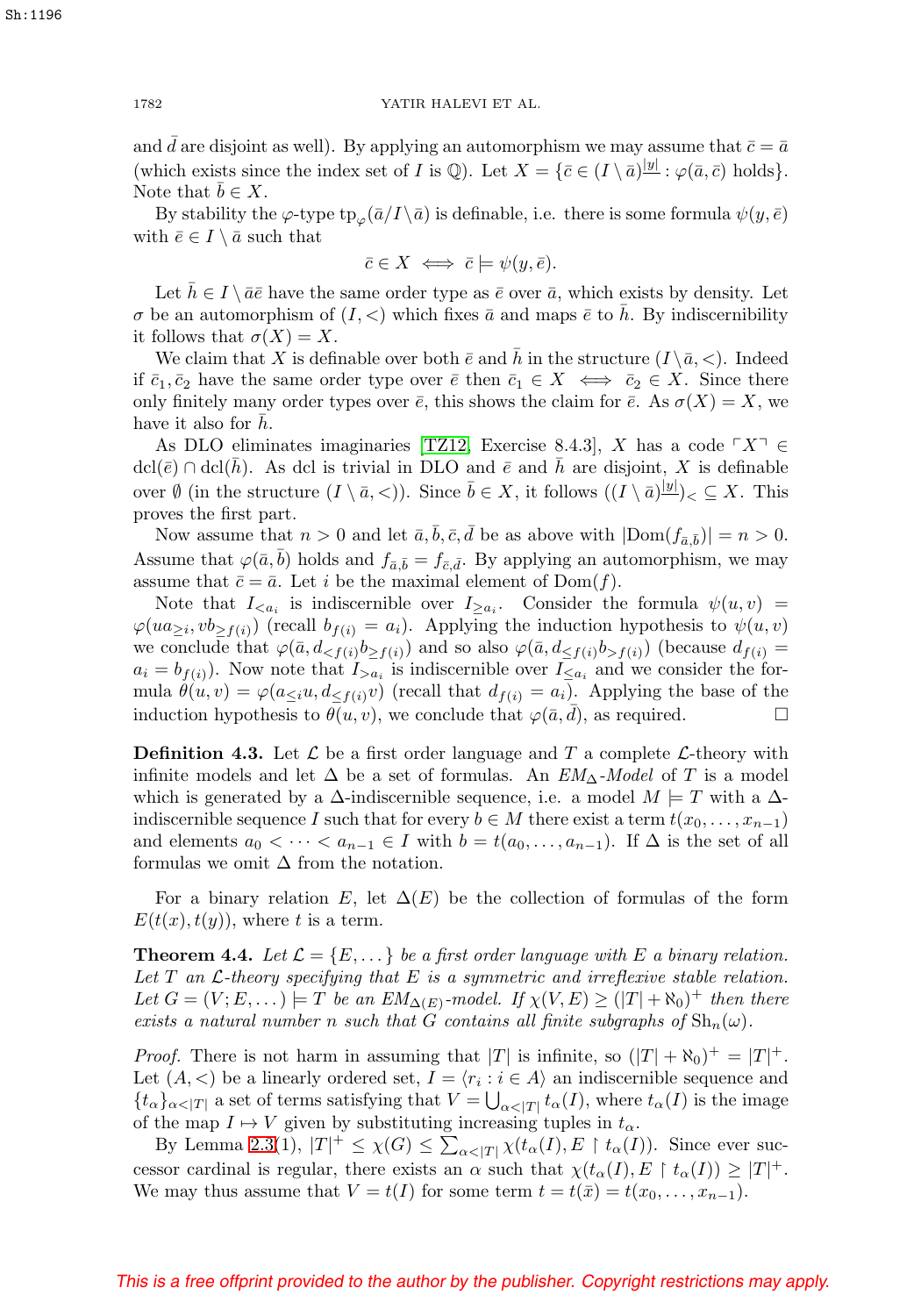The map  $t:(I^n)_{\leq} \to t(I)$  induces a graph on  $(I^n)_{\leq}$  by specifying that  $\bar{a} \; \widetilde{E} \; \bar{b}$  if and only if  $t(\bar{a}) \mathcal{L} t(\bar{b})$ . By Lemma [2.3\(](#page-2-0)4),  $\chi((I^{\underline{n}})_{\leq}, \widetilde{E}) \geq |T|^{+}$  as well.

Since the edge relation  $E(v, u)$  is stable, so is  $E(t(\bar{x}), t(\bar{y}))$ . As a result, Propo-sition [4.1](#page-14-1) allows us to apply Proposition [3.18.](#page-12-0) Hence  $(I<sup>n</sup>)<sub>lt</sub>$  contains all finite subgraphs of  $\mathrm{Sh}_k(\omega)$  for some k. We may now conclude by applying the consequently part of Proposition [3.2.](#page-4-1)

## <span id="page-16-0"></span>**Corollary 4.5.** Let  $G = (V, E)$  be a graph. If

- G is superstable and  $\chi(G) > 2^{\aleph_0}$  or
- G is  $\omega$ -stable and  $\chi(G) > \aleph_0$

then G contains all finite subgraphs of  $\mathrm{Sh}_n(\omega)$  for some  $n \in \mathbb{N}$ .

*Proof.* Suppose G is superstable and  $\chi(G) > 2^{\aleph_0}$ . By [\[She,](#page-31-13) Claim 16.2(2B.c)] or [\[Mar01,](#page-31-14) page 345], [\[Mar99,](#page-31-15) Theorem 3.B] there exists  $\{E\} \subseteq \mathcal{L}$  of cardinality  $2^{\aleph_0}$ and an *L*-saturated EM-model G such that  $\text{Th}(\mathcal{G}) \restriction \{E\} = \text{Th}(G)$ . Since G is saturated, we may embed G as an elementary substructure of  $\mathcal{G}$ . Since  $\chi(\mathcal{G}) > 2^{\aleph_0}$ , by Theorem [4.4](#page-15-0) all finite subgraphs of  $\text{Sh}_n(\omega)$  are contained in G for some  $n \in \mathbb{N}$ . The result now follows since  $G \prec \mathcal{G}$ , as graphs.

For  $\omega$ -stable graphs we may use [\[Mar01,](#page-31-14) Theorem C] to find an  $\mathcal{L}$ -saturated EM-model in a countable language.

## 5. Stationary stable graphs

The crucial part of the proof of Theorem [4.4](#page-15-0) was the existence of a saturated EM-model. It is a natural question to ask whether the technique from the previous section can be generalized to any stable graph, i.e. is the following true:

There exists a cardinal  $\kappa$  such that for every stable graph with  $\chi(G) \geq \kappa$  there exists a saturated EM-model G, in an expansion  $\mathcal{L} \supseteq \{E\}$  with  $|\mathcal{L}| < \kappa$ , such that  $G \prec \mathcal{G} \restriction \{E\}.$ 

However, Mariou has shown in [\[Mar99,](#page-31-15) Theorem 3.A] that if a stable theory T has a  $\kappa^+$ -saturated EM-model in an expansion  $\mathcal L$  with  $|\mathcal L| \leq \kappa$  then T is superstable. As a result, a positive result would imply superstability. For general stable graphs a different approach is needed.

A connected notion to that of EM-models is the that of representations of structures from [\[CS16\]](#page-30-1). We will need a variation on the theme.

**Definition 5.1** (The free algebra). Suppose A is a pure set. Let  $\mathcal{M}_{\mu,\kappa}(A)$  be the (non first order) structure whose vocabulary is  $\mathcal{L}_{\mu,\kappa} = \{F_{\alpha,\beta} : \alpha \lt \mu, \beta \lt \kappa\}$ , where each  $F_{\alpha,\beta}$  is a  $\beta$ -ary function symbol for all  $\alpha < \mu$  (note that we allow infinite arity). The universe of  $\mathcal{M}_{\mu,\kappa}(A)$  is  $\bigcup_{\gamma\in\mathrm{Ord}}\mathcal{M}_{\mu,\kappa,\gamma}(A)$ . Where

- $\mathcal{M}_{\mu,\kappa,0}(A) = A$ ,
- for limit  $\gamma$ ,  $\mathcal{M}_{\mu,\kappa,\gamma}(A) = \bigcup_{\gamma' < \gamma} \mathcal{M}_{\mu,\kappa,\gamma'}(A)$ ,
- and for successor

$$
\mathcal{M}_{\mu,\kappa,\gamma+1} = \mathcal{M}_{\gamma} \cup \{ F_{\alpha,\beta}(\bar{b}) : \bar{b} \in (\mathcal{M}_{\mu,\kappa,\gamma})^{\beta}, \alpha < \mu, \beta < \kappa \}.
$$

We treat  $F_{\alpha,\beta}(\bar{b})$  as a new formal object.

For a cardinal  $\kappa$ , let reg( $\kappa$ ) be  $\kappa^+$  if  $\kappa$  is singular and  $\kappa$  otherwise.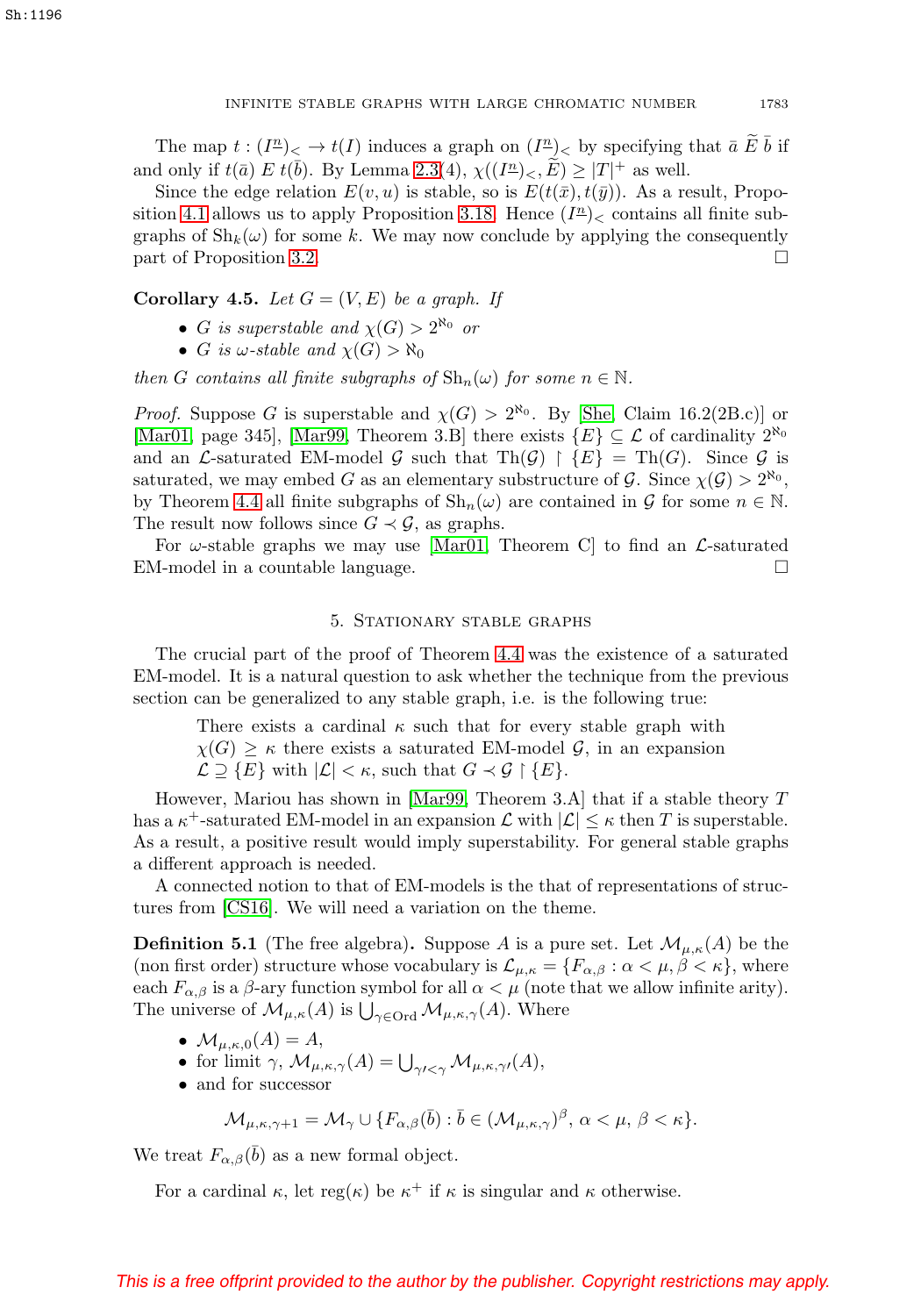<span id="page-17-0"></span>**Fact 5.2** ([\[CS16,](#page-30-1) Remark 2.3]). Let A and  $\mathcal{M}_{\mu,\kappa}(A)$  be as before.  $\mathcal{M}_{\mu,\kappa}(A)$  is a set whose cardinality is at most  $(|A| + \mu)^{\text{deg}(\kappa)}$  (though defined as a class).

<span id="page-17-1"></span>Remark 5.3. Fixing a set of variables  $X = \{x_i : i < \text{reg}(\kappa)\}\)$ , the set of terms in  $\mathcal{L}_{\mu,\kappa}$  in X can be identified with  $\mathcal{M}_{\mu,\kappa}(X)$ . It follows from Fact [5.2](#page-17-0) that their number is bounded by  $(\text{reg}(\kappa) + \mu)^{<\text{reg}(\kappa)}$ .

For any permutation  $\pi$  of A we denote by  $\hat{\pi}$  the induced automorphism of  $\mathcal{M}_{\mu,\kappa}(A).$ 

<span id="page-17-2"></span>**Definition 5.4.** Let M be a structure. A homogeneous representation of M in  $M_{\mu,\kappa}(A)$  is a function  $\Phi: M \to \mathcal{M}_{\mu,\kappa}(A)$  satisfying

- (1) For every term  $t(\bar{x})$ , where  $\bar{x}$  is tuple of length  $\beta < \kappa$  containing the variables of t, if  $t(\bar{a}) \in \text{Im}(\Phi)$  for some  $\bar{a} \in A^{\underline{\beta}}$  then  $t(\bar{b}) \in \text{Im}(\Phi)$  for all  $\bar{b} \in A^{\underline{\beta}}$ ;
- (2) For any two finite sequences  $\bar{a}, \bar{b} \in M^{\underline{n}}$ , if there exists a permutation  $\pi$  of A such that  $\hat{\pi}(\Phi(a_i)) = \Phi(b_i)$ , for all  $i < n$ , then

$$
\operatorname{tp}^M(\bar{a}) = \operatorname{tp}^M(\bar{b}).
$$

We say that  $\Phi$  is a *skeletal homogeneous representation* if it is an injective partial function satisfying (1) and (2) on its domain and that dcl( $Dom(\Phi)$ ) = M.

<span id="page-17-3"></span>Remark 5.5. Representations were originally defined in [\[CS16,](#page-30-1) Definition 2.1] and the definition was that of a function  $\Phi : M \to M_{\mu,\kappa}(A)$  satisfying that

$$
\text{qftp}(\Phi(\bar{a})) = \text{qftp}(\Phi(\bar{b})) \implies \text{tp}^M(\bar{a}) = \text{tp}^M(\bar{b}).
$$

Since every permutation of A lifts to an automorphism of the free algebra, the antecedent in condition (2) implies that  $\Phi(\bar{a})$  and  $\Phi(b)$  have the same quantifierfree type. As a result, every representation satisfies condition (2) of a homogeneous representation.

<span id="page-17-4"></span>**Proposition 5.6.** Let M be a structure in a countable language and  $\varkappa$  a regular cardinal. Assume there exists a skeletal homogeneous representation  $\Phi : \text{Dom}(\Phi) \rightarrow$  $\mathcal{M}_{\mu,\kappa}(A)$  of M, where A is a pure set,  $\kappa$  and  $\mu$  are infinite, and that

- (1)  $(\text{reg}(\kappa) + \mu)^{<\text{reg}(\kappa)} < \varkappa,$
- (2)  $\Box_2(\lambda) < \varkappa$  for all  $\lambda < \text{reg}(\kappa)$ ,
- (3)  $2^{<\text{reg}(\kappa)} < |A|$ .

For every graph  $G = (V, E)$  that is  $\emptyset$ -interpretable in M with  $\chi(G) \geq \kappa$  there exists an  $n \in \mathbb{N}$  such that G contains all finite subgraphs of  $\mathrm{Sh}_n(\omega)$ .

*Proof.* Since G is interpretable in M there exist  $r \in \mathbb{N}$ , a definable subset  $V_0 \subseteq M^r$ and an interpretation  $g: V_0 \to V$  (see [\[Hod93,](#page-31-16) Section 5.3]). By definition, g is surjective and  $G_0 = (V_0, g^{-1}(E))$  is a definable graph. Thus g is a surjective homomorphism and by Lemma [2.3\(](#page-2-0)4)  $\chi(G) = \chi(G_0)$ . Note that if  $G_0$  contains all finite subgraphs of  $\mathrm{Sh}_n(\omega)$  then by Proposition [3.2](#page-4-1) so does G (maybe for a different n). Consequently, we may assume that the graph  $G = (V, E)$  is  $\emptyset$ -definable in  $M^r$ .

Let  $D = \text{Dom}(\Phi)$  and let  $\langle f_i(\bar{v}_i) : i \langle \omega \rangle$  be an enumeration of all  $\emptyset$ -definable functions to  $M$ . Let

 $\mathcal{U} = \{F_{i,|\bar{v}_i|}(b_0,\ldots,b_{|\bar{v}_i|-1}): b_0,\ldots,b_{|\bar{v}_i|-1} \in \text{Im}(\Phi), i \lt \omega\} \subseteq \mathcal{M}_{\mu,\kappa}(A).$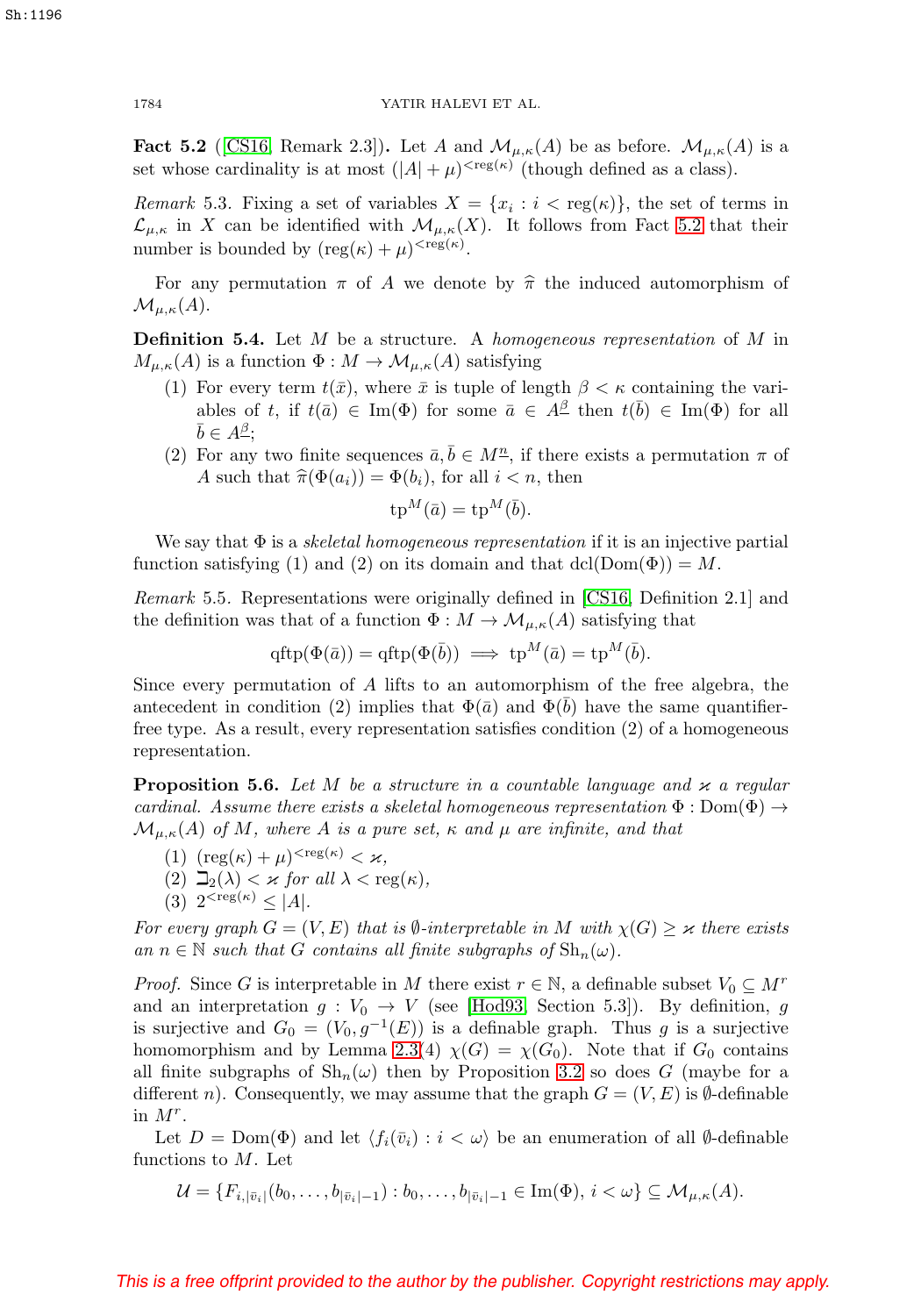#### INFINITE STABLE GRAPHS WITH LARGE CHROMATIC NUMBER 1785

Define a surjective map  $\Psi_0: U \to M$  by mapping  $F_{i,|\bar{v}_i|}(b_0,\ldots,b_{|\bar{v}_i|-1})$  to

$$
f_i(\Phi^{-1}(b_0),\ldots,\Phi^{-1}(b_{|\bar{v}_i|-1})).
$$

Note that  $\Phi$  is injective so this is well defined.

Let  $\Psi_1 = (\Psi_0)^r : (\mathcal{U})^r \to M^r$ ,  $\mathcal{V} = \{a \in (\mathcal{U})^r : \Psi_1(a) \in V\}$  and  $\Psi = \Psi_1 \upharpoonright \mathcal{V}$ :  $V \to V$ . Let  $\mathcal{E} = \Psi^{-1}(E)$ , hence  $\mathcal{G} = (\mathcal{V}, \mathcal{E})$  is a graph and note that  $\chi(G) = \chi(\mathcal{G})$ by Lemma [2.3\(](#page-2-0)4). Let  $\nu = (\text{reg}(\kappa) + \mu)^{<\text{reg}(\kappa)}$ .

Let  $X = \{x_i : i < \text{reg}(\kappa)\}\)$  be a set of variables as in Remark [5.3.](#page-17-1) Let  $t_0$ be the set of pairs  $(t, \bar{x})$ , where  $\bar{x}$  is a sequence of variables from X of length  $<$  reg( $\kappa$ ) and t is a term in  $\mathcal{L}_{\mu,\kappa}$  with variables contained in  $\bar{x}$ . Let  $t_1$  be the subset of  $t_0$  consisting of pairs of the form  $(F_{i,|\bar{v}_i|}(t_0,\ldots,t_{|\bar{v}_i|-1}),\bar{x})$ , where  $i<\omega$ , and  $(t_0, \bar{x}), \ldots, (t_{|\bar{v}_i|-1}, \bar{x}) \in \mathfrak{t}_0$ . Let  $\mathfrak{t} = \{((s_0, \bar{x}_0), \ldots, (s_{r-1}, \bar{x}_{r-1})) \in (\mathfrak{t}_1)^r : \bar{x}_0 = \ldots =$  $\bar{x}_{r-1}$ . We may enumerate  $\mathfrak{t} = \{\bar{s}_i(\bar{x}_i) : i < \nu\}$ , where for ease of notation we write  $(\bar{s}, \bar{x})$  as  $\bar{s}(\bar{x})$ .

Since V is covered by the union of  $\{\bar{s}_i(\bar{a}) : \bar{a} \in A^{|\bar{x}_i|}\}_{i \leq \nu}, \nu = \bigcup_{i \leq \nu} \mathcal{V}_i$ , where  $\mathcal{V}_i = \{\bar{s}_i(\bar{a}): \bar{a} \in A^{|\bar{x}_i|}\} \cap \mathcal{V}.$ 

By Lemma [2.3\(](#page-2-0)1), assumption (1) and since  $\varkappa$  is regular, there exists some  $i < \nu$ with  $\chi(\mathcal{G}_i) \geq \varkappa$ , where  $\mathcal{G}_i = (\mathcal{V}_i, \mathcal{E} \restriction \mathcal{V}_i \times \mathcal{V}_i)$ .

Set  $\bar{s} = \bar{s}_i$  and  $\bar{x} = \bar{x}_i$ . Assume, for simplicity, that

$$
\bar{s}(\bar{x}) = (F_{0,k_0}(t_{0,0}(\bar{x}),\ldots,t_{0,k_0-1}(\bar{x})),\ldots,F_{r-1,k_{r-1}}(t_{r-1,0}(\bar{x}),\ldots,t_{r-1,k_r-1}(\bar{x}))).
$$

*Claim.*  $\bar{s}$  defines a surjective function  $A^{|\bar{x}|} \to V_i$ .

*Proof.* Since  $\mathcal{G}_i$  is non-empty, there exists  $\bar{a} \in A^{|\bar{x}|}$  such that  $\bar{s}(\bar{a}) \in \mathcal{V}$ . Let  $\bar{b} \in \mathcal{V}$  $A^{[\bar{x}]}$ . By Definition [5.4\(](#page-17-2)1),  $F_{i,k_i}(t_{i,0}(\bar{b}),\ldots,t_{i,k_i-1}(\bar{b})) \in \mathcal{U}$  for all  $i < r$ . Note that  $|\bar{x}| < |A|$  by assumption (3) and so there exists a permutation  $\pi$  of A mapping  $\bar{a}$ to  $\bar{b}$ , and let  $\hat{\pi}$  be induced automorphism of  $\mathcal{M}_{\mu,\kappa}$ . Thus  $\hat{\pi}(\bar{s}(\bar{a})) = \bar{s}(\bar{b})$ . Since V is Ø-definable and  $\Psi_1(\bar{s}(\bar{a})) \in V$ , Definition [5.4\(](#page-17-2)2) gives that  $tp^M(\Psi_1(\bar{s}(\bar{b})) =$  $tp^M(\Psi_1(\bar{s}(\bar{a}))$  and hence  $\Psi_1(\bar{s}(\bar{b}) \in V$  as well. Consequently,  $\bar{s}$  defines a function. Surjectivity is straightforward.  $\square$  (claim)

Let  $R = \bar{s}^{-1}(\mathcal{E} \restriction \mathcal{V}_i \times \mathcal{V}_i)$  be the edge relation  $\bar{s}$  induces on  $A^{|\bar{x}|}$ .

By assumptions  $(2, 3)$ , in order to apply Proposition [3.17,](#page-10-1) we are left to verify assumption  $(\star)$  of Proposition [3.17.](#page-10-1)

Let  $\bar{a}, \bar{b}, \bar{c}, \bar{d} \in A^{|\bar{x}|}$  satisfying  $\bar{a} R \bar{b}$  and  $f_{\bar{a}, \bar{b}} = f_{\bar{c}, \bar{d}}$ . The latter condition implies that the coordinate-wise map sending  $\bar{a}\bar{b}$  to  $\bar{c}\bar{d}$  is well defined and injective. Since  $|\bar{x}| < |A|$ , we may find a permutation  $\pi$  of A which maps  $\bar{a}\bar{b}$  to  $\bar{c}\bar{d}$ . This permutation lifts to an automorphism  $\hat{\pi}$  of the free algebra, with  $\hat{\pi}(\bar{s}(\bar{a})) = \bar{s}(\bar{c})$  and  $\hat{\pi}(\bar{s}(\bar{b})) =$  $\bar{s}(\bar{d})$ .

Thus  $\widehat{\pi}(t_{i,j}(\bar{a})) = t_{i,j}(\bar{c})$  and  $\widehat{\pi}(t_{i,j}(\bar{b})) = t_{i,j}(\bar{d})$ , for  $i < r$  and  $j < k_i$ . By Definition  $5.4(2)$ ,

$$
\begin{aligned} \operatorname{tp}^M((\Phi^{-1}(t_{i,j}(\bar{a})))_{i < r, j < k_i}, (\Phi^{-1}(t_{i,j}(\bar{b})))_{i < r, j < k_i}) &= \\ \operatorname{tp}^M((\Phi^{-1}(t_{i,j}(\bar{c})))_{i < r, j < k_i}, (\Phi^{-1}(t_{i,j}(\bar{d})))_{i < r, j < k_i}), \end{aligned}
$$

and consequently

$$
\text{tp}^M(\Psi(\bar{s}(\bar{a})), \Psi(\bar{s}(\bar{b}))) = \text{tp}^M(\Psi(\bar{s}(\bar{c})), \Psi(\bar{s}(\bar{d}))).
$$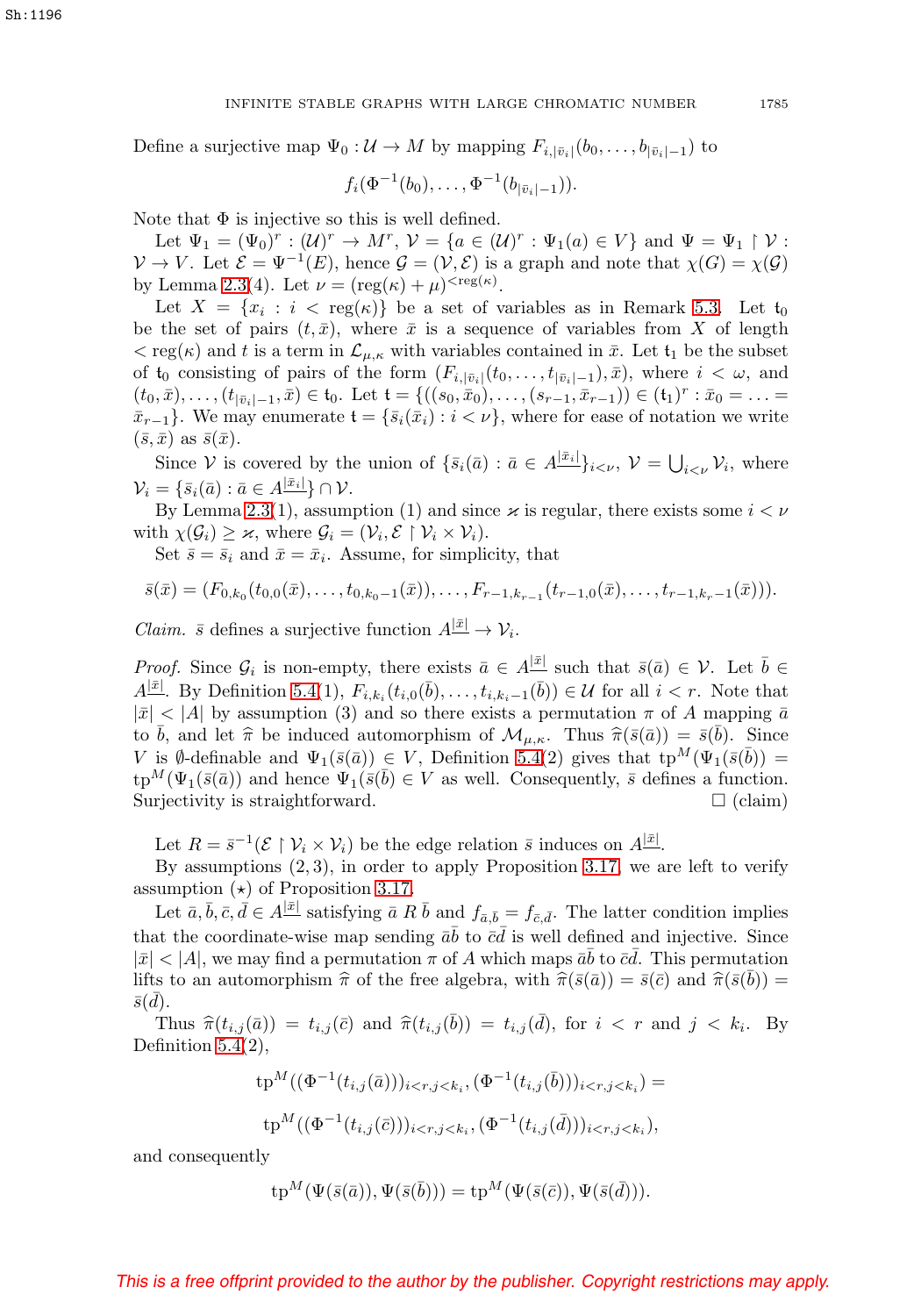Since  $\bar{a} R \bar{b}$ ,  $\bar{s}(\bar{a}) \mathcal{E} \bar{s}(\bar{b})$  and so  $\Psi(\bar{s}(\bar{a})) E \Psi(\bar{s}(\bar{b}))$ . As this is specified by the type of the pair,

$$
\Psi(\bar{s}(\bar{c})) \mathrel{E} \Psi(\bar{s}(\bar{d}))
$$

as well. As a result,  $\bar{s}(\bar{c}) \mathcal{E} \bar{s}(\bar{d})$  and  $\bar{c} R \bar{d}$ .

By Proposition [3.17,](#page-10-1) there exists  $m \in \mathbb{N}$  and an injective homomorphism from  $\mathrm{Sh}_{m}(\omega)$  to  $A^{|\bar{x}|}$ . By composing with  $\bar{s}$  and  $\Psi$  and applying Proposition [3.2,](#page-4-1) there exists  $n \leq m$  such that G contains all finite subgraphs of  $\text{Sh}_n(\omega)$ .

If T is a countable  $\omega$ -stable theory and  $M \models T$ , one may find an injective representation, in the sense of Remark [5.5,](#page-17-3) of M in  $\mathcal{M}_{\aleph_0,\aleph_0}(A)$ , for some set A; see [\[CS16,](#page-30-1) Theorem 4.4]. Similarly superstable theories may be represented in  $\mathcal{M}_{2|T|, \aleph_0}(A)$ , for some set A, see [\[She19,](#page-31-17) Theorem 2.1]. However, we may not apply the previous proposition to these representations since they may not homogeneous. We build such homogeneous representations for stable theories in which every type is stationary.

**Definition 5.7.** We say that a theory  $T$  is *stationary* if all types (over any set) are stationary.

Remark 5.8. Rothmaler studies stationarity of modules in [\[Rot83\]](#page-31-18), e.g. he gives a complete description of stationary abelian groups in [\[Rot83,](#page-31-18) Theorem 4(ii)].

Recall that a formula  $\varphi(x, d)$  is *almost over A* if there exists an equivalence relation with finitely many classes  $E(x, x')$  over A such that  $\forall x \forall x' (E(x, x') \rightarrow$  $(\varphi(x, d) \leftrightarrow \varphi(x', d))).$ 

<span id="page-19-0"></span>**Fact 5.9** ([\[Rot83,](#page-31-18) Lemma 2, Theorem 1]). Let T be a stable theory. The following are equivalent:

- $(1)$  T is stationary;
- (2) for any A, every formula which is almost over A is over A;
- (3) all 1-types over (over any set) are stationary.

<span id="page-19-1"></span>**Proposition 5.10.** Let T be a complete stationary stable theory in a language  $\mathcal{L}$ . For every sublanguage  $\mathcal{L}_0 \subseteq \mathcal{L}$  there is some  $\mathcal{L}_0 \subseteq \mathcal{L}' \subseteq \mathcal{L}$  with  $|L'| = |\mathcal{L}_0| + \aleph_0$ such that  $T \restriction \mathcal{L}'$  is stationary.

*Proof.* By Fact [5.9,](#page-19-0)  $T$  is stationary if and only if for every equivalence relation with finitely many classes  $E(x, x')$  over A, every class of E is definable over A.

*Claim.* For every  $\psi(x, x', z)$  and  $n < \omega$  there are finitely many formulas  $\theta_i(x, z)$  $(i < k)$  such that

(†) for any z-tuple c such that  $\psi(x, x', c)$  defines an equivalence relation with  $\leq n$  classes, and for any x'-tuple d there is some  $i < k$  such that  $\psi(x, d, c)$ is equivalent to  $\theta_i(x, c)$ .

Proof. Note that (†) is a first order sentence.

Suppose not and fix  $\psi(x, x', z)$  and  $n < \omega$ . This means that for every finite collection of formulas  $\theta_i(x, z)$  ( $i < k$ ) there are some c and d witnessing the failure of (†). Let  $\Gamma(x', z)$  be

 $\{\psi(-,-, z)\}$  defines an equivalence relation with  $\leq n$  classes}∪

 $\{\exists x \neg (\psi(x, x', z) \leftrightarrow \theta(x, z)) : \theta(x, z) \text{ any formula}\}.$ 

By assumption,  $\Gamma$  is consistent. Let  $(d, c) \models \Gamma(x', z)$ . Then  $\psi(x, d, c)$  is almost over c but not over c, contradiction.  $\Box$  (claim)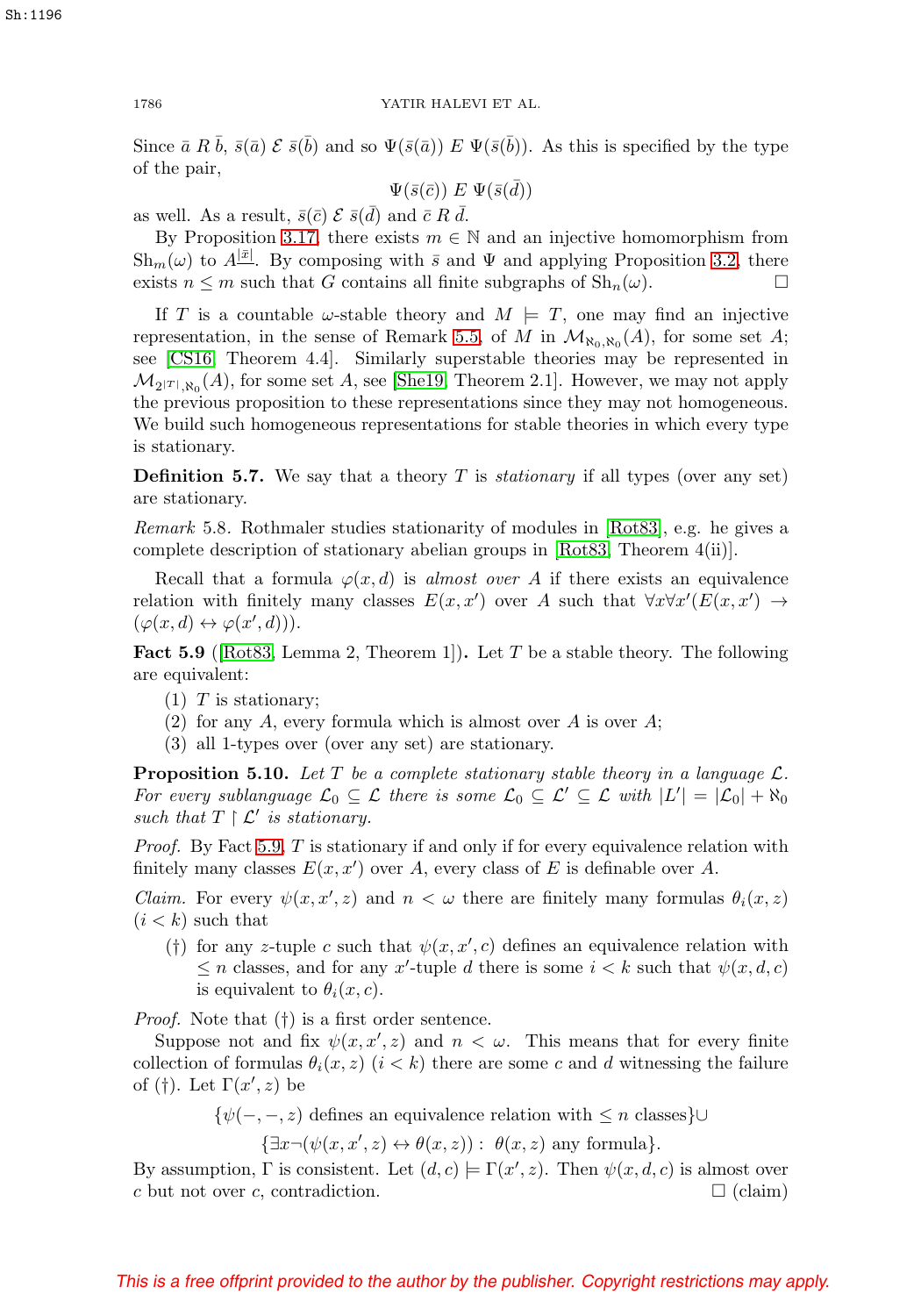Now, let  $\mathcal{L}_0 \subseteq \mathcal{L}$  be a sublanguage. We construct an increasing sequence of languages  $\mathcal{L}_m$  as follows. The language  $\mathcal{L}_0$  is given. Assume we have constructed  $\mathcal{L}_m$ . For any  $\psi(x, x', z)$  in the language  $\mathcal{L}_m$  and  $n < \omega$  let  $\{\theta_{\psi,n,i}(x, z)\}_{i \leq k_{\psi,n}}$ be a finite set of formulas satisfying (†) (such a set exists by the claim). Let  $\mathcal{L}_{m+1} = \mathcal{L}_m \cup \{\text{the symbols in the formula } \theta_{\psi,n,i} : \psi \in \mathcal{L}_m, n < \omega, i < k_{\psi,n}\}.$  Now set  $\mathcal{L}' = \bigcup_{m < \omega} \mathcal{L}_m$ . It follows that  $T \upharpoonright \mathcal{L}'$  is stationary by Fact [5.9\(](#page-19-0)2).

We leave the proof of the following easy lemma to the reader.

<span id="page-20-0"></span>**Lemma 5.11.** If T is a complete stationary stable theory then  $dcl(A) = \text{acl}(A)$  for any set A.

Remark 5.12. If T is a stable theory, then, since for any A every type over  $\operatorname{acl}^{eq}(A)$ is stationary, if T is eliminates imaginaries and has no algebraicity (i.e.  $\operatorname{acl}(A)$ )  $\text{dcl}(A)$  for any A) then T is stationary. However, as the theory of the infinite set shows, the other direction is not true (it does not eliminate imaginaries).

We will need the following lemma, which is a consequence of [\[She78,](#page-31-19) Lemma III.3.10], but for the convenience of the reader we give a direct proof. Recall that for a stable theory T,  $\kappa(T)$  is the least cardinal  $\kappa$  such that for all B and type  $p \in S(B)$  there exists  $A \subseteq B$  with  $|A| < \kappa$  such that p does not fork over A ([\[She78,](#page-31-19) Definition III.3.1]).

For any infinite indiscernible sequence I and a set A, let  $\lim(I/A)$  be the limit type of I in A (it is denoted by  $Av(I, A)$  in [\[She78\]](#page-31-19)), i.e.

 $\lim(I/A) = {\varphi(x, c) : c \in A, \varphi(a, c) \text{ holds for cofinitely many } a \in I}.$ 

It is a consistent complete type over A by stability.

<span id="page-20-1"></span>**Lemma 5.13.** Let T be a stationary stable theory, M a model and  $\lambda > \kappa(T)$  a cardinal. If for every non-algebraic type  $q \in S(C)$  with  $|C| < \kappa(T)$  and  $C \subseteq M$ there is a C-independent set of realizations of q in M of cardinality  $\lambda$ , then M is  $\lambda$ -saturated.

*Proof.* Let  $p \in S(A)$  be a complete type with  $|A| < \lambda$ . If p is algebraic then it is realized, so we may assume that p is non-algebraic. Let  $C \subseteq A$  with  $|C| < \kappa(T)$  be such that  $p$  does not fork over  $C$ . By assumption, we may find a  $C$ -independent set I of realizations of  $p|C$  in M (so indiscernible over C by stationarity). By [\[She78,](#page-31-19) Lemma III.1.10(2)],  $\lim(I/A) = p$ . By [She78, Corollary III.3.5(1)], there is  $I_0 \subseteq I$  with  $I \setminus I_0$  indiscernible over A and  $|I_0| \leq \kappa(T) + |A| < \lambda$ . In particular,  $|I \setminus I_0| \ge \aleph_0$  and thus for every  $c \in I \setminus I_0$ ,  $p = \text{tp}(c/A)$ .

We fix the following notation for the rest of the section. Let  $T$  be a complete stable theory with infinite models, and let U be a monster model. Let  $\kappa = \kappa_r(T)$ , i.e.  $\kappa = \kappa(T)^+$  if  $\kappa(T)$  is singular or  $\kappa(T)$  if not (for the sake of the following, one can also take  $\kappa = |T|^+$  and let  $\mu = \mu^{<\kappa}$  be a cardinal, with  $\mu > \kappa$ , such that T is  $\mu$ -stable, e.g. if  $\mu \geq 2^{|T|}$  (see [\[She78,](#page-31-19) Lemma III.3.6]), and thus there exists a saturated model of cardinality  $\mu$  [\[She78,](#page-31-19) Theorem III.3.12]. Fix some partition  $\mu = \bigcup_{i \leq \kappa} U_i$  to sets each of cardinality  $\mu$ . From now on we also assume that T is stationary.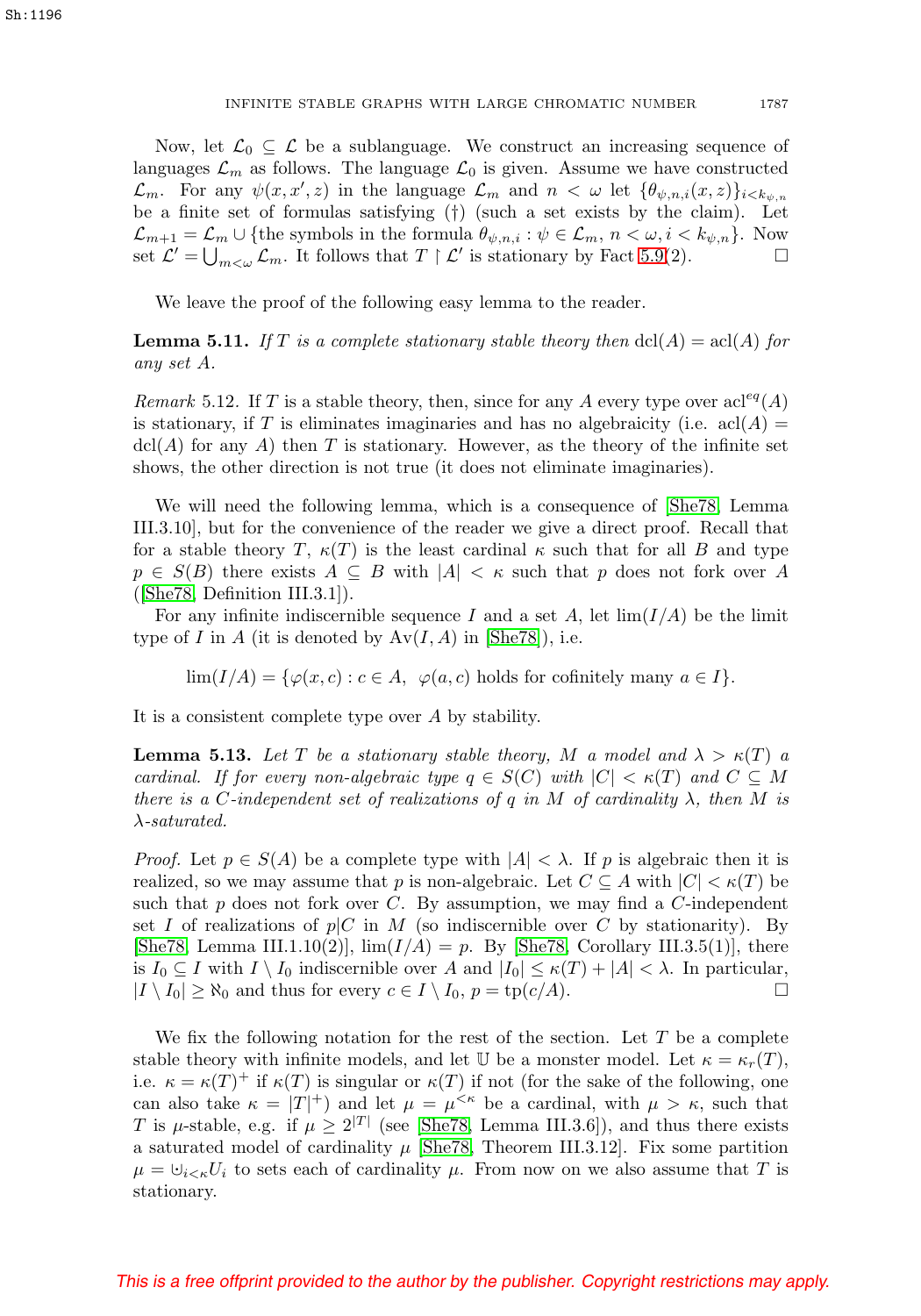<span id="page-21-1"></span>**Definition 5.14.** Let I be any set. We define  $OB(I)$  to be the collection of triples

$$
\mathbf{a} := (i_{\mathbf{a}}, \{U^{\mathbf{a}}_j\}_{j < i_{\mathbf{a}}}, B^{\mathbf{a}})
$$

satisfying:

(1)  $i_{\mathbf{a}} \leq \kappa$ ; (2)  $U_j^{\mathbf{a}} \subseteq U_j$  for all  $j < i_{\mathbf{a}}$ , and we set  $U_{\leq j}^{\mathbf{a}} := \bigcup_{k < j} U_k^{\mathbf{a}}$ ; (3)  $B^{\mathbf{a}} = \langle b^{\mathbf{a}}_{\alpha,\eta} \in \mathbb{U} : \alpha \in U^{\mathbf{a}}_j, \eta \in I^{\underline{j}}, j < i_{\mathbf{a}} \rangle$  are such that: (a)  $B^a$  is with no repetitions; (b)  $B_j^{\mathbf{a}} := \{b_{\alpha,\eta}^{\mathbf{a}} : \alpha \in U_j^{\mathbf{a}}, \eta \in I_j^{\underline{j}}\}$  is independent over  $B_{\leq j}^{\mathbf{a}} = \bigcup_{k \leq j} B_k^{\mathbf{a}}$ , for every  $j < i_{\mathbf{a}}$ . For ease, we denote for  $j < i_{\mathbf{a}}, W_j^{\mathbf{a}} := \{(\alpha, \eta) : \alpha \in U_j^{\mathbf{a}}, \eta \in I_j^{\underline{j}}\}$ , and likewise  $W_{\leq j}^{\mathbf{a}}$ .

As usual, when **a** is clear from the context we omit it.

Note that any permutation  $\pi$  of the set I induces a permutation  $\hat{\pi}$  of I<sup> $\gamma$ </sup>, for any  $\gamma$ .

**Definition 5.15.** Let I be a set and  $OB(I)$  as above.

(1) We say that  $\mathbf{a} \in OB(I)$  is *homogeneous* if for any permutation  $\pi$  of I, the set of pairs

 $\pi[\mathbf{a}] := \{ (b^{\mathbf{a}}_{\alpha,\eta}, b^{\mathbf{a}}_{\alpha,\widehat{\pi}(\eta)}):(\alpha,\eta) \in W^{\mathbf{a}}_{*\mathbf{a}} \}*$ 

is an elementary embedding.

(2) We say that  $\mathbf{a} \in OB(I)$  is full if for every  $j < i_{\mathbf{a}}$  and  $\eta \in I^{\mathcal{I}}$ , any nonalgebraic type p over  $B^{\mathbf{a}}_{\leq j}$  which does not fork over

$$
\{b_{\alpha,\nu}^{\mathbf{a}} \in B_{
$$

is realized by  $b^{\mathbf{a}}_{\alpha,\eta}$  for some  $\alpha \in U^{\mathbf{a}}_j$ .

<span id="page-21-0"></span>**Lemma 5.16.** Let I be any set and  $\mathbf{a} \in OB(I)$  with  $i_{\mathbf{a}} = \kappa$ . For every  $C \subseteq B_{\leq \kappa}^{\mathbf{a}}$ with  $|C| < \kappa(T) \leq \kappa$  there exist some  $j < \kappa$  and  $\eta \in I^{\perp}$  satisfying

$$
C \subseteq \{b_{\alpha,\nu} \in B_{
$$

*Proof.* If C is empty then it is easy so assume that  $C \neq \emptyset$ . Since  $\kappa$  is regular, there exist  $\tilde{j} < \kappa$  with  $C \subseteq B^{\mathbf{a}}_{\leq \tilde{j}}$ . Let  $J = \bigcup_{b_{\alpha,\nu} \in C} \text{Range}(\nu)$ . Let  $j = \max{\tilde{j}, |J|} < \kappa$ and  $\eta \in I^{\mathcal{I}}$  with Range $(\eta) = J$ .

<span id="page-21-2"></span>**Proposition 5.17.** Let I be any set with  $|I| \geq \mu$ . If  $\mathbf{a} \in OB(I)$  is full and  $i_{\mathbf{a}} = \kappa$ then  $M := \mathbb{U} \restriction \text{dcl}(B^{\mathbf{a}}_{\leq \kappa})$  is a saturated elementary substructure of  $\mathbb{U}$  of cardinality  $|I|^{<\kappa}$ .

Proof. To show that it is an elementary substructure we use Tarski-Vaught. Let  $\varphi(x, b)$  be a consistent formula with  $b \in \text{dcl}(B^{\mathbf{a}}_{\leq \kappa})$ . There is no harm in assuming that  $b \in B^{\mathbf{a}}_{\leq \kappa}$ . If  $\varphi(x, b)$  is algebraic then by Lemma [5.11,](#page-20-0) any realization is already in dcl( $B^{\mathbf{a}}_{\leq \kappa}$ ). Otherwise, let p be any non-algebraic complete type over b containing  $\varphi(x, b)$ . Let  $j < \kappa$  and  $\eta \in I^{\perp}$  be given by Lemma [5.16](#page-21-0) for  $C = \{b\}$ . By stationarity, there is a unique non-forking extension  $\mathfrak p$  of p to  $B^{\mathbf{a}}_{\leq j}$ , which is necessarily nonalgebraic as well. By fullness, we may realize  $\mathfrak{p}$  by some element  $b_{\alpha,\eta}$  for  $\alpha \in U_j^{\mathbf{a}}$ . In particular  $b_{\alpha,\eta} \in B^{\mathbf{a}}_{\leq \kappa}$  realizes  $\varphi(x, b)$ .

To show  $|I|^{<\kappa}$ -saturation we apply Lemma [5.13](#page-20-1) (recall  $\mu > \kappa$ ). Let  $q \in S(C)$  be a non-algebraic type with  $C \subseteq \text{dcl}(B^{\mathbf{a}}_{\leq \kappa})$  and  $|C| < \kappa(T)$ . There is no harm to take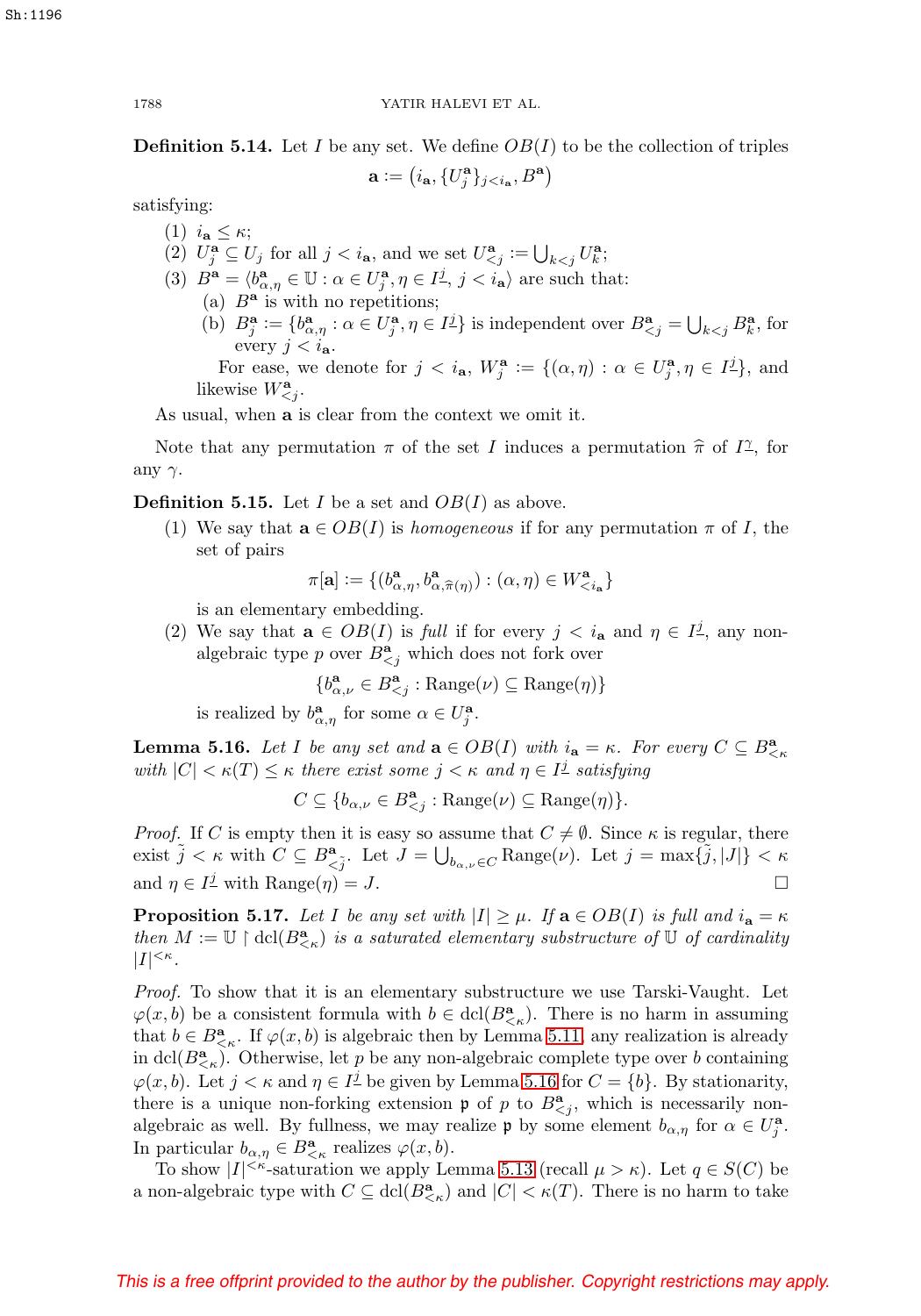$C \subseteq B^{\mathbf{a}}_{\leq \kappa}$ . Let  $j < \kappa$  and  $\eta \in I^{\underline{j}}$  be as supplied by Lemma [5.16](#page-21-0) with respect to C. Let

$$
\Delta := \{ \nu \in \bigcup_{j \leq k < \kappa} I^{\underline{k}} : \text{Range}(\eta) \subseteq \text{Range}(\nu) \}.
$$

By assumption of fullness, for every  $\nu \in \Delta$  there is some  $\alpha_{\nu} \in U^{\mathbf{a}}_{|\nu|}$ , such that  $b_{\alpha_\nu,\nu} \models q|B^{\bf a}_{\langle |\nu|}$ , and so satisfies q as well. The set of realizations of q,  $\{b_{a_\nu,\nu} :$  $\nu \in \Delta$ , is independent over C by the definition of  $OB(I)$ . Indeed, by Definition [5.14\(](#page-21-1)3b), for any  $k \geq j$  and  $\nu \in I^{\underline{k}} \cap \Delta$ ,  $b_{\alpha_{\nu},\nu} \cup_{B^{\mathbf{a}}_{\leq k}} \{b_{\alpha_{\rho},\rho} : \rho \in I^{\underline{k}} \cap \Delta$ ,  $\rho \neq \nu\}$  and by the choice of  $\alpha_{\nu}$ ,  $b_{\alpha_{\nu},\nu} \downarrow_C B_{\leq k}^{\mathbf{a}}$ . Thus by transitivity

$$
b_{\alpha_{\nu},\nu} \underset{C}{\cup} B^{\mathbf{a}}_{\leq k} \{ b_{\alpha_{\rho},\rho} : \rho \in I^{\underline{k}} \cap \Delta, \, \rho \neq \nu \}.
$$

Consequently, after choosing a well ordering  $\langle\cdot\rangle^*$  of  $\{b_{\alpha_{\nu},\nu} : \nu \in \Delta\}$  satisfying that if  $k_2 > k_1 \geq j$ ,  $b_{\alpha_{\nu_1},\nu_1} \in I^{\underline{k_1}} \cap \Delta$  and  $b_{\alpha_{\nu_2},\nu_2} \in I^{\underline{k_2}} \cap \Delta$  then  $b_{\alpha_{\nu_1},\nu_1} \lt^* b_{\alpha_{\nu_2},\nu_2}$  we may conclude by induction.

We note that  $|\Delta| = |I|^{<\kappa}$  and thus by Lemma [5.13,](#page-20-1)  $\text{dcl}(B^{\mathbf{a}}_{<\kappa})$  is  $|I|^{<\kappa}$ -saturated. Furthermore, as  $|I| \geq \mu$  and the  $U_j^{\mathbf{a}}$ 's are non-empty for every  $j < \kappa$  (by fullness), it follows that  $|I|^{<\kappa} = |B^{\mathbf{a}}_{<\kappa}| = |\text{dcl}(B^{\mathbf{a}}_{<\kappa})|$  and so  $\text{dcl}(B^{\mathbf{a}}_{<\kappa})$  is saturated.

We define the following partial order on the elements of  $OB(I)$ .

**Definition 5.18.** Let I be a set. For  $\mathbf{a}, \mathbf{b} \in OB(I)$  we say that  $\mathbf{a} \leq \mathbf{b}$  if

- (1)  $i_{\mathbf{a}} \leq i_{\mathbf{b}}$ ;
- (2) for  $j < i_a$  we have  $U_j^a = U_j^b$  and  $b_{\alpha,\eta}^a = b_{\alpha,\eta}^b$ , for  $(\alpha, \eta) \in W_j^a$ .

<span id="page-22-0"></span>**Proposition 5.19.** Let I be a set with  $|I| \geq \kappa$ . Then there exists a full homogeneous  $\mathbf{a} \in OB(I)$  with  $i_{\mathbf{a}} = \kappa$ .

*Proof.* We choose full homogeneous  $\mathbf{a}_j \in OB(I)$  by induction on  $j \leq \kappa$  such that  $\mathbf{a}_j \in OB(I)$  with  $i_{\mathbf{a}_j} = j$  and such that  $k_1 \leq k_2 < j$  implies  $\mathbf{a}_{k_1} \leq \mathbf{a}_{k_2}$ .

For  $j = 0$  choose  $\mathbf{a}_0 = (0, \emptyset, \emptyset)$  and note that the conditions hold trivially.

Let  $j \le \kappa$  be a limit ordinal, set  $i_{\mathbf{a}_j} = j$ ,  $U_k^{\mathbf{a}_j} := U_k^{\mathbf{a}_{k+1}}$  for  $k < j$  and  $B^{\mathbf{a}_j} := \bigcup_{k \le i} B^{\mathbf{a}_k}$ ,  $\mathbf{a}_i$  has the desired properties.  $\bigcup_{k < j} B^{\mathbf{a}_k}$ ,  $\mathbf{a}_j$  has the desired properties.

Let  $j < \kappa$  and assume that  $\mathbf{a} := \mathbf{a}_j$  is full and homogeneous with  $i_{\mathbf{a}_j} = j$ . We will construct a full homogeneous  $\mathbf{b} \in OB(I)$  with  $i_{\mathbf{b}} = j + 1$  such that  $\mathbf{a} \leq \mathbf{b}$ . Then we can set  $\mathbf{a}_{j+1} := \mathbf{b}$ .

Let

$$
\mathcal{P} := \{ (p, C, \eta) : p \in S(C) \text{ non-algebraic}, \eta \in I^{\underline{j}},
$$
  

$$
C \subseteq \{ b_{\alpha,\nu} \in B^{\mathbf{a}}_{\leq j} : \text{Range}(\nu) \subseteq \text{Range}(\eta) \} \text{ of cardinality } \langle \kappa \rangle.
$$

We define the following equivalence relation on  $P$ :

 $(p_1, C_1, \eta_1) \mathrel{E} (p_2, C_2, \eta_2)$ 

if and only if for some permutation  $\pi$  of I

$$
\pi \langle \mathbf{a} \rangle (p_1, C_1, \eta_1) = (p_2, C_2, \eta_2),
$$

which means  $\hat{\pi}(\eta_1) = \eta_2$ ,  $\pi[\mathbf{a}]$  (as an elementary mapping) maps  $C_1$  onto  $C_2$  and p<sub>1</sub> onto p<sub>2</sub>. Since  $|I| \geq \kappa > j$ , for every  $\eta_1, \eta_2 \in I^{\mathcal{I}}$  there is a permutation  $\pi$ of I mapping  $\eta_1$  to  $\eta_2$ . As  $\pi \langle a \rangle$  is a permutation of P and there are at most  $\mu$ inequivalent triples whose last coordinate is  $\eta_1$ , E has at most  $\mu$  equivalence classes (because  $\mu^{<\kappa} = \mu$ ).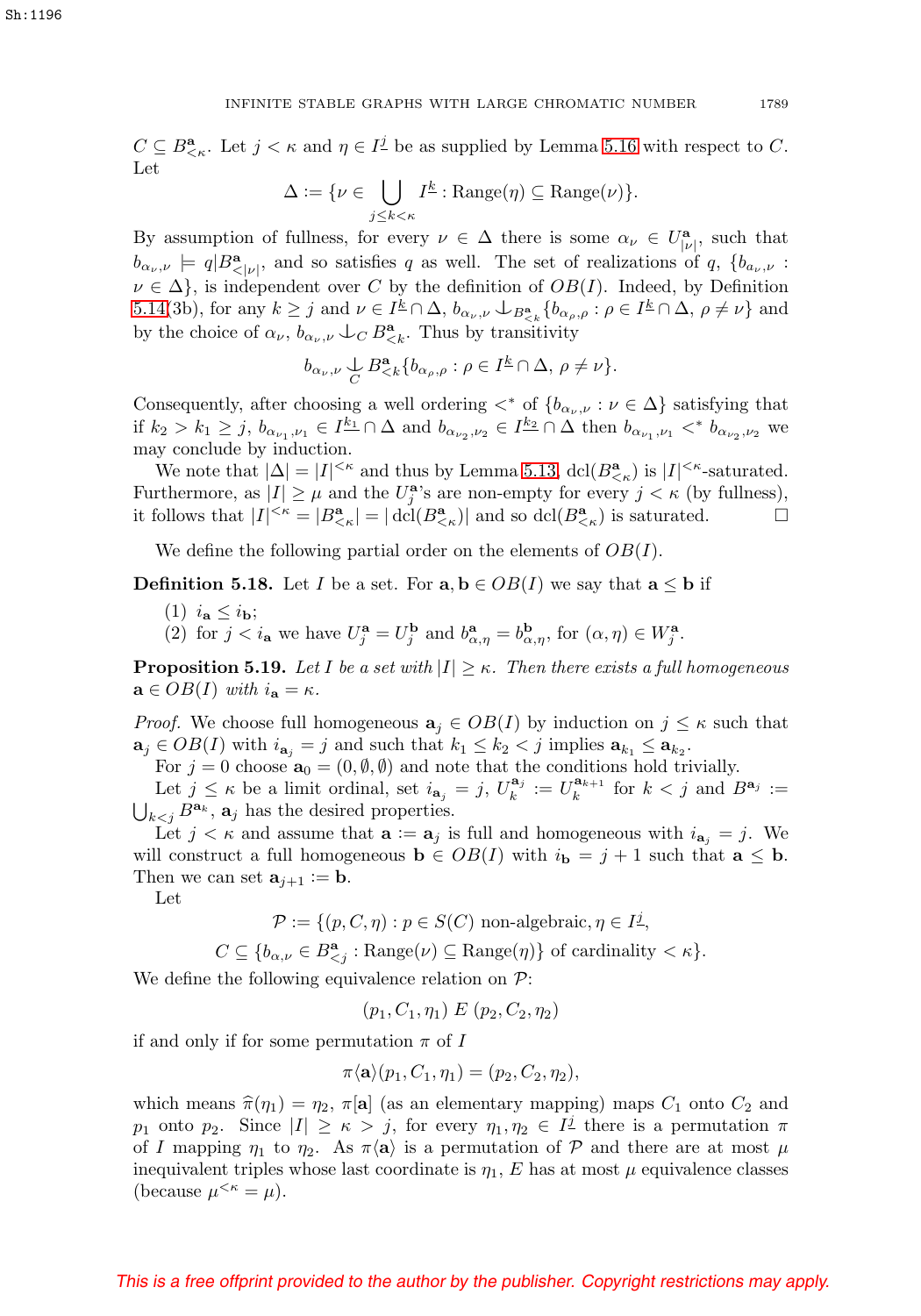Since  $|U_j| = \mu$  we may find some  $U'_j \subseteq U_j$  that enumerates the different classes, i.e let  $\langle X_{\alpha} : \alpha \in U'_j \subseteq U_j \rangle$  list  $\mathcal{P}/E$ . Since  $\pi \langle \mathbf{a} \rangle$  is a permutation of  $\mathcal{P}, \pi \langle \mathbf{a} \rangle \upharpoonright X_{\alpha}$ , for  $\alpha \in U'_j$ , is also a permutation.

For any  $\eta \in I^{\underline{j}}$  and  $\alpha \in U_j'$  we claim that there exists a unique  $(p, C)$  such that  $(p, C, \eta) \in X_\alpha$ . To show uniqueness, note that if  $\hat{\pi}$  fixes  $\eta$  then  $\pi[\mathbf{a}]$  fixes C. For existence, let  $\nu \in I^{\underline{j}}$ , p and C be such that  $(p, C, \nu) \in X_\alpha$ . Since  $|I| > j$  we may find a permutation  $\pi$  of I mapping  $\nu$  to  $\eta$ . Now note that  $(\pi[\mathbf{a}](p), \pi[\mathbf{a}](C), \hat{\pi}(\nu)) \in X_\alpha$ .

For any  $\eta \in I^{\underline{j}}$  and  $\alpha \in U_j'$  we name the unique pair by  $(p_{\alpha,\eta}, C_{\alpha,\eta})$ . By fixing some well order on  $\{(\alpha, \eta) : \alpha \in U'_j, \eta \in I^{\underline{j}}\}$ , we may inductively find  $\langle b_{\alpha, \eta}$ :  $\alpha \in U'_j, \eta \in I^{\underline{j}}$  such that  $b_{\alpha,\eta}$  realizes the unique non-forking extension of  $p_{\alpha,\eta}$  to  $B^{\bf a}_{\le j} \cup \{b_{\alpha',\eta'}:(\alpha',\eta')<(\alpha,\eta)\}\.$  In particular  $\text{tp}(b_{\alpha,\eta}/B^{\bf a}_{\le j})$  does not fork over  $C_{\alpha,\eta}$ and  $\langle b_{\alpha,\eta} : \alpha \in U'_j, \eta \in I^{\underline{j}} \rangle$  is independent over  $B^{\mathbf{a}}_{\leq j}$ .

We may now define  $\mathbf{b} \in OB(I)$  by  $i_{\mathbf{b}} = j + 1$ ,  $\mathbf{a} \leq \mathbf{b}$ ,  $U_j^{\mathbf{b}} = U_j'$  and  $b_{\alpha,\eta}^{\mathbf{b}} = b_{\alpha,\eta}$ for  $\alpha \in U'_j$ ,  $\eta \in I^{\underline{j}}$ . Note that since the types  $p_{\alpha,\eta}$  are not algebraic, it follows that  $B<sup>b</sup>$  is without repetitions. It remains to check that **b** is full and homogeneous.

**b** is full: by the induction hypothesis, it is enough to consider  $\eta \in I^{\mathcal{I}}$  and a non-algebraic type p over  $B^{\mathbf{b}}_{\leq j}$  which does not fork over

$$
\{b_{\alpha,\nu}\in B^{\mathbf{b}}_{
$$

Let C be a subset with  $|C| < \kappa$  such that p does not fork over C. Consider the triple  $(p|C, C, \eta)$  and let  $\alpha \in U_j^{\mathbf{b}}$  be such that  $(p|C, C, \eta) \in X_\alpha$ . By uniquness,  $(p|C, C)=(p_{\alpha,\eta}, C_{\alpha,\eta})$  (in the above notation), and thus  $b_{\alpha,\eta}^{\mathbf{b}}$  satisfies the unique non-forking extension of  $p|C$  to  $B_{\leq j}^{\mathbf{b}}$  which is equal to p.

**b** is homogeneous: let  $\pi$  be a permutation of I. To show that  $\pi[\mathbf{b}]$  is elementary, we show by induction on  $k \ge 0$  that for  $(\alpha_1, \eta_1), \ldots, (\alpha_k, \eta_k) \in W_j^{\mathbf{b}}$ <br>  $b_{\alpha_1, \eta_1} \ldots b_{\alpha_k, \eta_k} B_{<sub>j</sub>}^{\mathbf{b}} \equiv b_{\alpha_1, \widehat{\pi}(\eta_1)} \ldots b_{\alpha_k, \widehat{\pi}(\eta_k)} \pi[\mathbf{b}](B_{<sub>j</sub>}^{\mathbf{b}})$ 

$$
b_{\alpha_1,\eta_1}\dots b_{\alpha_k,\eta_k}B^{\mathbf{b}}_{\leq j}\equiv b_{\alpha_1,\widehat{\pi}(\eta_1)}\dots b_{\alpha_k,\widehat{\pi}(\eta_k)}\pi[\mathbf{b}](B^{\mathbf{b}}_{\leq j}).
$$

For  $k = 0$ , it follows since  $\pi[\mathbf{a}]$  is elementary and since  $B_{\leq j}^{\mathbf{b}} = B_{\leq j}^{\mathbf{a}}$ .<br>For  $k = 1$ : since  $\pi[\mathbf{b}]$  is an elementary map mapping  $p_{\alpha, \eta}$  onto  $p_{\alpha, \hat{\pi}}$ 

For  $k = 1$ : since  $\pi[\mathbf{b}]$  is an elementary map mapping  $p_{\alpha,\eta}$  onto  $p_{\alpha,\widehat{\pi}(\eta)}$ , by station-For  $k = 1$ : since  $\pi[\mathbf{b}]$  is an elementary map mapping  $p_{\alpha,\eta}$  onto  $p_{\alpha,\hat{\pi}(\eta)}$ , by statio arity it also maps  $p_{\alpha,\eta} | B_{\zeta_j}^{\mathbf{b}}$  onto  $p_{\alpha,\hat{\pi}(\eta)} | B_{\zeta_j}^{\mathbf{b}}$  and so  $b_{\alpha,\eta} B_{\zeta_j}^{\mathbf{b}} \equiv b_{\alpha,\hat{\pi}(\eta)}$ 

The induction step: let  $(\alpha_1, \eta_1), \ldots, (\alpha_k, \eta_k) \in W_j^{\mathbf{b}}$  with  $k \geq 2$ . By the induction hypothesis

$$
b_{\alpha_1,\eta_1}\dots b_{\alpha_{k-1},\eta_{k-1}}B^{\mathbf{b}}_{\leq j} \equiv b_{\alpha_1,\widehat{\pi}(\eta_1)}\dots b_{\alpha_{k-1},\widehat{\pi}(\eta_{k-1})}\pi[\mathbf{b}](B^{\mathbf{b}}_{\leq j})
$$

 $b_{\alpha_1,\eta_1} \dots b_{\alpha_{k-1},\eta_{k-1}} B_{<br>and  $b_{\alpha_k,\eta_k} B_{.$$ 

Moreover, since the elements are independent,

$$
b_{\alpha_k, \eta_k} \bigcup_{B \subsetneq j}^{L} b_{\alpha_1, \eta_1} \dots b_{\alpha_{k-1}, \eta_{k-2}} \text{ and}
$$
  

$$
b_{\alpha_k, \widehat{\pi}(\eta_k)} \bigcup_{\pi[b](B \subsetneq j)} b_{\alpha_1, \widehat{\pi}(\eta_1)} \dots b_{\alpha_{k-1}, \widehat{\pi}(\eta_{k-2})}
$$

and consequently by stationarity (see also Lemma [6.8\)](#page-29-1)<br>  $b_{\alpha_1,\eta_1} \dots b_{\alpha_k,\eta_k} B_{$ 

$$
b_{\alpha_1,\eta_1}\dots b_{\alpha_k,\eta_k}B^{\mathbf{b}}_{\leq j}\equiv b_{\alpha_1,\widehat{\pi}(\eta_1)}\dots b_{\alpha_k,\widehat{\pi}(\eta_k)}\pi[\mathbf{b}](B^{\mathbf{b}}_{\leq j}).
$$

As required.  $\Box$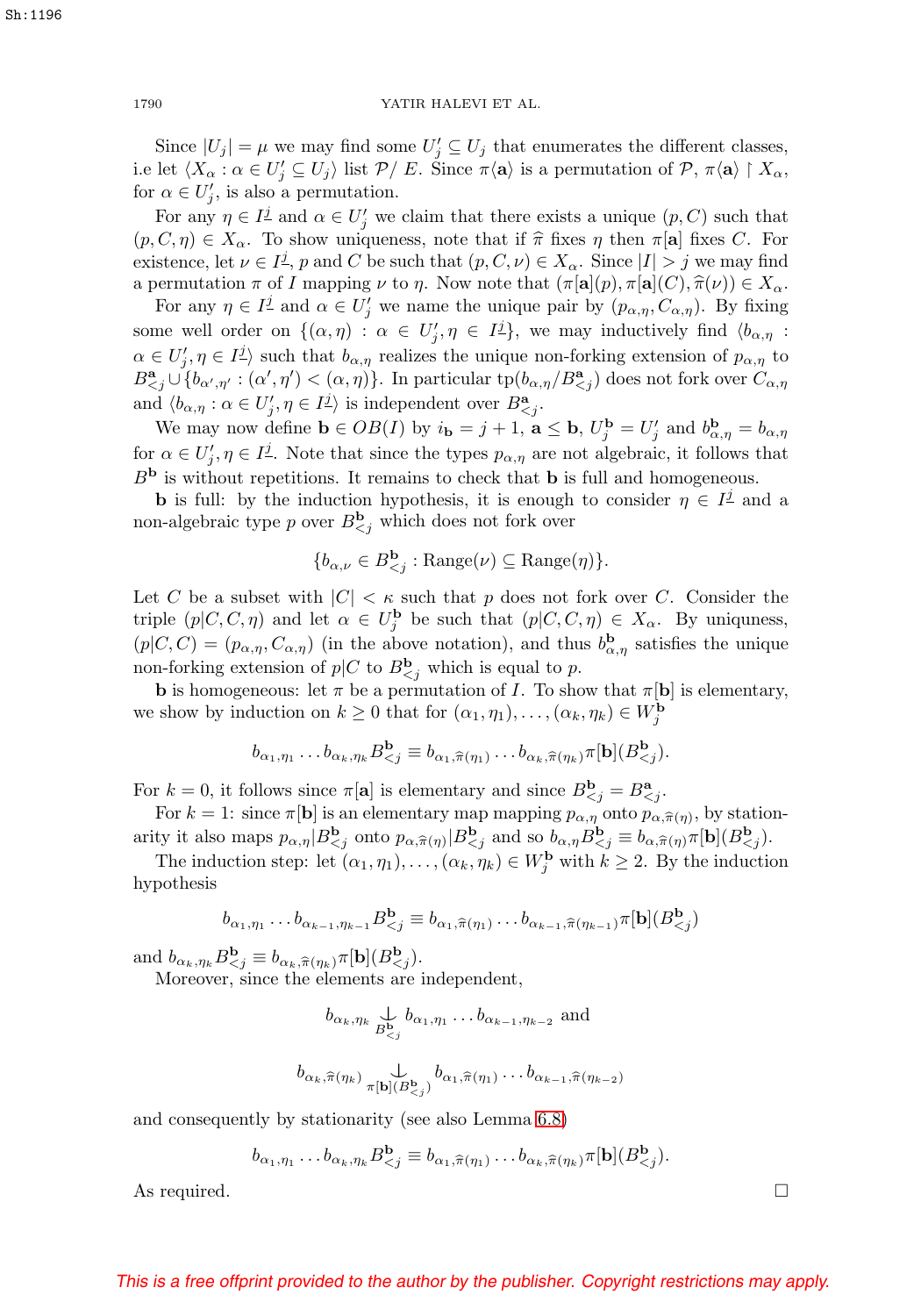<span id="page-24-1"></span>**Theorem 5.20.** Let T be a complete stationary stable theory. Let  $\kappa = \kappa_r(T)$  and  $M \models T$  be a saturated model of cardinality  $\geq \mu = \mu^{<\kappa}$  such that  $\mu \geq 2^{|T|}$  and  $\kappa < \mu$ . Let I be any set such that  $|I|^{<\kappa} = |M|$ .

Then there exists a skeletal homogeneous representation of M in  $\mathcal{M}_{\mu,\kappa}(I)$ . In fact, the representation will be in  $\mathcal{M}_{\mu,\kappa,1}(I)$ .

*Proof.* Let I be any set such that  $|I|^{<\kappa} = |M| \geq \mu$  and let  $\mathbf{a} \in OB(I)$  be a full homogeneous object with  $i_a = \kappa$  as supplied by Proposition [5.19.](#page-22-0) By Proposition [5.17,](#page-21-2) dcl( $B^{\mathbf{a}}_{\leq \kappa}$ )  $\models T$  is saturated of cardinality  $|I|^{<\kappa} = |M|$ . In particular M is isomorphic to  $\text{dcl}(B^{\mathbf{a}}_{\leq \kappa})$ . Without loss of generality we assume  $M = \text{dcl}(B^{\mathbf{a}}_{\leq \kappa})$ . We define a function

$$
\Phi:B^{\bf a}_{<\kappa}\to \mathcal{M}_{\mu,\kappa,1}(I)
$$

by  $\Phi(b_{\alpha,\eta}) = F_{\alpha,j}(\eta)$  for the unique  $j < \kappa$  such that  $\eta \in I^{\underline{j}}$  and  $\alpha \in U^{\mathbf{a}}_{\underline{j}}$ .

The map  $\Phi$  is injective. If  $F_{\alpha,j}(\eta) = F_{\beta,k}(\nu)$  then, since it is a free algebra,  $\alpha = \beta, j = k$  and  $\eta = \nu$  so  $b_{\alpha, \eta} = b_{\beta, \nu}$ .

The map  $\Phi$  is a homogeneous representation. Indeed, to show condition (1), let  $t(\bar{x})$  be any term with  $|\bar{x}| = \beta < \kappa$  and let  $\bar{a} \in I^{\underline{\beta}}$  with  $t(\bar{a}) \in \text{Im}(\Phi)$ . Thus there exist  $j < \kappa$  and  $\alpha \in U_j^{\mathbf{a}}$  such that  $t(\bar{a}) = F_{\alpha,j}(\eta_{\bar{a}})$  for some  $\eta_{\bar{a}} \in I^{\underline{j}}$ . Thus for any  $\bar{b} \in I^{\underline{\beta}}$  there is some  $\eta_{\bar{b}} \in I^{\underline{j}}$  with  $t(\bar{b}) = F_{\alpha,j}(\eta_{\bar{b}})$ . In particular,  $t(\bar{b}) \in \text{Im}(\Phi)$ , as needed.

For condition (2), let  $b_{\alpha_1,\eta_1} \dots b_{\alpha_k,\eta_k} \in (B_{\leq \kappa}^{\mathbf{a}})^k$  and let  $\pi$  be a permutation <br>*I*. Since **a** is homogeneous  $tp(b_{\alpha_1,\eta_1} \dots b_{\alpha_k,\eta_k}) = tp(b_{\alpha_1,\widehat{\pi}(\eta_1)} \dots b_{\alpha_k,\widehat{\pi}(\eta_k)})$ , as For condition (2), let  $b_{\alpha_1,\eta_1} \dots b_{\alpha_k,\eta_k} \in (B_{\leq \kappa}^{\mathbf{a}})^{\underline{k}}$  and let  $\pi$  be a permutation<br>of *I*. Since **a** is homogeneous  $tp(b_{\alpha_1,\eta_1} \dots b_{\alpha_k,\eta_k}) = tp(b_{\alpha_1,\widehat{\pi}(\eta_1)} \dots b_{\alpha_k,\widehat{\pi}(\eta_k)})$ , as  $\Box$ 

<span id="page-24-0"></span>**Corollary 5.21.** Let  $G = (V, E)$  be a graph that is interpretable (possibly with parameters) in a stationary stable structure. If  $\chi(G) > \mathbb{D}_2(\aleph_0)$  then there exists an  $n \in \mathbb{N}$  such that G contains all finite subgraphs of  $\mathrm{Sh}_n(\omega)$ .

*Proof.* Assume G is interpretable in a stationary stable structure  $N$  over some finite set of a parameters  $A \subseteq N$  and let  $T = Th(N)$ . Since adding constants to the language preserves stationarity, we may assume that  $G$  is interpretable in  $N$  over ∅. Since the interpretation only uses a finite fragment of the language, by applying Proposition [5.10](#page-19-1) we may assume that  $|T| = \aleph_0$ .

Let  $\mu = 2^{\aleph_0}$  and  $\kappa = \kappa(T)$ . Note that  $\kappa(T) \leq \aleph_1$  ([\[She78,](#page-31-19) Corollary III.3.3]) which implies  $\kappa(T) = \kappa_r(T)$  and  $\mu^{<\kappa} = \mu$ . Let I be any set satisfying  $|I| \ge$  $\max\{\mu, |N|\}$  (which implies  $|I|^{<\kappa} \geq \max\{\mu, |N|\}$ ) and let  $M \models T$  be a saturated elementary extension of N of cardinality  $|I|^{<\kappa}$  (exists by [\[She78,](#page-31-19) Lemma III.3.6 and Theorem III.3.12]).

By Theorem [5.20](#page-24-1) and Proposition [5.6,](#page-17-4) there exists  $n \in \mathbb{N}$  such that  $(G(M), E(M))$ , the realizations in  $M$  of the interpretation of  $G$ , contains all finite subgraphs of  $\text{Sh}_n(\omega)$  and since  $N \prec M$  the result follows.

A natural question is whether every stable structure is interpretable in a stationary stable structure. We thank Hrushovski for the following argument.

<span id="page-24-2"></span>**Proposition 5.22.** Let T be a stationary stable theory. Then T does not interpret an infinite p-root closed field, where p is a prime number different from  $char(F)$ . In particular, ACF is not interpretable in any stationary stable theory.

*Proof.* Let  $M \models T$  and assume towards a contradiction that it interprets an infinite field F, that is p-root closed for  $p \neq \text{char}(F)$ .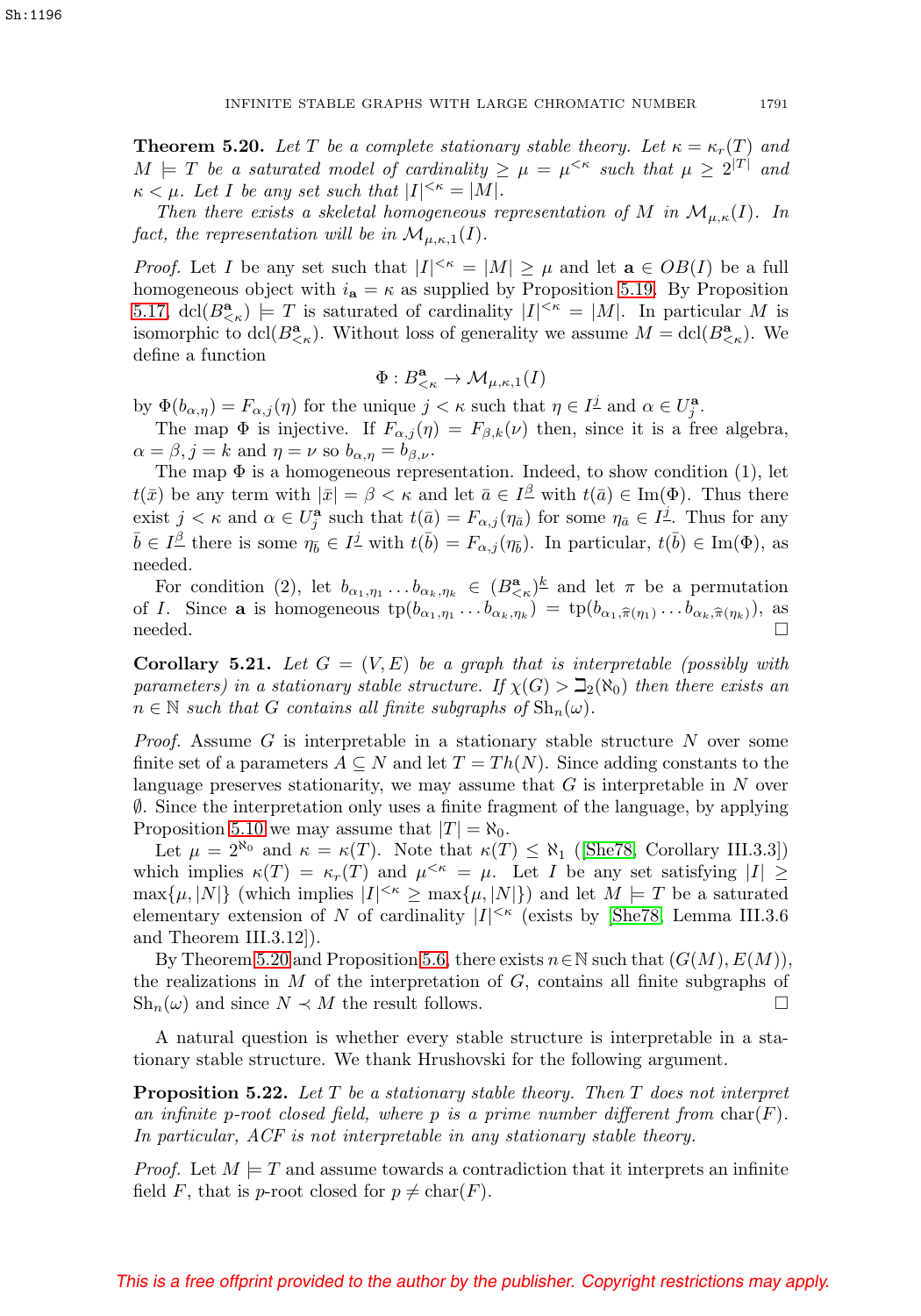For ease of writing, we assume that F is an  $\emptyset$ -definable field in  $M^{eq}$ . So there exists an Ø-definable set  $D \subseteq M^n$ , for some  $n < \omega$ , and a definable (in  $M^{eq}$ ) surjective map  $\pi : D \to F$ .

Let  $1 \neq \zeta_p \in F$  be a p-th root of unity (such exists since  $p \neq \text{char}(F)$ ) and for every  $a_0, \ldots, a_{p-1} \in D$ , let  $\sigma_{a_0, \ldots, a_{p-1}} = \sum_{i=0}^{p-1} \pi(a_i) \zeta_p^i$ . Note that  $\zeta_p \sigma_{a_0, \ldots, a_{p-1}} =$  $\sigma_{a_{p-1},a_0,\dots,a_{p-2}}.$ 

For any  $a_0, ..., a_{p-1} \in D$ ,  $(\pi(x) = \pi(y) \land \pi(x)^p = \sigma_{a_0,...,a_{p-1}}) \lor (\pi(x)^p \neq$  $\sigma_{a_0,...,a_{p-1}} \wedge \pi(y)^p \neq \sigma_{a_0,...,a_{p-1}}$  defines a finite equivalence relation on D over  $\zeta_p, a_0, \ldots, a_{p-1}$  (definable in M). By Fact [5.9](#page-19-0) each of the equivalence classes are definable over  $\zeta_p, a_0, \ldots, a_{p-1}.$ 

By compactness, there is a definable (over  $\zeta_p$ ) function  $f: D^p \to F$  satisfying

$$
f(a_0,\ldots,a_{p-1})^p = \sigma_{a_0,\ldots,a_{p-1}}.
$$

Let  $\mathfrak p$  be a non-algebraic global type on F (exists since F is infinite), and since  $\pi$  is surjective, we may find a global type q on D with  $\pi_* \mathfrak{q} = \mathfrak{p}$ . After naming parameters, we may assume that both  $\mathfrak p$  and  $\mathfrak q$  are  $\emptyset$ -definable.

Let  $(a_0, \ldots, a_{p-1}) \models \mathfrak{q}^{(p)} | \zeta_p$  (where  $\mathfrak{q}^{(p)} = \mathfrak{q} \otimes \mathfrak{q}^{(p-1)}$ ). Since  $\zeta_p f(a_0, \ldots, a_{p-1})^p =$  $f(a_{p-1}, a_0, \ldots, a_{p-2})^p$ , then letting  $\omega = \frac{f(a_{p-1}, a_0, \ldots, a_{p-2})}{f(a_0, \ldots, a_{p-1})} \in F$  we have that  $\omega^p = \zeta_p$ . Since  $(a_{\tau(0)},...,a_{\tau(p-1)}) \models \mathfrak{q}^{(p)} | \zeta_p$ , for any permutation  $\tau$  on  $\{0,...,p-1\},$ 

$$
\omega f(a_0, \dots, a_{p-1}) = f(a_{p-1}, a_0, \dots, a_{p-2})
$$
  

$$
\omega f(a_{p-1}, a_0, \dots, a_{p-2}) = f(a_{p-2}, a_{p-1}, a_0, \dots, a_{p-3})
$$
  

$$
\vdots
$$
  

$$
\omega f(a_1, \dots, a_{p-1}, a_0) = f(a_0, \dots, a_{p-1}).
$$

Thus  $f(a_0,...,a_{p-1}) = \omega^p f(a_0,...,a_{p-1}) = \zeta_p f(a_0,...,a_{p-1})$ . This implies that  $\sigma_{a_0,...,a_{p-1}} = 0$ , contradicting the non-algebraicity of p.

Remark 5.23. Since every first order infinite structure (in a finite language) is biinterpretable with a graph [\[Hod93,](#page-31-16) Theorem 5.5.1], it follows that there is a stable graph that is not interpretable in any stationary stable structure.

### 6. QUANTITATIVE BOUNDS

<span id="page-25-0"></span>The following section is joint work with Elad Levi.

The aim of this section is to prove that if  $G = (V, E)$  is an  $\omega$ -stable graph with uncountable chromatic number and the U-rank of  $G$ ,  $U(G)$ , is at most 2 then it contains all finite subgraphs of  $\mathrm{Sh}_n(\omega)$  for some  $n \leq 2$ . For the definition of U-rank see [\[TZ12,](#page-31-10) Definition 8.6.1]. Throughout, we will use Lascar's equality when the U-rank is finite, see [\[TZ12,](#page-31-10) Exercise 8.6.5].

For certain parts of the argument we will need the following assumption.

**Assumption**  $\Diamond$ . G is a saturated  $\psi$ -stable structure that eliminates imaginaries in a countable language with acl $(\emptyset) = \text{dcl}(\emptyset)$ . Let  $p(x) \in S(\emptyset)$  be a non-algebraic type of finite U-rank and let  $E \subseteq p(G)^2$  be a type-definable subset such that  $G_p = (p(G), E)$  is a graph with  $\chi(G_p) \geq \aleph_1$ .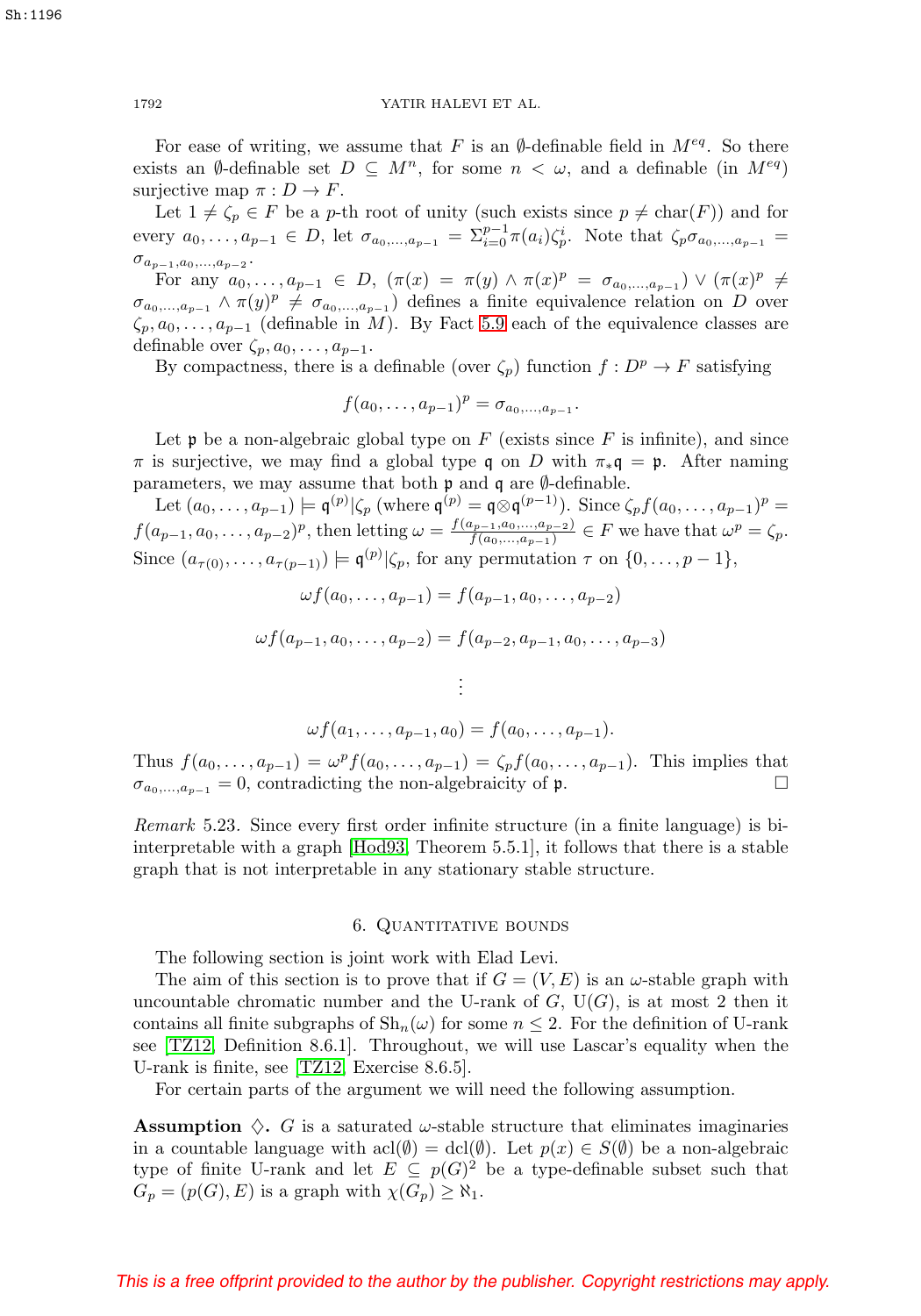Note that assumption  $\Diamond$  implies that every type over  $\emptyset$  is stationary.

Assume  $\diamondsuit$  and let  $E_{alg} = \{(a, b) \in E : a \in \text{acl}(b) \land b \in \text{acl}(a)\}\)$  be the set of interalgebraic pairs belonging to E. Note that if  $U(a) = U(b)$  then  $a \in \text{acl}(b)$  if and only if  $b \in \text{acl}(a)$ . Indeed, by Lascar's equality

$$
U(a/b) + U(b) = U(ab) = U(a) + U(b/a)
$$

and for any type q,  $U(q) = 0$  if and only if it is algebraic, see [\[TZ12,](#page-31-10) Exercise 8.6.1]. Let  $E_{nalg} = E \setminus E_{alg}$ , it is definable by a countable type.

# <span id="page-26-0"></span>**Lemma 6.1.** Assume  $\diamondsuit$ .

- $(1)$   $\chi(p(G), E_{nalg}) \geq \aleph_1$ .
- (2) If there exist  $a, b \in G_p$  with a E b and  $a \perp b$  then any Morley sequence based on p forms an infinite complete graph.
- (3) If  $U(p)=1$  then every Morley sequence based on p forms an infinite complete graph.

*Proof.* (1) By interalgebraicity, every connected component of  $(p(G), E_{alg})$  is countable and consequently  $\chi(p(G), E_{alg}) \leq \aleph_0$ . By Lemma [2.3\(](#page-2-0)2),  $\chi(p(G), E_{nalg}) \geq \aleph_1$ .

(2) Assume there exist  $a, b \in G_p$  with  $a \not\to b$  and  $a \not\to b$ . Since every type over  $\emptyset$  is stationary it follows that every Morley sequence based on p forms an infinite complete graph.

(3) Assume  $U(p) = 1$ . Since  $\chi(p(G), E_{nalg}) \geq \aleph_1$ , there must exist some  $a, b \in$  $p(G)$  with a  $E_{nalg}$  b. If a  $\bigwedge b$  then  $U(a/b) < U(a) = 1$ , which implies that  $a \in \text{acl}(b)$  (so  $b \in \text{acl}(a)$ )), contradiction. Thus  $a \perp b$  and we may use (2).

**Definition 6.2.** We say that a stationary type  $tp(a/A)$  is *pseudo-one-based* if  $\mathrm{Cb}(a/A) \subseteq \mathrm{acl}^{eq}(a).$ 

Remark 6.3. Compare with the last paragraph of page 105 in [\[Pil96\]](#page-31-20).

We give some examples of pseudo-one-based types.

## <span id="page-26-1"></span>**Lemma 6.4.**

- (1) In a one-based theory every stationary type (over any base) is pseudo-onebased.
- (2) Let M be a stable structure. If  $U(a) = U(b) = 1$  and a  $\Box b$  then  $tp(a/\operatorname{acl}^{eq}(b))$  is pseudo-one-based.
- (3) Let M be a stable structure and  $a, b \in M$  non interalgebraic, with  $U(a) =$  $U(b)=2$ . Let X and Y be infinite mutually indiscernible sets with  $a \in X$ and  $b \in Y$ . If a  $\bigtriangleup b$  then  $tp(a/\operatorname{acl}^{eq}(b))$  is pseudo-one-based.

*Proof.* (1) A stable theory is one-based if for all  $a, B$ , Cb( $a/acl^{eq}(B)$ )  $\subseteq$  acl<sup>eq</sup>( $a$ ). Note that since  $tp(a/A)$  is stationary,  $Cb(a/a)$  acl<sup>eq</sup> $(A)) = Cb(a/A)$ . The result follows.

(2) Since  $a \not\perp b$ , by U-rank considerations as before, a and b are interalgebraic. So  $\text{Cb}(a/\operatorname{acl}^{eq}(b)) \subseteq \operatorname{acl}^{eq}(b) \subseteq \operatorname{acl}^{eq}(a)$ .

(3) We note that for any  $b \neq b' \in Y$ ,  $a \bigcup_{b'} b$ . Indeed, otherwise  $U(a/bb')$  <  $U(a/b') < U(a)$  and since  $U(a) = 2, a \in \text{acl}(bb'),$  contradicting the mutual indiscernibility of X, Y. Similarly,  $a \bigcup_b b'$ . Consequently, setting  $e := \text{Cb}(a/\text{acl}^{eq}(bb'))$ ,  $e \subseteq \text{acl}^{eq}(b) \cap \text{acl}^{eq}(b')$  and  $a \downarrow_e bb'$ . Similarly we get that  $b \downarrow_a b'$  and by the properties of forking  $e \perp_a e$  and hence  $e \in \text{acl}^{eq}(a)$ . Finally, since  $a \perp_e b$  (and  $e \in \text{acl}^{eq}(b)$ ,  $\text{Cb}(a/\text{acl}^{eq}(b)) \subseteq \text{acl}^{eq}(e) \subseteq \text{acl}^{eq}(a)$ , as needed.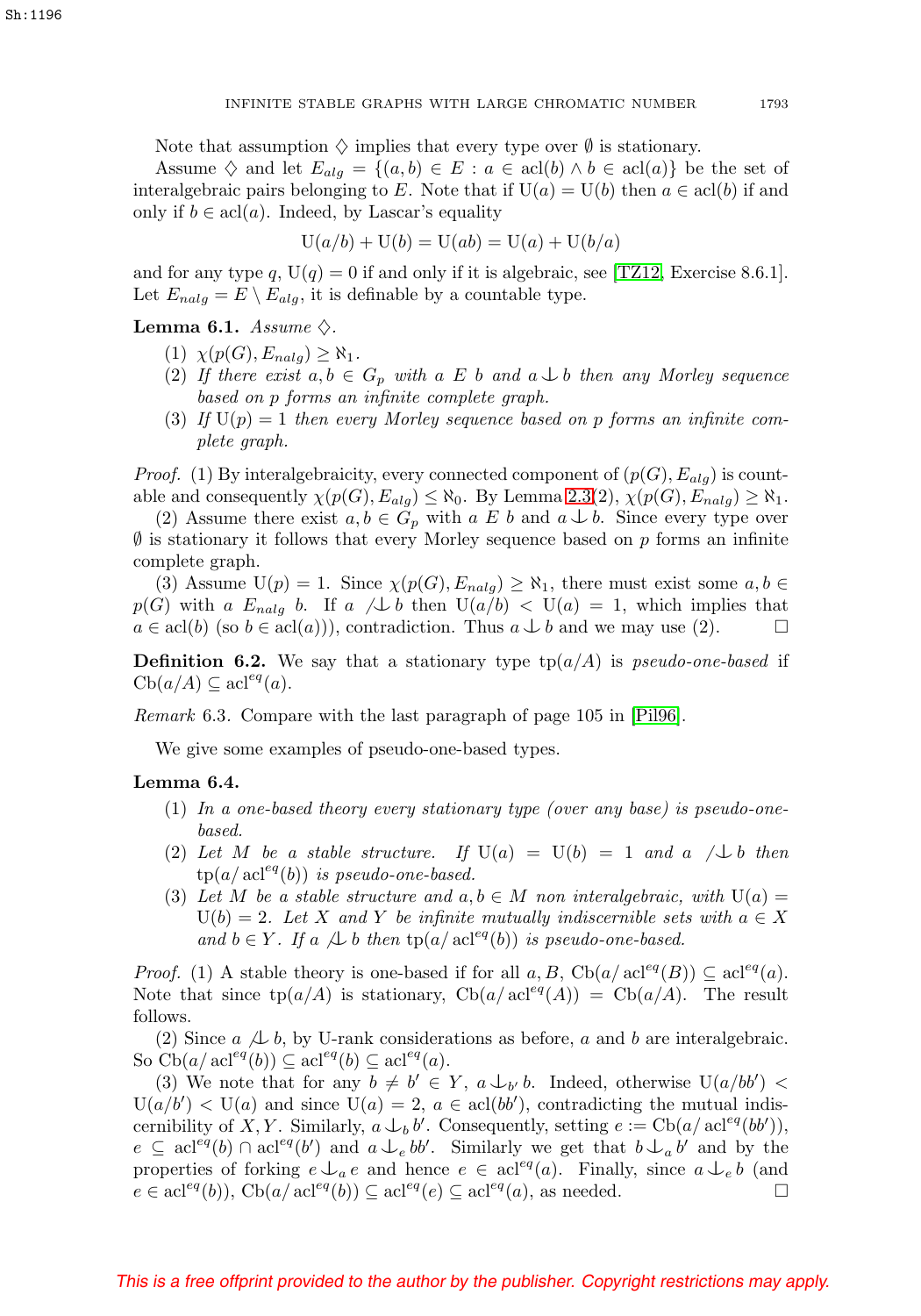Abundance of pseudo-one-based types will be a key tool in our proofs. The above shows that this can be achieved in one-based theories and U-rank 1 types. For U-rank 2 we observe the following:

<span id="page-27-0"></span>**Lemma 6.5.** Assume  $\diamondsuit$  and that  $U(p)=2$ . Then either we can embed an infinite complete graph into  $G_p$  or there exists a type-definable symmetric irreflexive relation  $E_0 \subseteq E_{nalg}$  such that

(†) for every  $(a, b) \in E_0$ ,  $tp(a/\operatorname{acl}(b))$  is pseudo-one-based. Moreover, if  $F \subseteq E$ is a symmetric irreflexive type-definable relation with  $\chi(G_p, F) \geq \aleph_1$  then  $F \cap E_0 \neq \emptyset$ .

*Proof.* Assume that we cannot embed an infinite complete graph into  $G_p$ , in par-ticular by Lemma [6.1,](#page-26-0) for every  $a, b \models p$  with  $a \not\sqsubseteq b$ ,  $a \not\sqcup b$ .

Let  $E_0$  be the set of pairs  $(a, b) \in E$  such that there exists a complete bipartite subgraph  $K_{X,Y}$  of  $G_p$  such that X and Y are infinite mutually indiscernible sets with  $a \in X$  and  $b \in Y$ . Easily,  $E_0$  is type-definable by a countable type. Since, by [\[EH66,](#page-31-0) Corollary 5.6],  $G_p$  contains  $K_{n,n}$  (the complete bipartite graph on n vertices) for every  $n < \omega$ ,  $E_0$  non-empty. Clearly,  $E_0 \subseteq E_{nalg}$ . By Lemma [6.4\(](#page-26-1)3), for every  $(a, b) \in E_0$ ,  $tp(a/\operatorname{acl}(b))$  is pseudo-one-based.

For the moreover part, if  $\chi(G_p, F) \geq \aleph_1$  then by [\[EH66,](#page-31-0) Corollary 5.6] we may embed  $K_{n,n}$  into it for any  $n < \omega$ . Thus by saturation necessarily  $F \cap E_0 \neq \emptyset$ .  $\Box$ 

The following is the key proposition of the proof and where pseudo-one-based types show their usefulness.

<span id="page-27-1"></span>**Proposition 6.6.** Assume  $\diamondsuit$  and that  $E_0 \subseteq E_{nalg}$  is a type-definable symmetric irreflexive relation satisfying (†) from Lemma [6.5](#page-27-0).

- (1) For any  $(a, b) \in E_0$  there is a finite tuple e such that  $a \bigcup_e b$  and  $tp(a/e)$  is stationary.
- (2) Let  $\Psi$  be the collection of all pairs of formulas  $(\varphi(u, x), \psi(u, x))$  satisfying
	- (a)  $\varphi(u, a)$  and  $\psi(u, a)$  are algebraic formulas each isolating a complete type over some (any)  $a \models p$ ;
	- (b) there exist  $a, b \models p$  and e such that  $(a, b) \in E_0$ ,  $a \bigcup_e b$ ,  $\varphi(e, a)$ ,  $\psi(e, b)$ and  $tp(a/e)$  is stationary.

For any  $(\varphi, \psi) \in \Psi$  let

$$
E_{\varphi,\psi} = \{(a,b) \in E_{nalg} : \exists e (\varphi(e,a) \land \psi(e,b))\}.
$$

Then either  $(*)$  we can embed an infinite complete graph into  $(p(G), E_{nalg})$ or there exists  $(\varphi(u, x), \psi(u, x)) \in \Psi$  such that  $(**)_{\varphi, \psi}$ :  $p \vdash \forall u (\varphi(u, x))$  $\rightarrow \neg \psi(u, x)$  and  $\chi(G_{p, \varphi, \psi}) \geq \aleph_1$ , where  $G_{p, \varphi, \psi} := (p(G), E_{\{\varphi, \psi\}})$  and  $E_{\{\varphi,\psi\}} = E_{\varphi,\psi} \vee E_{\psi,\varphi}.$ 

- (3) Assume  $\neg(\ast)$  and let  $(\varphi, \psi) \in \Psi$ . There exists  $q_{\varphi} \in S(\emptyset)$  such that for any  $a \models p$  and  $e \models \varphi(u, a), e \models q_\varphi$ . Similarly, there exists  $q_\psi \in S(\emptyset)$  such that for any  $a \models p$  and  $e \models \psi(u, a), e \models q_{\psi}$ . Furthermore,  $q := q_{\varphi} = q_{\psi}$  and  $0 < U(q) < U(p)$ .
- (4) Assume  $\neg(\ast)$  and  $(\ast \ast)_{\varphi,\psi}$  and let  $q = q_{\varphi} = q_{\psi}$ . The type-definable relation  $e_1$  R  $e_2$  given by

$$
(\exists a \models p) ((\varphi(e_1, a) \land \psi(e_2, a)) \lor (\varphi(e_2, a) \land \psi(e_1, a))),
$$

defines a graph  $H_q$  on realizations of q with  $\chi(H_q) \geq \aleph_1$ .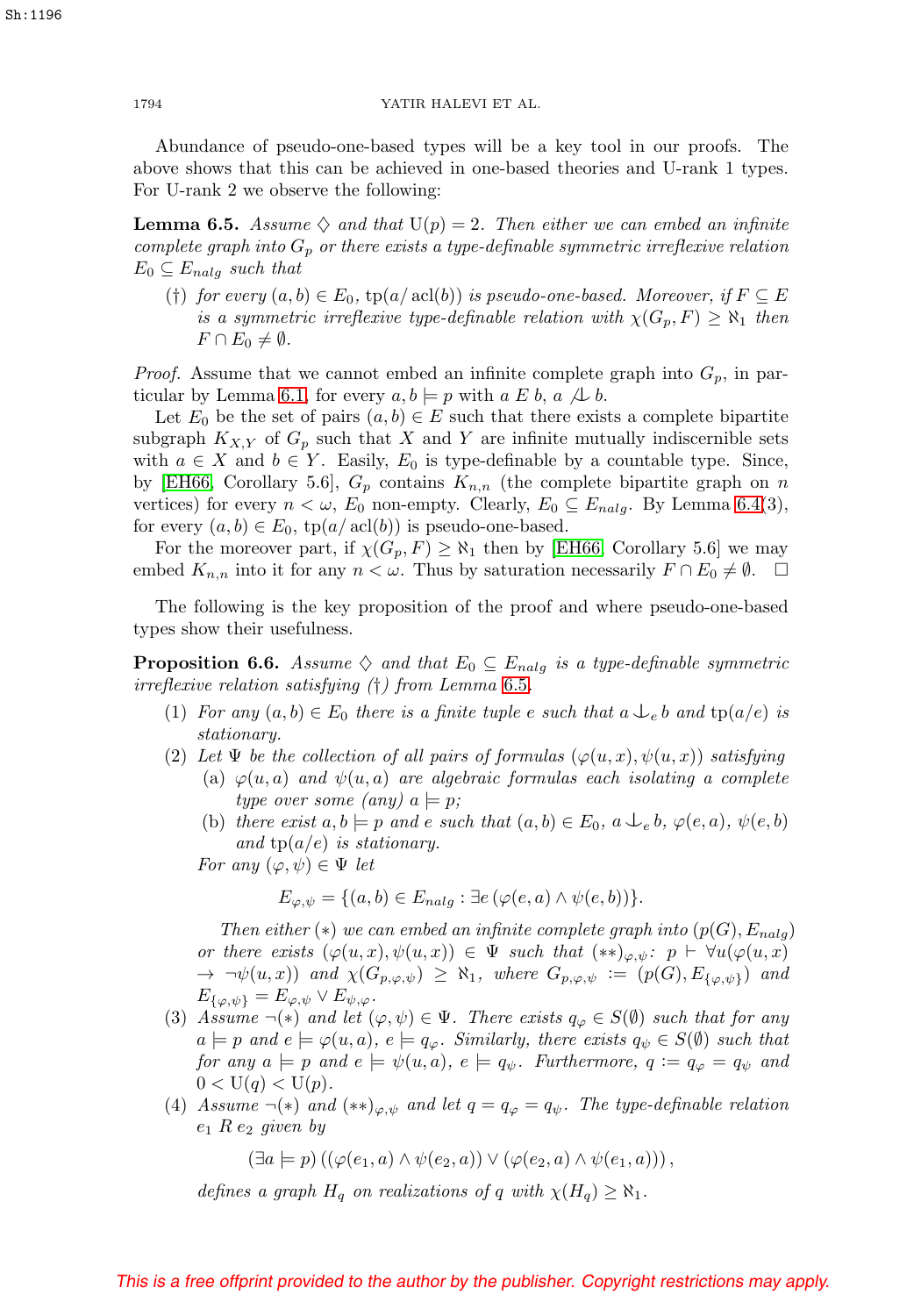Proof. (1, 2) We start by showing that

$$
E_0\subseteq\bigcup_{(\varphi,\psi)\in\Psi}E_{\{\varphi,\psi\}}.
$$

Let  $(a, b) \in E_0$ . Since  $tp(a/\text{acl}(b))$  is pseudo-one-based,  $Cb(a/\text{acl}(b)) \subseteq \text{acl}(a) \cap$ acl(b). By [\[TZ12,](#page-31-10) Exercise 8.4.7], there is a finite tuple e such that  $dcl(e)$  =  $Cb(a/\operatorname{acl}(b))$ . This proves (1). We choose  $\varphi(u, a)$  to be a formula isolating  $tp(e/a)$ and  $\psi(u, b)$  to be a formula isolating tp( $e/b$ ). Hence  $(a, b) \in E_{\{\varphi, \psi\}}$  and  $(\varphi, \psi) \in \Psi$ .

Since  $E_0$  is type-definable, by saturation there exists a finite subset  $\Psi_0 \subseteq \Psi$  such that

$$
E_0\subseteq\bigcup_{(\varphi,\psi)\in\Psi_0}E_{\{\varphi,\psi\}}.
$$

Assume that we cannot embed an infinite complete graph into  $(p(G), E_{nalg})$ .

*Claim.* For any  $(\varphi, \psi) \in \Psi$ ,  $p \vdash \forall u(\varphi(u, x) \rightarrow \neg \psi(u, x))$ .

*Proof.* Choose any  $(\varphi, \psi) \in \Psi$ . By part (b) of the definition of  $\Psi$  there are  $(a, b) \in \Psi$ .  $E_0$  and e be such that  $\varphi(e, a), \psi(e, b), a \downarrow_e b$  and tp( $a/e$ ) stationary. Assume, toward a contradiction that there is some e' with  $\varphi(e',b)$  and  $\psi(e',b)$ . Since by part (a) of the definition of  $\Psi$  both  $\varphi(u, b)$  and  $\psi(u, b)$  isolate a complete type over b and are mutually consistent, they must be equivalent (i.e. define the same definable set). So  $\varphi(e, a)$  and  $\varphi(e, b)$  hold.

Let  $\sigma$  be an automorphism satisfying  $\sigma(a) = b$ . Applying to the formulas above we get that  $\varphi(e, b)$  and  $\varphi(\sigma(e), b)$  hold. Since  $\varphi(u, b)$  isolates a complete type over b there exists an automorphism  $\tau$  fixing b and mapping  $\sigma(e)$  to e. Combining,  $\tau \circ \sigma$ fixes e and maps a to b, i.e.  $a \equiv_e b$ .

By assumption  $tp(a/e)$  is stationary and  $b \models tp(a/e)|ea$  so we may construct a Morley sequence over e starting with a, b. Since a  $E_0$  b we get an infinite complete graph, contradicting our assumption.  $\Box$  (claim)

Note that each  $E_{\{\varphi,\psi\}}$  defines a graph relation. Let

$$
\theta(x,y) = \bigvee_{(\varphi,\psi)\in\Psi_0}\exists e\left(\varphi(e,x)\wedge\psi(e,y)\right)\vee\exists e\left(\varphi(e,y)\wedge\psi(e,x)\right).
$$

Set  $E_1 = \{(a, b) \in E_{nalg} : \theta(a, b)\}\$  and  $E_2 = \{(a, b) \in E_{nalg} : \neg \theta(a, b)\}\$ . Obviously,  $E_{nalg} = E_1 \cup E_2$  and both  $E_1$  and  $E_2$  are symmetric. If  $\chi(p(G), E_2) \geq \aleph_1$  then by (†) from Lemma [6.5](#page-27-0) there exists  $(a, b) \in E_0 \cap E_2$ , contradicting the choice of  $\Psi_0$ . Thus, by Lemma [2.3\(](#page-2-0)2) and Lemma [6.1\(](#page-26-0)1),  $\chi(p(G), E_1) \geq \aleph_1$ . Again by Lemma [2.3\(](#page-2-0)2), there is some  $(\varphi, \psi) \in \Psi_0$  such that  $\chi(G_{p,\varphi,\psi}) \geq \aleph_1$ . This proves (2).

(3) Let  $q_{\varphi} = \text{tp}(e_1)$  for some  $e_1 \models \varphi(u, a)$  and some  $a \models p$  and let  $q_{\psi} = \text{tp}(e_2)$ for some  $e_2 \models \psi(u, b)$  and some  $b \models p$ . Since p is a complete type and  $\varphi$  and  $\psi$ each isolate a complete type it follows that  $q_{\varphi}$  and  $q_{\psi}$  do not depend on a, b,  $e_1$  or  $e_2$ .

As  $(\varphi, \psi) \in \Psi$ , there exist  $(a, b) \in E_{nalg}$  and e such that  $\varphi(e, a) \wedge \psi(e, b)$  and  $a \bigcup_{e} b$ . Consequently,  $e \models q_{\varphi}$  and  $e \models q_{\psi}$  and hence  $q_{\varphi} = q_{\psi}$ . Since  $e \in \text{acl}(a)$ ,

$$
U(a/e) + U(e) = U(a).
$$

If  $U(e) = 0$  then  $a \perp e$  so by transitivity of forking  $a \perp b$ , but then we may embed an infinite complete graph as in Lemma [6.1,](#page-26-0) which contradicts  $\neg(*)$ . If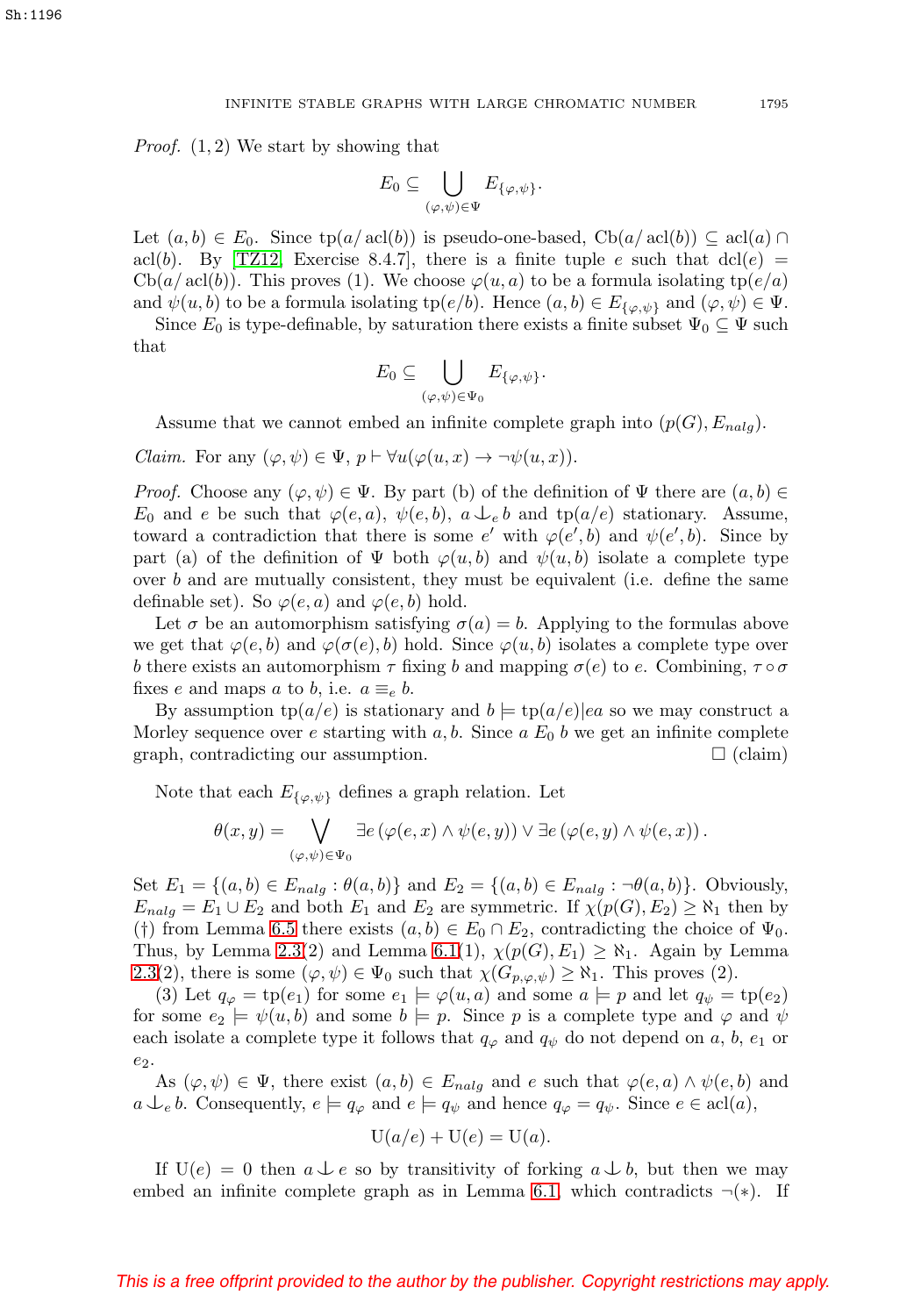$U(a/e) = 0$  then  $a \in \text{acl}(e) \subseteq \text{acl}(b)$  so a and b are interalgebraic, contradiction (see above Lemma [6.1\)](#page-26-0).

(4) Note that R defines a graph, i.e. it is irreflexive by (2) and  $(**)_{\varphi,\psi}$ . Let n be  $|\varphi(G, a)|$  and m be  $|\psi(G, a)|$  for some (any)  $a \models p$ . For any  $a \models p$  choose enumerations  $\varphi(G, a) = \{e_i(a) : i < n\}$  and  $\psi(G, a) = \{e'_i(a) : i < m\}.$ 

For  $i < n$  and  $j < m$  let  $H_{i,j} = \{(e_i(a), e'_j(a)) : a \models p\}.$ 

We define an edge relation on  $H_{i,j} = \{(e_i(a), e'_j(a)) : a \models p\}$  (for  $i < n, j < m$ ) as follows:  $(e_i(a), e'_j(a))$  is connected to  $(e_i(b), e'_j(b))$  if and only if  $e_i(b) = e'_j(a)$ or  $e_i(a) = e'_j(b)$ . Note that  $e_i(a) \neq e'_j(a)$  for all  $a \models p$  and  $i < n, j < m$  by (2)  $(**)_{\varphi,\psi}$ , hence this relation is irreflexive.

Claim. There exist  $i_0 < n$  and  $j_0 < m$  such that  $\chi(H_{i_0,j_0}) \geq \aleph_1$ .

*Proof.* Assume that for all  $i < n$ ,  $j < m$ ,  $H_{i,j}$  is countably colorable, say by the coloring function  $c_{i,j}: H_{i,j} \to \aleph_0$ . We claim that this entails that  $G_{p,\varphi,\psi}$  is countably colorable, which would give a contradiction to choice of  $(\varphi, \psi)$ .

We define a coloring  $c: G_{p,\varphi,\psi} \to (\aleph_0)^{n \times m}$  by  $c(a)(i,j) = c_{i,j}(e_i(a), e'_j(a)).$ The contradiction will follow if we show that this is a legal coloring. Let  $(a, b) \in$  $E_{\varphi,\psi}$   $((a,b) \in E_{\psi,\varphi}$  is similar). Thus there exists some  $e \models \varphi(u,a) \land \psi(u,b)$ . Consequently,  $e = e_i(a) = e'_j(b)$  for some  $i < n, j < m$ , so

$$
c_{i,j}(e_i(a), e'_j(a)) \neq c_{i,j}(e_i(b), e'_j(b)),
$$

 $\Box$  (claim).

and  $c(a) \neq c(b)$ .

Now, assume that  $\chi(H_q) \leq \aleph_0$  and let  $c : q(G) \to \aleph_0$  be a coloring. We define  $f: H_{i_0,j_0} \to \aleph_0 \times \aleph_0$  by  $f(e_{i_0}(a), e'_{j_0}(a)) = (c(e_{i_0}(a)), c(e'_{j_0}(a)))$ . This gives a legal coloring of  $H_{i_0,j_0}$  using countably many colors, and we reach a contradiction: assume without loss of generality that  $(e_{i_0}(a), e'_{j_0}(a)), (e_{i_0}(b), e'_{j_0}(b)) \in H_{i_0, j_0}$  with  $e'_{j_0}(a) = e_{i_0}(b)$ . Since  $e_{i_0}(a)$  R  $e'_{j_0}(a)$ ,  $c(e_{i_0}(a)) \neq c(e'_{j_0}(a)) = c(e_{i_0}(b))$  and thus  $f(e_{i_0}(a), e'_{j_0}(a)) \neq f(e_{i_0}(b), e'_{j_0}(b))$ , as needed.

Remark 6.7. We remark that if  $tp(a/e)$  is stationary and  $e' \models tp(e/a)$  then  $tp(a/e')$ is also stationary.

The procedure outlined in the items of Proposition [6.6](#page-27-1) supplies, under some assumptions, a graph, with uncountable chromatic number, concentrated on a type of lower U-rank than the one we started with. This hints that some induction procedure may be possible (at least for one-based theories). We will not pursue this further now. For now we concentrate on graphs of at most U-rank 2.

The following is an easy exercise in stability theory.

<span id="page-29-1"></span>**Lemma 6.8.** Let T be a stable theory. Assume that  $A \cup_C B$ ,  $A' \cup_C B'$ ,  $B \equiv_C B'$ ,  $A \equiv_C A'$  and  $tp(A/C)$  stationary. Then  $AB \equiv_C A'B'$ .

<span id="page-29-0"></span>**Theorem 6.9.** Let  $G = (V, E)$  be an  $\omega$ -stable graph with  $\chi(G) \geq \aleph_1$ . If  $U(G) \leq 2$ then G contains all finite subgraphs of  $\text{Sh}_n(\omega)$  for some  $n \leq 2$ .

*Proof.* We may assume that G is saturated (in particular  $\aleph_1$ -saturated) and we may also work in  $G^{eq}$ . Fix some countable  $G_0 \prec G$  and add constants for it (so every type over  $\emptyset$  is stationary). By  $\omega$ -stability and Lemma [2.3\(](#page-2-0)1) there is some type  $p \in S_1(\emptyset)$  such that  $\chi(G_p) \geq \aleph_1$  with  $G_p = (p(G), E \restriction p(G))$ . We are now in the situation of Assumption  $\diamondsuit$  (with E there being  $E \restriction p(G)$ ).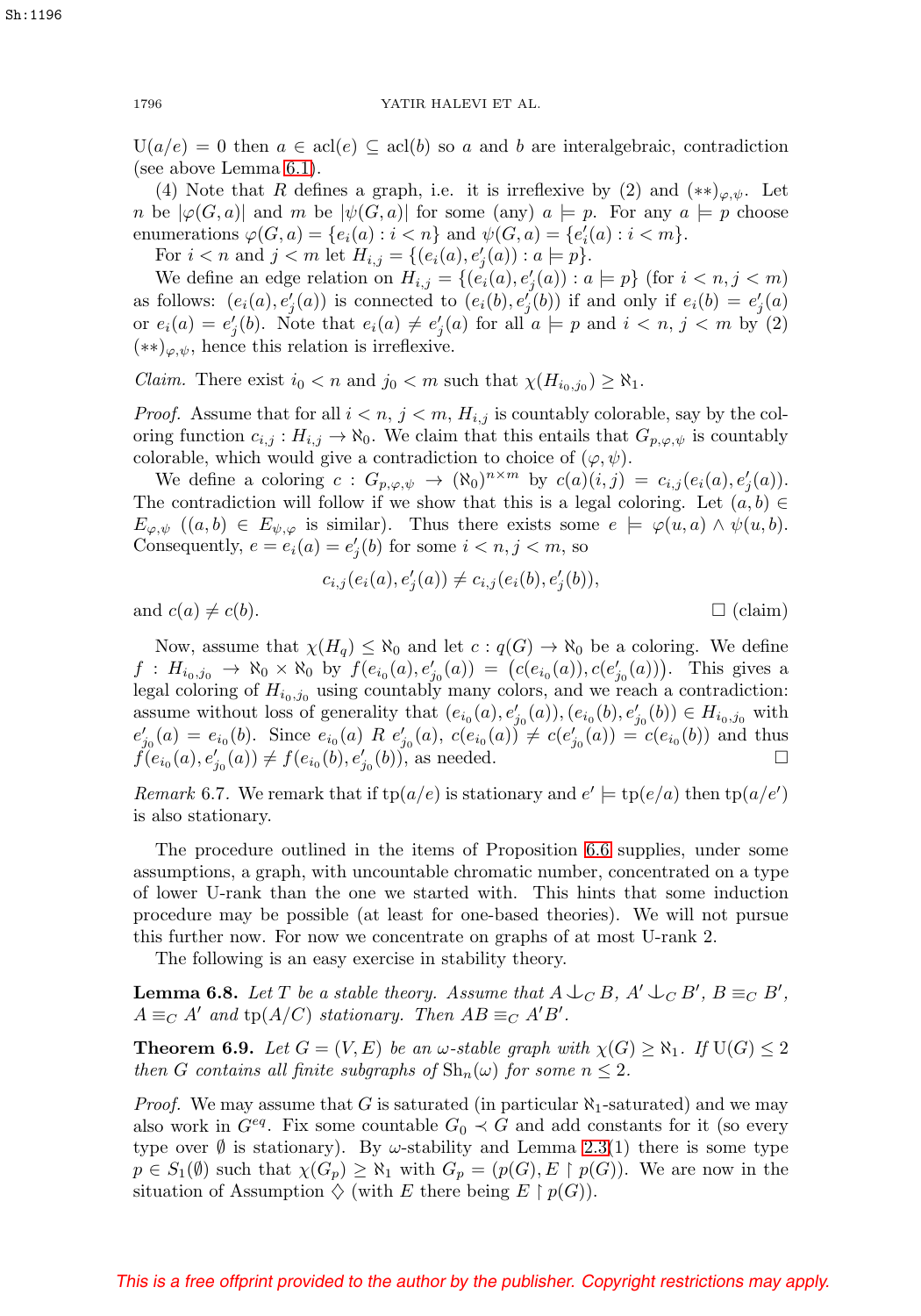If  $U(p) = 0$  then p is algebraic (even realized), contradicting  $\chi(G_p) \geq \aleph_1$ . If  $U(p) = 1$  then we may embed an infinite complete graph by Lemma [6.1\(](#page-26-0)3).

We may thus assume that  $U(p) = 2$  and that G does not contain an infinite complete graph.

Let  $E_0 \subseteq E$  be the type-definable set from Lemma [6.5](#page-27-0) and  $\varphi$ ,  $\psi$ ,  $G_{p,\varphi,\psi}$ , q, R and  $H_q$  be as supplied by Proposition [6.6](#page-27-1) with respect to  $E_0$  and p (so necessarily  $U(q) = 1$ ). Noting that Assumption  $\diamondsuit$  is true for  $(H_q, R)$ , we may apply Lemma [6.1\(](#page-26-0)3) and thus there exists a Morley sequence  $\langle e_i : i \langle \omega \rangle$  such that  $e_i R e_j$  for all  $i \neq j$ .

Since  $e_0$  R  $e_1$  there is some  $a_{0,1} \models p$  such that, without loss of generality,  $\varphi(e_0, a_{0,1}) \wedge \psi(e_1, a_{0,1})$ . For any  $i < j < \omega$  let  $a_{i,j}$  be such that  $a_{i,j} e_i e_j \equiv a_{0,1} e_0 e_1$ .

Note that for every  $i < j < \omega$ ,  $a_{i,j} \in \text{acl}(e_i, e_j)$ . Indeed, by Lascar's equality  $U(a_{i,j}/e_ie_j) + U(e_i/e_j) = U(a_{i,j}e_i/e_j)$  and since  $e_i \in \text{acl}(a_{i,j})$  the right hand side is also equal to  $U(a_{i,j}/e_j)$ . Now we note that  $U(a_{i,j}/e_j) + U(e_j) = U(a_{i,j}e_j)$ , but as before  $e_j \in \text{acl}(a_{i,j})$  so the right hand side is equal to 2 and since  $U(e_j) = 1$  we conclude that  $U(a_{i,j}/e_j) = 1$ . As  $e_i \nightharpoonup e_j$  we have that  $U(e_i/e_j) = 1$  as well so we combine everything and get that  $U(a_{i,j}/e_i e_j) = 0$ .

Define a map  $f : Sh_2(\omega) \to G_{p,\varphi,\psi}$  by  $(i,j) \mapsto a_{i,j}$ . We claim that this is an injective graph homomorphism.

For  $(i, j) \neq (i', j') \in Sh_2(\omega)$ , we claim that  $a_{i,j}$  and  $a_{i',j'}$  are not interalgebraic and in particular f is injective. Indeed, assume  $\text{acl}(a_{i,j}) = \text{acl}(a_{i',j'})$ . Since  $(i, j) \neq j$  $(i', j'), |\{i, j, i', j'\}| \geq 3$ , and we assume that  $i \neq j, i', j'$  (the other cases are similar). Then we get

 $e_i \in \text{acl}(a_{i,j}) = \text{acl}(a_{i',j'}) \subseteq \text{acl}(e_{i'}, e_{j'}),$ 

contradicting indiscernibility.

f is a graph homomorphism: Let  $(i, j), (j, k) \in \text{Sh}_2(\omega)$ , so that  $i < j < k < \omega$ . As  $a_{i,j}$  and  $a_{j,k}$  are not interalgebraic, necessarily  $a_{i,j} \bigcup_{e_j} a_{j,k}$  for otherwise

$$
U(a_{i,j}/e_j a_{j,k}) < U(a_{i,j}/e_j) = 1
$$

and then  $a_{i,j} \in \text{acl}(e_j a_{j,k}) \subseteq \text{acl}(a_{j,k}).$ 

By the choice of  $(\varphi, \psi)$  in Proposition [6.6,](#page-27-1) we may find  $a, b \models p$  and  $e \models q$  with  $a\mathcal{L}b$ ,  $a\mathcal{L}_e b$ , tp( $a/e$ ) stationary,  $\varphi(e, a)$  and  $\psi(e, b)$ . By applying an automorphsim mapping  $e_j$  to e we may assume  $e_j = e$ . Let  $\sigma$  be an automorphism mapping a to  $a_{j,k}$ , thus  $ae \equiv a_{j,k}\sigma(e)$  and  $\sigma(e) \models \varphi(u, a_{j,k})$ . As  $\varphi(u, a_{j,k})$  isolates a complete type, there is an automorphism mapping  $\sigma(e)$  to e but fixing  $a_{i,k}$ , and after applying this automorphism we conclude that  $a \equiv_e a_{i,k}$  and similarly  $b \equiv_e a_{i,j}$ . Since  $tp(a/e)$ is stationary and  $a_{j,k} \bigcup e a_{i,j}$ , by Lemma [6.8,](#page-29-1)  $ab \equiv a_{j,k} a_{i,j}$  so  $a_{i,j} E a_{j,k}$  as well.  $\Box$ 

## **ACKNOWLEDGMENTS**

Section [6](#page-25-0) is joint work with Elad Levi. We would like to thank him for allowing us to add these results. We thank Hrushovski for Proposition [5.22.](#page-24-2) We thank the anonymous referees for their careful reading and very useful comments.

#### **REFERENCES**

- <span id="page-30-0"></span>[CPT20] G. Conant, A. Pillay, and C. Terry, A group version of stable regularity, Math. Proc. Cambridge Philos. Soc. **168** (2020), no. 2, 405–413, DOI 10.1017/s0305004118000798. M[R4064112](https://www.ams.org/mathscinet-getitem?mr=4064112)
- <span id="page-30-1"></span>[CS16] Moran Cohen and Saharon Shelah, Stable theories and representation over sets, MLQ Math. Log. Q. **62** (2016), no. 3, 140–154, DOI 10.1002/malq.200920105. M[R3509699](https://www.ams.org/mathscinet-getitem?mr=3509699)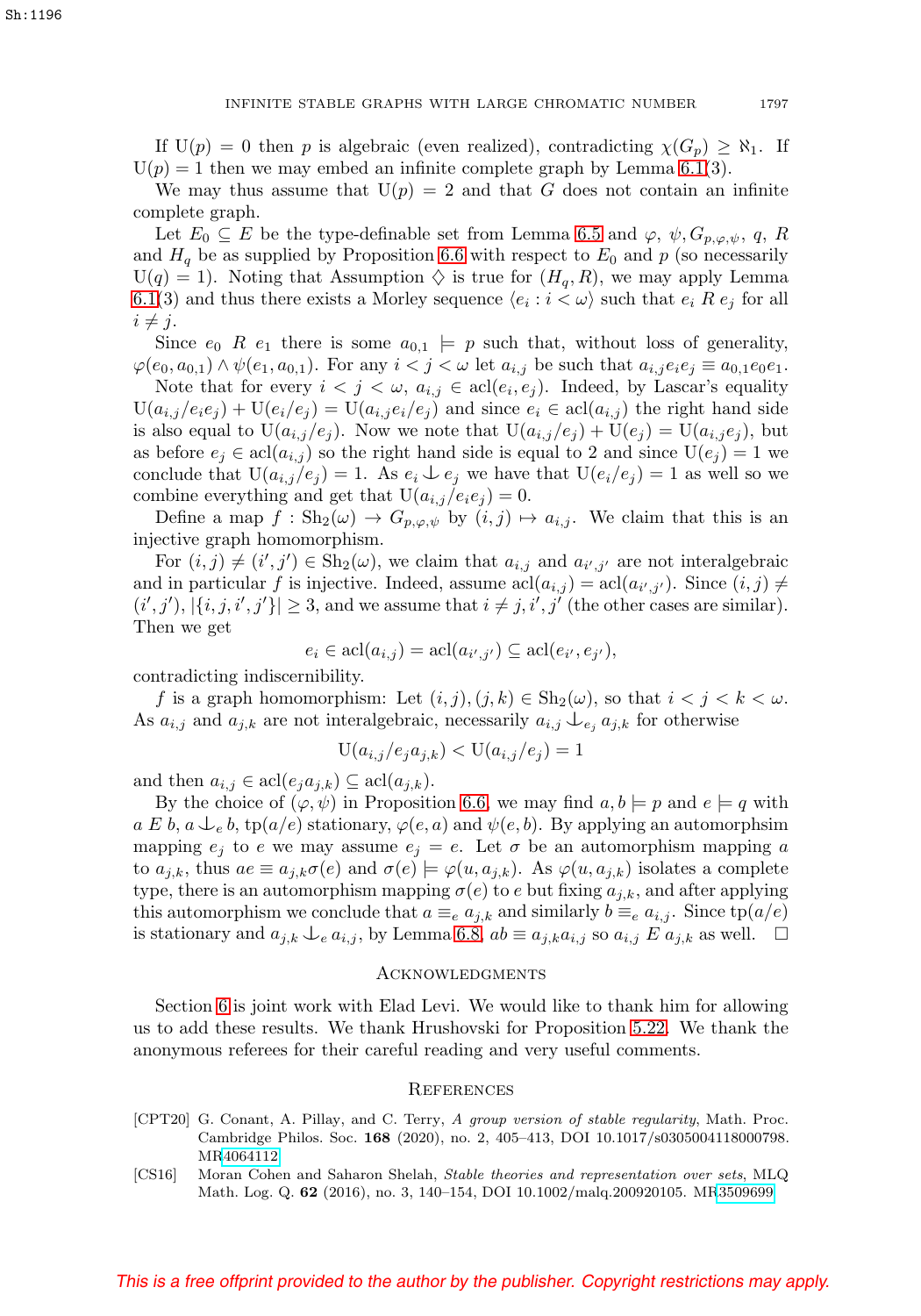<span id="page-31-20"></span><span id="page-31-19"></span><span id="page-31-18"></span><span id="page-31-17"></span><span id="page-31-16"></span><span id="page-31-15"></span><span id="page-31-14"></span><span id="page-31-13"></span><span id="page-31-12"></span><span id="page-31-11"></span><span id="page-31-10"></span><span id="page-31-9"></span><span id="page-31-8"></span><span id="page-31-7"></span><span id="page-31-6"></span><span id="page-31-5"></span><span id="page-31-4"></span><span id="page-31-3"></span><span id="page-31-2"></span><span id="page-31-1"></span><span id="page-31-0"></span>

| 1798                          | YATIR HALEVI ET AL.                                                                                                                                                                                                                                                                                                                    |
|-------------------------------|----------------------------------------------------------------------------------------------------------------------------------------------------------------------------------------------------------------------------------------------------------------------------------------------------------------------------------------|
| EH66                          | P. Erdős and A. Hajnal, On chromatic number of graphs and set-systems, Acta Math.<br>Acad. Sci. Hungar. 17 (1966), 61–99, DOI 10.1007/BF02020444. MR193025                                                                                                                                                                             |
| EH68                          | P. Erdős and A. Hajnal, On chromatic number of infinite graphs, Theory of Graphs                                                                                                                                                                                                                                                       |
| [EHS74]                       | (Proc. Colloq., Tihany, 1966), Academic Press, New York, 1968, pp. 83–98. MR0263693<br>P. Erdős, A. Hajnal, and S. Shelah, On some general properties of chromatic numbers,<br>Topics in topology (Proc. Colloq., Keszthely, 1972), North-Holland, Amsterdam, 1974,<br>pp. 243-255. Colloq. Math. Soc. János Bolyai, Vol. 8. MR0357194 |
| ER50                          | P. Erdös and R. Rado, A combinatorial theorem, J. London Math. Soc. 25 (1950), 249–<br>255, DOI 10.1112/jlms/s1-25.4.249. MR37886                                                                                                                                                                                                      |
| [HK84]                        | András Hajnal and Péter Komjáth, What must and what need not be contained in a<br>graph of uncountable chromatic number?, Combinatorica 4 (1984), no. 1, 47-52, DOI<br>10.1007/BF02579156. MR739412                                                                                                                                    |
| Hod93                         | Wilfrid Hodges, Model theory, Encyclopedia of Mathematics and its Applications, vol. 42,<br>Cambridge University Press, Cambridge, 1993, DOI 10.1017/CBO9780511551574.<br>MR1221741                                                                                                                                                    |
|                               | [Kom11] Péter Komjáth, The chromatic number of infinite graphs—a survey, Discrete Math. 311<br>$(2011)$ , no. 15, 1448–1450, DOI 10.1016/j.disc.2010.11.004. MR2800970                                                                                                                                                                 |
| [KS05]                        | Péter Komjáth and Saharon Shelah, Finite subgraphs of uncountably chromatic graphs,<br>J. Graph Theory 49 (2005), no. 1, 28–38, DOI 10.1002/jgt.20060. MR2130468                                                                                                                                                                       |
| $\left[ \text{Mar99} \right]$ | Benoit Mariou, Modeles engendres par des indiscernables et modeles satures, PhD thesis,<br>1999. Thèse de doctorat dirigée par Bouscaren, Elisabeth Logique et fondements de<br>l'informatique Paris 7 1999.                                                                                                                           |
| $ \text{Mar01} $              | Benoît Mariou, Modèles saturés et modèles engendrés par des indiscernables (French,<br>with English summary), J. Symbolic Logic $66$ (2001), no. 1, 325–348, DOI<br>10.2307/2694925. MR1825188                                                                                                                                         |
| [MS14]                        | M. Malliaris and S. Shelah, Regularity lemmas for stable graphs, Trans. Amer. Math.<br>Soc. 366 (2014), no. 3, 1551-1585, DOI 10.1090/S0002-9947-2013-05820-5. MR3145742                                                                                                                                                               |
| $ P_i $                       | Anand Pillay, <i>Geometric stability theory</i> , Oxford Logic Guides, vol. 32, The Claren-<br>don Press, Oxford University Press, New York, 1996. Oxford Science Publications.<br>MR1429864                                                                                                                                           |
| PZ78                          | Klaus-Peter Podewski and Martin Ziegler, Stable graphs, Fund. Math. 100 (1978), no. 2,<br>101-107, DOI 10.4064/fm-100-2-101-107. MR485336                                                                                                                                                                                              |
| $\vert \text{Rot83} \vert$    | Philipp Rothmaler, <i>Stationary types in modules</i> , Z. Math. Logik Grundlag. Math. 29<br>$(1983)$ , no. 5, 445-464, DOI 10.1002/malq.19830290805. MR716859                                                                                                                                                                         |
| [She]<br>[She78]              | Saharon Shelah, <i>Divide and Conquer: Dividing lines on universality</i> .<br>Saharon Shelah, Classification theory and the number of nonisomorphic models, Studies<br>in Logic and the Foundations of Mathematics, vol. 92, North-Holland Publishing Co.,<br>Amsterdam-New York, 1978. MR513226                                      |
| She19                         | Saharon Shelah, Superstable theories and representation, Sarajevo J. Math. 16(29)<br>$(2020)$ , no. 1, 71–82, DOI 10.5644/sjm. MR4144091                                                                                                                                                                                               |
| $\lceil \text{Taylor} \rceil$ | Combinatorial structures and their applications, volume 1969 of Proceedings of the Cal-<br>gary International Conference on Combinatorial Structures and their Applications held<br>at the University of Calgary, Calgary, Alberta, Canada, June. Gordon and Breach, Sci-<br>ence Publishers, New York-London-Paris, 1970.             |
| $\vert \text{Taylor1} \vert$  | Walter Taylor, Atomic compactness and elementary equivalence, Fund. Math. 71 (1971),<br>no. 2, 103-112, DOI 10.4064/fm-71-2-103-112. MR299550                                                                                                                                                                                          |
| Tho83                         | Carsten Thomassen, Cycles in graphs of uncountable chromatic number, Combinatorica<br>3 (1983), no. 1, 133-134, DOI 10.1007/BF02579349. MR716429                                                                                                                                                                                       |
| [TZ12]                        | Katrin Tent and Martin Ziegler, A course in model theory, Lecture Notes in Logic,<br>vol. 40, Association for Symbolic Logic, La Jolla, CA; Cambridge University Press, Cam-<br>bridge, 2012, DOI 10.1017/CBO9781139015417. MR2908005                                                                                                  |
|                               |                                                                                                                                                                                                                                                                                                                                        |
|                               |                                                                                                                                                                                                                                                                                                                                        |
|                               |                                                                                                                                                                                                                                                                                                                                        |
|                               |                                                                                                                                                                                                                                                                                                                                        |
|                               |                                                                                                                                                                                                                                                                                                                                        |